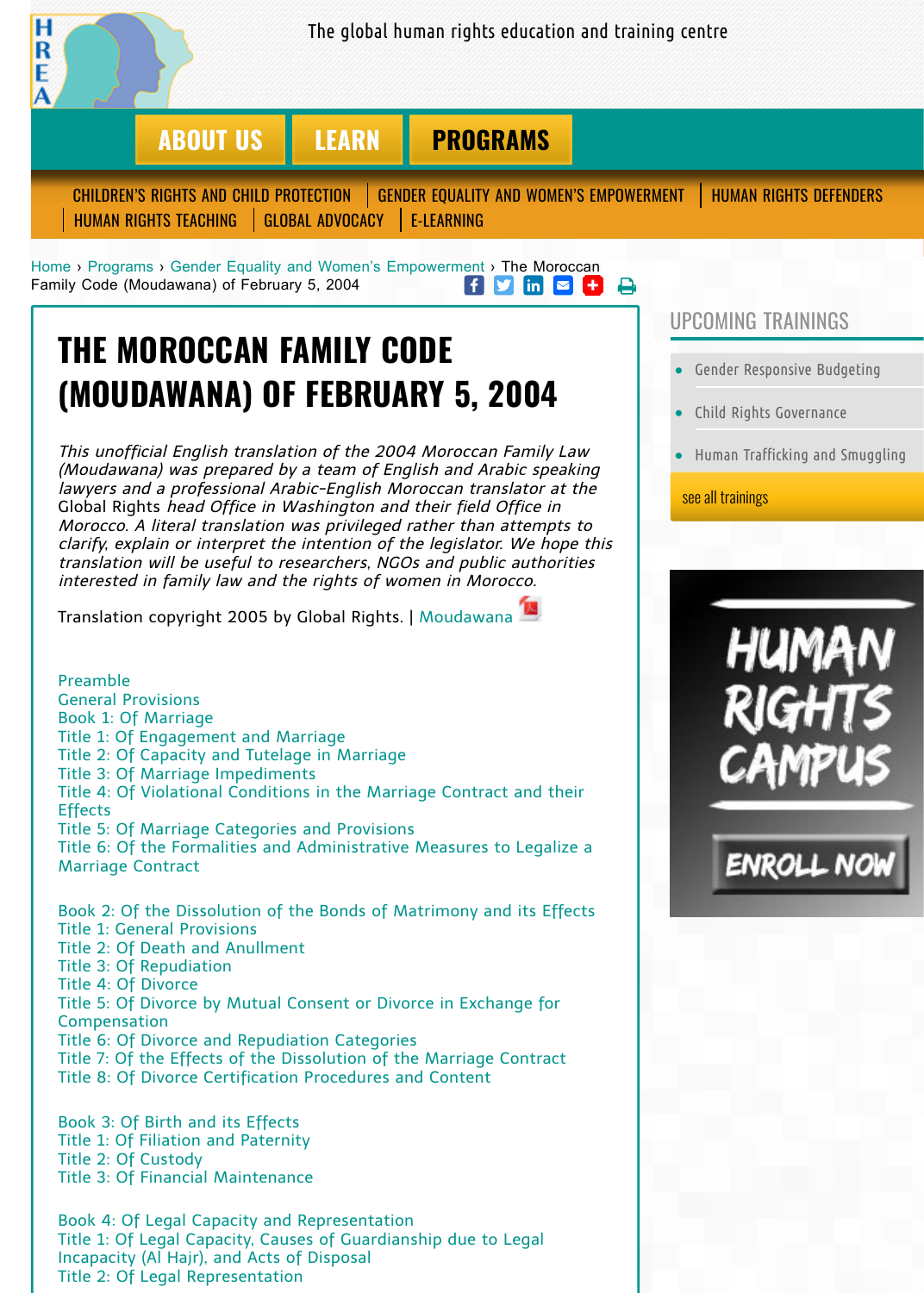(Mohamed Ibnou Al Hassan Ibnou Mohamed Ibnou Youssef, May God be his Protector) From our Sherifyan Dahir (Royal Edict), May God Glorify, we notify of: On the basis of the Constitution, notably Chapters 26 and 58, We [issued our Sherifyan](#page-44-0) Order with the following:

To be enforced and published in the Official Gazette, our Sherifyan Dahir (Royal Edict), Law n° 70.03 as the Family Code, as it has been approved by the House of Representatives and the Chamber of Counselors.

Written in Rabat on 12 Dou Al Hijja 1424 (February 3, 2004) Affixed with countersignature by: The Prime Minister,

Signed: Driss Jettou

#### **Preamble**

Since acceding to the throne of his noble ancestors, His Majesty King Mohamed VI, our Chief Commander of the Faithful, may God protect him, has made the promotion of human rights a priority which lies at the very heart of the modernist democratic social project of which His Majesty is a leader. Doing justice to women, protecting children's rights and preserving men's dignity are a fundamental part of this project, which adheres to Islam's tolerant ends and objectives, notably justice, equality, solidarity, ijtihad (juridical reasoning) and receptiveness to the spirit of our modern era and the requirements of progress and development.

<span id="page-1-0"></span>Whereas the late King Mohamed V, may God rest him in peace, upon Morocco's recovery of its sovereignty worked to establish a Personal Status Code, which constituted then the first step in establishing the rule of law and the unification of provisions in this regard; given that the work of the late King Hassan II, may God enlighten his tomb, was distinguished by the constitutional consecration of equality before the law, with a priority given, may God glorify his soul, to an exceptional attention to family issues, clearly manifested in all aspects of political, institutional, economic, social and cultural life. As a result, Moroccan women occupy more prominent positions that have enabled them to participate actively in different areas of public life.

In the same vein, and following the right path of his august grandfather and father, His Majesty King Mohamed VI, may God glorify him – in order to illustrate his commitment to the policies of local democracy and participation, respond to the legitimate expectations of the Moroccan people, and further emphasize the shared will that unites the entire nation with its leader on the path of comprehensive reform, swift progress, and the strengthening of the Kingdom's civilizational enlightenment – has insisted, may God protect him, on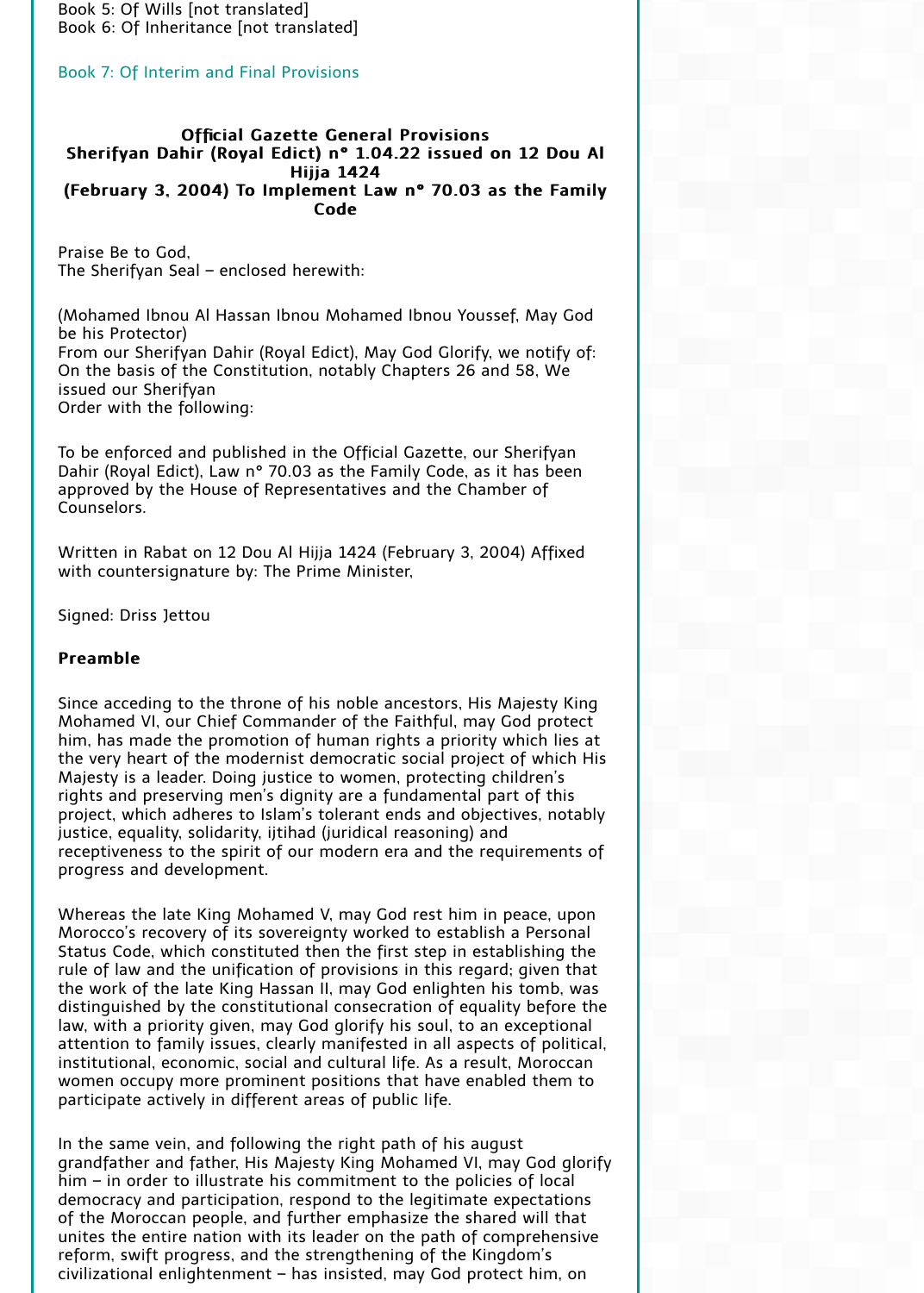making the Moroccan family – based upon shared responsibility, affection, equality, equity, amicable social relations and proper upbringing of children – a substantial major component of the democratization process, given that the family constitutes the essential nucleus of society.

King Mohamed VI, may God glorify him, has, since acceding to the throne and assuming the great responsibility of ruling over the Believers, followed the path of wisdom and insight to realize such a noble objective, and to this end appointed an advisory Royal Commission constituted of the finest experts and religious scholars, men and women from a diversity of profiles and fields, to conduct a fundamental review of the Personal Status Code. His Majesty, may God cherish him, provided the Commission with his constant enlightened guidance and advice in order to prepare a new Family Code bill, and insisted upon their fidelity to the provisions of Sharia (religious law) and Islamic principles of tolerance, and encouraged the use of ijtihad (juridical reasoning) to deduce laws and precepts, while taking into consideration the spirit of our modern era and the imperatives of development, in accordance with the Kingdom's commitment to internationally recognized human rights.

One of the results of this supreme royal attention was the historic achievement of this pioneering Family Code, its provisions drafted in a modern legal jurisprudential style, in conformity with Islam's tolerant rules and exemplary purposes while providing balanced, fair and pragmatic solutions resulting from enlightened open ijtihad (juridical reasoning). This code further stipulates that human and citizenship rights are accorded to all Moroccans, women and men equally, in respect of the holy divine religious references.

The Parliament, with its two Houses, is proud of the wisdom, insight, responsibility and realism that King Mohamed VI, may God glorify him, has made predominant throughout the entire preparatory process of this social human rights document, and proudly values the distinguished historical transition that this Family Code represents, given that it is a legal text constitutive of the modern democratic society.

The nation's representatives in the Parliament praise the democratic initiative of his Majesty the King, who ordered the presentation of the Family Code bill to the two Houses of Parliament for consideration, because of the belief of His Majesty, the Commander of the Faithful and sovereign representative of the nation, in the prominent role of the Parliament in the democratic construction of a country of institutions.

The Parliament also gratefully praises the King's provision for specialized Family Courts and a just, fit, modern and efficient system of family justice. The Parliament further emphasizes the mobilization of all its Members behind the Commander of the Faithful to provide all the means and texts to permit the establishment of an integrated and harmonious legislative apparatus, which will serve to consolidate the family and enhance the joining of forces in society.

Given all of these considerations, the Parliament is proud of the precious content and

enlightened guidance in His Majesty the King's historical speech upon the opening of the second legislative year of the seventh term. Those orientations will be adopted by the Parliament as the best preamble for the Family Code, particularly what was included in the sovereign Royal speech, as the King, may God support him said:

"In our sovereign instructions and guidance to the Commission, and while giving our views on the Family Code bill, we adopted the following fundamental reforms:

One: Adopt a modern form of wording and remove degrading and debasing terms for women.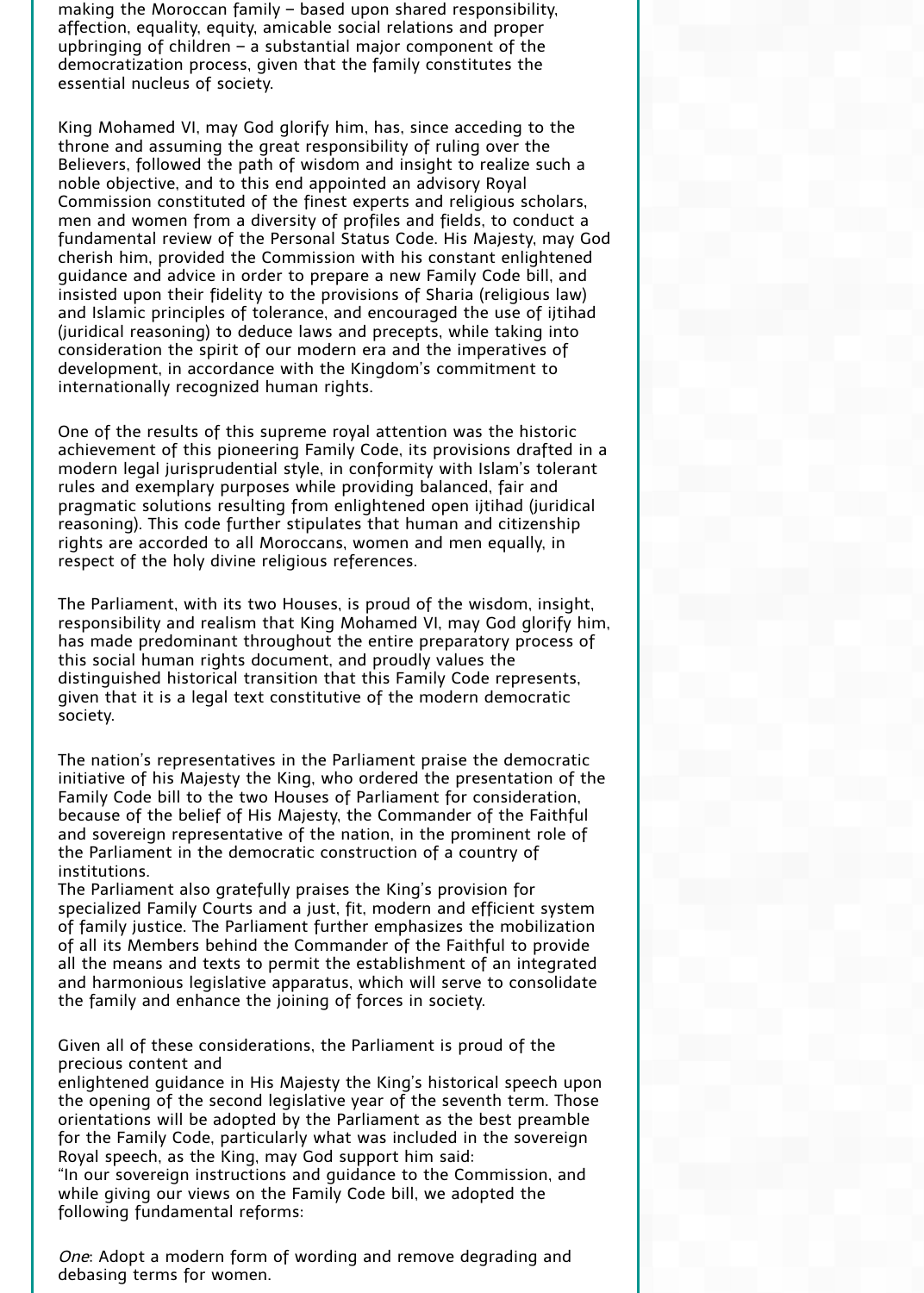Place the family under the joint responsibility of both spouses, given that 'women are men's sisters before the law' in keeping with the words of my ancestor the Chosen Prophet Sidna Mohammed, Peace Be Upon Him, as reported, 'Only an honourable person dignifies women, and only a villainous one degrades them.'

Two: Entitle the woman who has come of age to tutelage as a right, and she may exercise it according to her choice and interests, on the basis of an interpretation of a holy verse stipulating that a woman cannot be compelled to marry against her will: "…place not difficulties in the way of their marrying their husbands, if it is agreed between them in kindness.' A woman may of her own free will delegate tutelage to her father or a male relative.

Three: Equality between women and men with respect to the minimum age for marriage, which is now fixed at eighteen years for both, in accordance with certain provisions of the Malekite School, and authorize the judge to reduce this age only in justified cases, and further, equality between girls and boys under custody who may choose their custodian at the age of fifteen.

Four: Concerning polygamy, we took into consideration the commitment to the tolerant principles of Islam in establishing justice, which the Almighty requires for polygamy to take place, as it is plainly stated in the Holy Koran: He said '…and if you fear that you cannot do justice (to so many) then one (only).' And since the Almighty ruled out the possibility for men to do justice in this particular case, He said: 'You will not be able to deal equally between (your) wives, however much you wish (to do so),' and he thus made polygamy quasi impossible under Sharia (religious law).

We further adhered to the distinguished wisdom of Islam in allowing men to legitimately take a second wife, but only under compelling circumstances and stringent restrictions, with the judge's authorisation, instead of illegitimate polygamy occurring if we prohibit it entirely.

From thence, polygamy shall be allowed only in the following circumstances and according to the following legal conditions: – The judge shall not authorize polygamy unless he has verified the husband's ability to guarantee equality with the first wife and her children in all areas of life, and there is an objective and exceptional motive that justifies polygamy.

– The woman has the right to stipulate a condition in the marriage contract by which her husband will refrain from taking another wife, as Omar Ibn Al-Khattab, may God be pleased with him, is quoted as saying: 'The intersection of rights is in the conditions.' In the absence of such a condition, the first wife is summoned to obtain her consent, and the second wife must also be notified and consent to the fact that the husband is already married to another woman. Moreover, the first wife has the right to petition for divorce for harm suffered.

Five: As a token of our royal concern for our dear subjects residing abroad, marriage procedures are to be simplified for them: the marriage contract is to be drawn up in the presence of two Muslim witnesses and in accordance with the procedures in effect in the country of residence, and then registered with the proper Moroccan consular or judicial authorities, according to the Hadith: 'Seek ease, not hardship.'

Six: Make divorce, defined as the dissolution of marriage, a prerogative that may be exercised as much by the husband as by the wife, in accordance with legal conditions established for each party and under judicial supervision to control and restrict the abusive arbitrary practices of the husband in exercising repudiation, and this according to the rules established on the basis of the Hadith by Prophet Mohammed, Peace Be Upon Him, 'The most hateful to God among all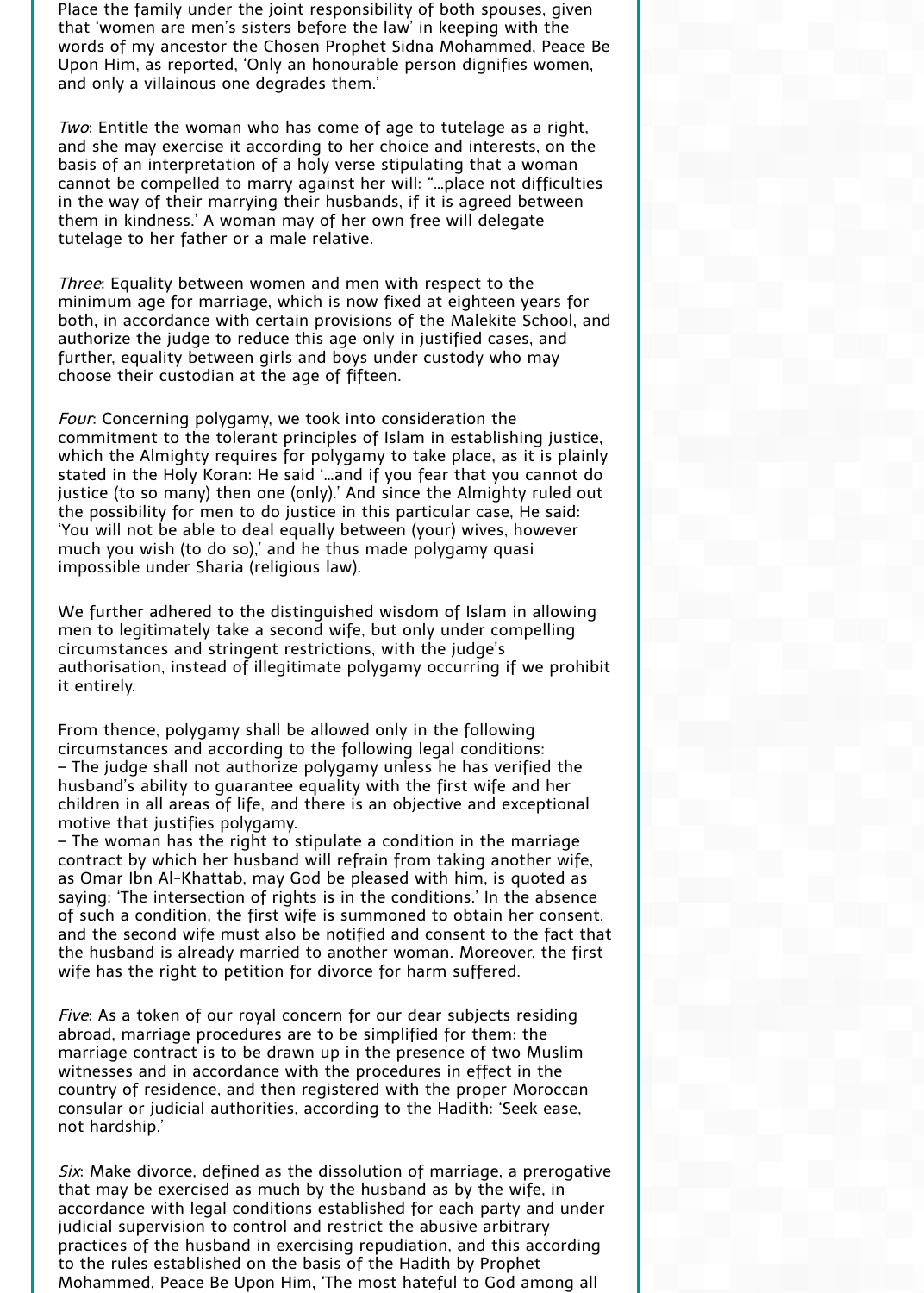lawful things is divorce.' The new legislation also reinforces the mechanisms for reconciliation and mediation both through the family and the judge. If the husband has the right of repudiation, the wife may also avail herself of this right through tamleek (assignation). In all cases, before repudiation may be authorized it must be ascertained that the repudiated woman has received all of her vested rights. A new procedure for repudiation has been established that requires judicial permission, and the repudiation can not be registered until all vested rights owed to the wife and children have been paid in full by the husband. Irregular pronouncements of repudiation by the husband shall not be considered valid.

Seven: Expand the woman's right to file for divorce when the husband does not fulfil any of the conditions stipulated in the marriage contract, or for harm caused to the wife such as lack of financial support, abandonment, violence, and other harm, in view of endorsing the general legal principle: 'neither harm nor be harmed,' to promote equality and equity between the two spouses. Another new provision introduces of the right of divorce by mutual consent under judicial supervision.

Eight: Protect children's rights by inserting provisions of international conventions ratified by Morocco into the Moudawana. Children's interests with respect to custody are also guaranteed by awarding custody to the mother, then to the father, then to the maternal grandmother. Should this prove impossible, the judge will entrust custody to the most qualified relative. Furthermore, the child under custody is guaranteed suitable accommodation, separate from the other financial maintenance obligations, and cases concerning maintenance obligations must be settled swiftly within a one-month time limit.

Nine: Protect the child's right to acknowledgement of paternity in the event the marriage has not been officially registered for reasons of force majeure, where the court examines the evidence presented to prove filiation, and establish a five year time limit for settling outstanding cases in this regard to put an end to the suffering endured by children in this situation.

Ten: Allow the granddaughter and grandson on the daughter's side the right to inherit from their grandfather, just as the grandchildren on the son's side, in keeping with the principles of ijtihad (juridical reasoning) and justice in the compulsory legacy.

Eleven: Concerning the management of property acquired by the two spouses during marriage: while confirming the principle of separate marital property, the bill makes it possible for the couple to agree, in a document separate from the marriage contract, on a framework for managing assets acquired during marriage. In case of disagreement, the judge shall resort to general rules of evidence to assess each spouse's contribution to the development of the family capital.

Ladies and gentlemen, honourable Members of Parliament,

The reforms, of which we cited the most important, should not be considered as a victory of one group over another, but rather constitute achievements for all Moroccans, and we took care to ensure that they were consistent with the following principles and references: – I cannot, as Commander of the Faithful, permit what God has forbidden and forbid what God has permitted.

– Adopt the tolerant principles of Islam in advocating human dignity, and enhancing justice, equality and good amicable social relations, and with the cohesiveness of the Malekite School as well as ijtihad (juridical reasoning), which makes Islam valid for any time and place, to implement a modern Moudawana for the family, consistent with the spirit of our glorious religion.

– Not consider the Moudawana as a law for the woman only, but a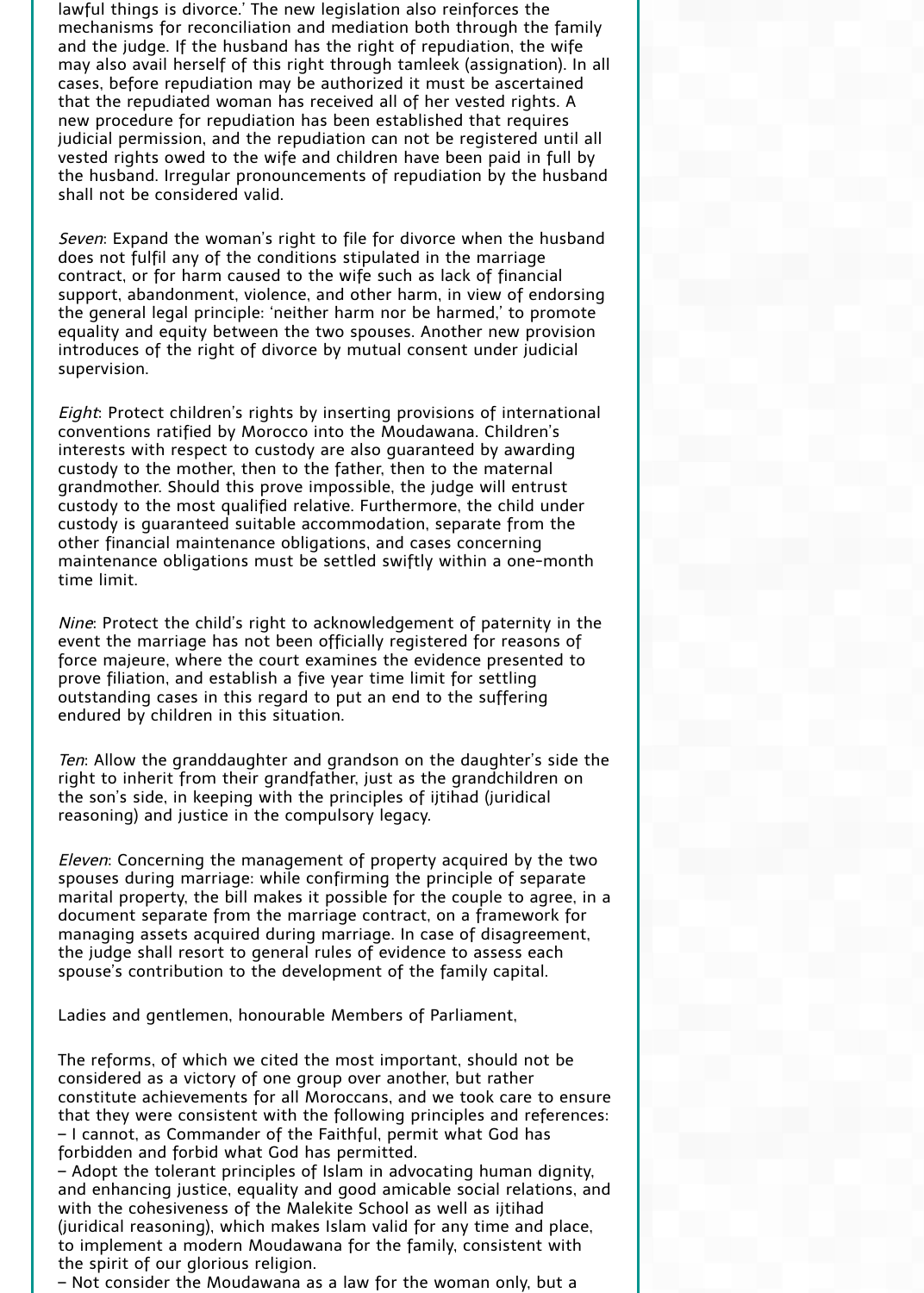Moudawana for the entire family – father, mother and children – and further ensure that this Moudawana eliminates discrimination against women, protects the rights of children and preserves men's dignity.

Would any one of you agree to throw his family, wife and children out of the home into the street, or for his daughter or sister to be treated unjustly? As the King of all Moroccans, we do not legislate for specific groups or categories of people, rather we epitomize the general will of the nation, which we consider as our extended family.

To protect the rights of our faithful subjects of Jewish faith, we have emphasized in the new Family Code that they shall be governed by the provisions of the Hebraic Moroccan Family Law.

Whereas the 1957 Moudawana was enacted before the creation of the Parliament, and amended in 1993 during a transitional constitutional period by virtue of Sherifyan Dahirs (Royal Edicts), we have esteemed it perspicacious to present the Family Code bill to the Parliament for the first time in view of its implications for civil law, noting that its religious legal provisions fall within the competence of the Commander of the Faithful.

We expect you to rise to this historical responsibility, both through your respect of the sacredness of this bill's texts, inspired by the tolerant principles of Sharia (religious law), and through your adoption of other texts. These provisions should not be considered as exhaustive or approached in a narrow-minded way, but rather should be approached realistically and insightfully, because this constitutes an ijtihad (juridical reasoning) effort suitable for contemporary Morocco and our openness to development which we are determined to integrate wisely and progressively.

As the Commander of the Faithful, we will follow your work in the light of the words of God, '…and consult with them upon the conduct of affairs,' and 'And when thou art resolved, put thy trust in Allah.' In order to ensure all conditions necessary for the optimal enforcement of the Family Code, we addressed a Royal letter to our Minister of Justice. In this letter, we explained that whatever reforms the Moudawana may contain, its implementation hinges on the creation of a fair, modern and effective family justice system – particularly since it became clear from the application of the present Moudawana that the inadequacies and flaws it contains are not simply due to its clauses, but rather are the consequences of the absence of a qualified family justice system in terms of logistics, human resources and procedures – to fulfil all conditions of justice and equity, accelerate the resolution of cases and promptly enforce judgements.

We further ordered him to accelerate the establishment of suitable facilities for the administration of family justice within the different courts of the Kingdom and the training of qualified personnel at different levels, given the powers that this bill gives to the judiciary, in addition to the necessity to accelerate the creation of a Family Solidarity Fund.

Furthermore, we ordered him to submit to us proposals for the constitution of a committee of experts to draft a practical guide containing different provisions, texts and procedures concerning the family justice system for it to serve as its unified source of reference and as the procedure for this Family Code, and efforts must also be made to reduce the current Civil Procedure Code deadlines for the execution of family affairs."

> <span id="page-5-0"></span>Law n° 70.03 Enacted as The Family Code Enacted as The Family Code PRELIMINARY TITLE **General Provisions**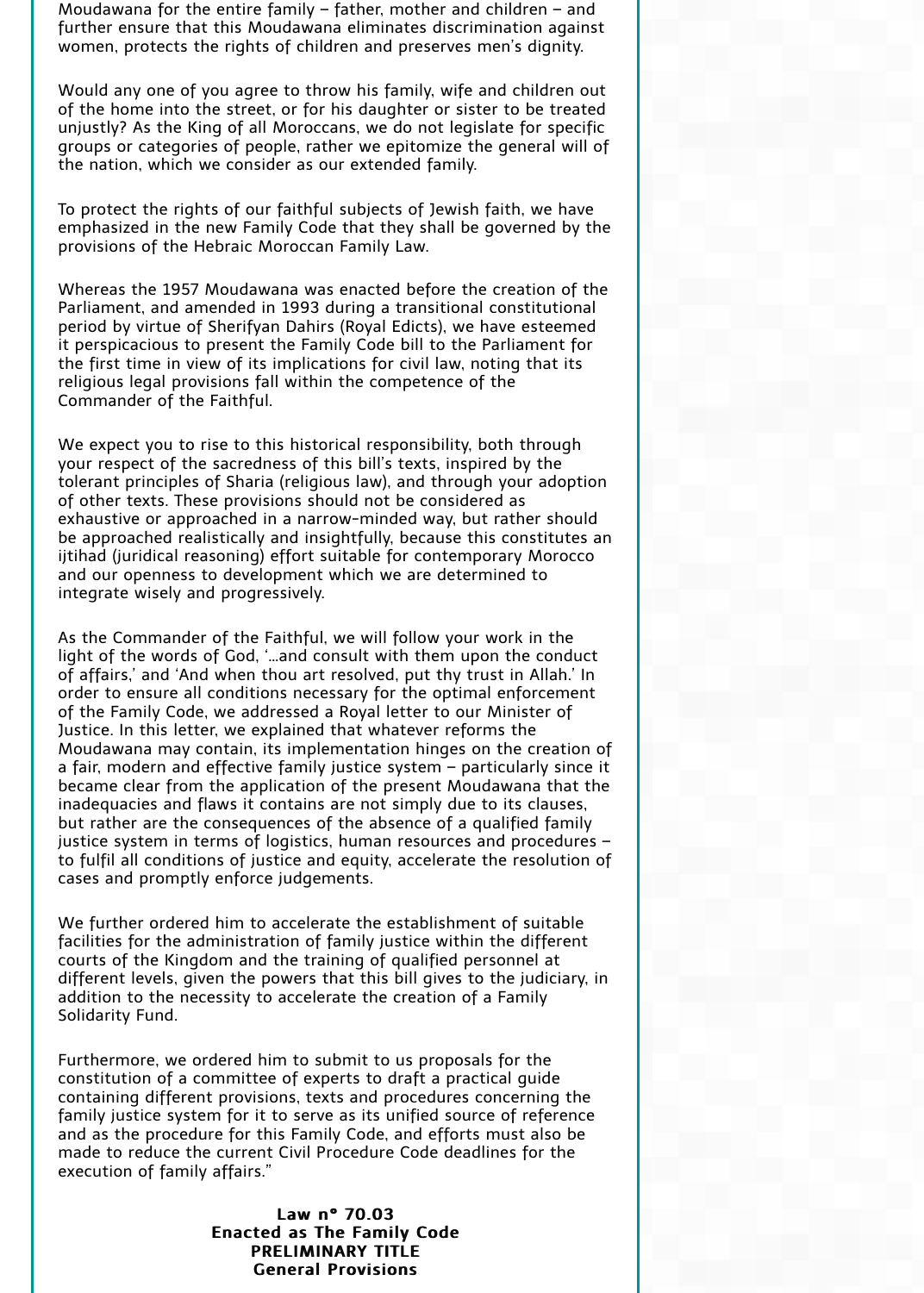related to the implementation of the provisions of this Moudawana.

# [Back to Top]

### BOOK ONE: OF MARRIAGE Title One: Of Engagement and Marriage

### Article 4

Marriage is a legal contract by which a man and a woman mutually consent to unite in a common and enduring conjugal life. Its purpose is fidelity, virtue and the creation of a stable family, under the supervision of both spouses according to the provisions of this Moudawana.

# <span id="page-6-1"></span><span id="page-6-0"></span>Chapter I: Of Engagement

### [Article 5](http://www.hrea.org/programs/gender-equality-and-womens-empowerment/moudawana/#top)

Engagement is the reciprocal promise of marriage between a man and a woman.

Engagement takes place through the expression by the two parties of a reciprocal promise to marry by any accepted means, including the reading of the Sura of Al Fatiha from the Holy Koran and the customary exchange of presents.

### Article 6

The two parties are considered to be in an engagement period until the marriage is officially registered. Each party has the right to break off the engagement.

# Article 7

No compensation is due for breaking off the engagement. However, if one of the parties causes any harm to the other, the injured party may ask for compensation from the other.

### Article 8

Either party may recover the presents he or she offered to the other provided that the breaking off of the engagement was not his or her decision. Presents are returned in the state in which they were initially offered or reimbursed according to their value, depending on the circumstances.

### Article 9

If the engaged man pays the dowry or part of it and the engagement is broken off, or if one of the parties dies during the engagement period, he or his inheritors recovers what the latter initially offered in its original state, something comparable, or something of equivalent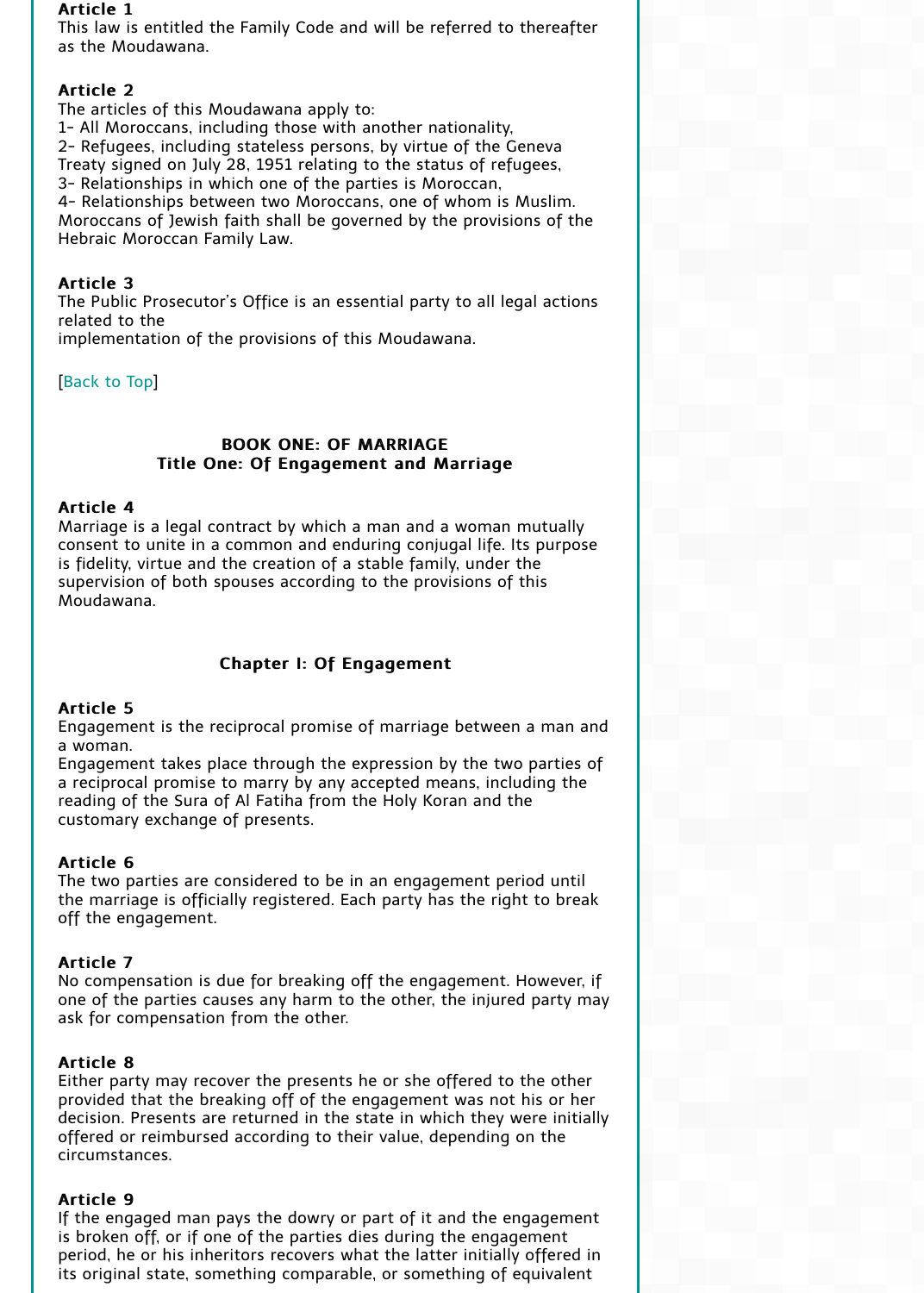value. If the engaged woman refuses to reimburse the money with which she bought furniture, the person responsible for breaking off the engagement assumes the loss between the value of the furniture and the amount of money initially paid.

# Chapter II: Of Marriage

#### Article 10

1. Marriage is legally concluded by an offer expressed by one of the parties and acceptance by the other, in any accepted expression from which the meaning of marriage is inferred verbally or conventionally.

2. Persons unable to speak may legally write their consent if they are literate, and if they cannot write, any clear sign understood by the other party and the witnesses is legally sufficient.

#### Article 11

To be valid, the offer and acceptance must be:

1- expressed verbally whenever possible; otherwise, they must be written; or else expressed by means of an unequivocal sign;

2- congruent and concurrent;

3- irrevocable and not restricted by a condition or a suspensive or nullifying deadline.

#### Article 12

Any marriage contract concluded under duress or by fraud is subject to the provisions of Articles 63 and 66 below.

#### Article 13

The conditions required to contract marriage are:

1- The legal capacity of both spouses to marry;

2- No intention or agreement to cancel the dowry;

3- A marital tutor, if required;

4- The hearing and notarized statement by two adouls (public

notaries) of the offer and acceptance pronounced by the two spouses; 5- The absence of any legal impediments.

#### Article 14

Moroccans living abroad may conclude their marriage according to the local administrative procedures of their country of residence, provided that the conditions of consent, capacity, and the marital tutor if required are all fulfilled, and that there are no legal impediments to the marriage nor cancellation of the dowry; and this in the presence of two Muslim witnesses and subject to the provisions of Article 21 below.

### Article 15

Moroccans who have concluded their marriage according to the laws of their country of residence must submit a copy of the marriage contract within three months of its conclusion to the Moroccan consular section of the consular district where the marriage contract was concluded. In the absence of a Moroccan Consulate, the copy must be sent within the same deadline to the appropriate department at the Ministry of Foreign Affairs.

The appropriate department at the Ministry of Foreign Affairs will transmit this copy to the Civil Status Officer and to the Family Court at the birthplaces of both spouses.

If both or one of the spouses was not born in Morocco, the copy will be transmitted to the Family Court in Rabat and to the Attorney General's Office at the Court of First Instance in Rabat.

### Article 16

A marriage contract is the accepted legal proof of marriage. If for reasons of force majeure the marriage contract was not officially registered in due time, the court may take into consideration all legal evidence and expertise;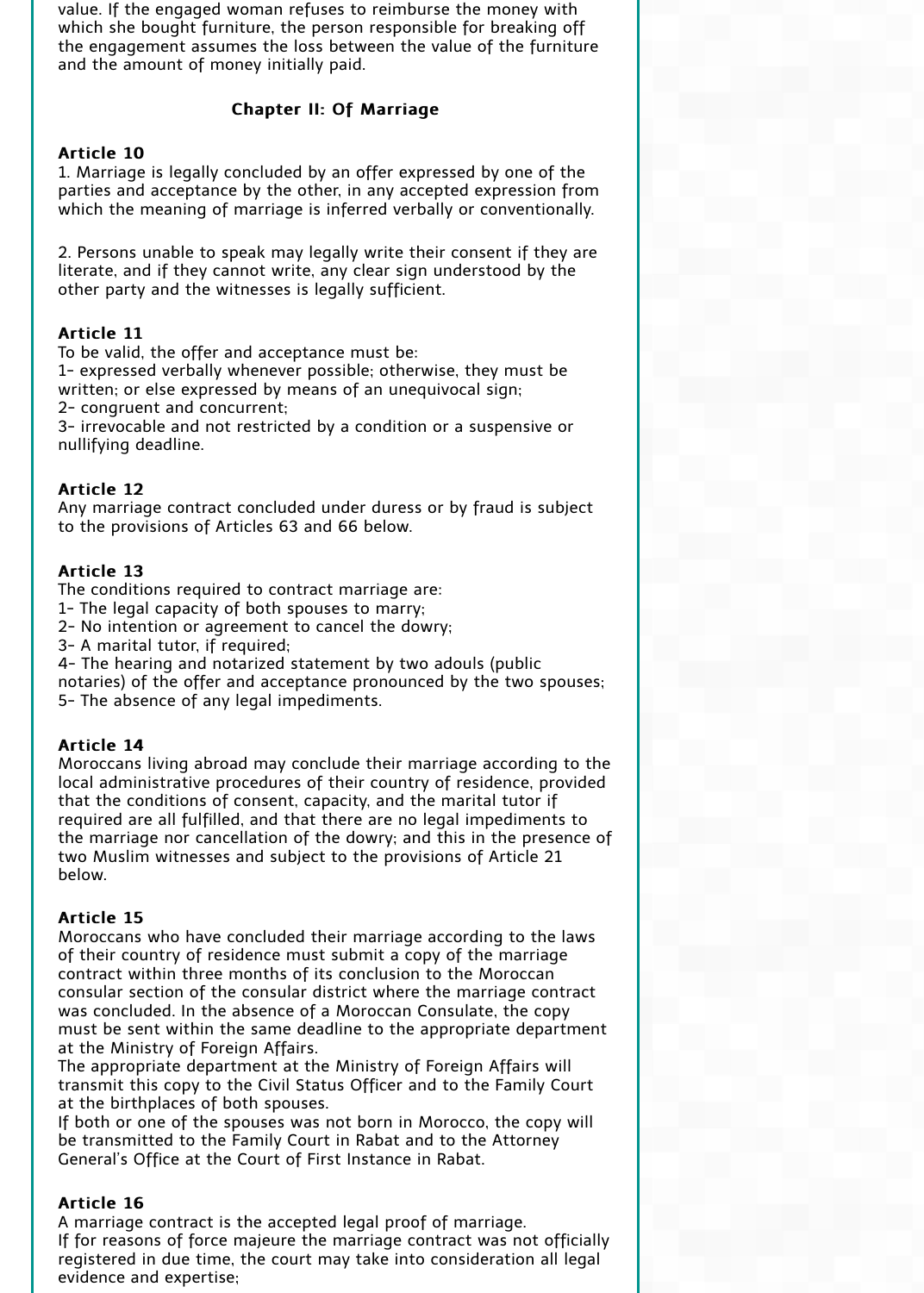the delegating party;

3- The proxy must have reached the age of legal majority, enjoy full civil capacity,

and fulfil the conditions of tutelage if designated by the marital tutor; 4- The delegating party must indicate in the delegation the name of the other spouse, his/her personal information, and all other information that she or he judges useful to include;

5- The delegation must include the amount of the dowry payable in advance or in the future. The delegating party must also specify the conditions that she or he wants to stipulate in the marriage contract and the conditions that she or he is willing to accept from the other party;

6- The delegation must be certified by the judge once he verifies that it meets all of the required conditions.

# Article 18

A judge may not validate the marriage of a person under his tutelage to himself or to any of his ascendants or descendants.

# [Back to Top]

# Title Two: Of Capacity, Tutelage and the Dowry

Chapter I: Of Capacity and Tutelage in Marriage

### Article 19

Men and women acquire the capacity to marry when they are of sound mind and have completed eighteen full Gregorian years of age.

### Article 20

The Family Affairs Judge in charge of marriage may authorize the marriage of a girl or boy below the legal age of marriage as stipulated in preceding Article 19, in a well-substantiated decision explaining the interest and reasons justifying the marriage, after having heard the [parents of th](http://www.hrea.org/programs/gender-equality-and-womens-empowerment/moudawana/#top)e minor who has not yet reached the age of capacity or his/her legal tutor, with the assistance of medical expertise or after having conducted a social enquiry.

<span id="page-8-0"></span>The decree granting the petition to marry for a minor who has not reached the age of legal capacity for marriage is not open to appeal.

# Article 21

The marriage of a minor is contingent on the consent of his/her legal tutor.

The legal tutor's consent is expressed by signing, along with the minor, the marriage

authorization petition and being present during the conclusion of the marriage contract.

If the minor's legal tutor refuses to consent, the Family Affairs Judge rules on the matter.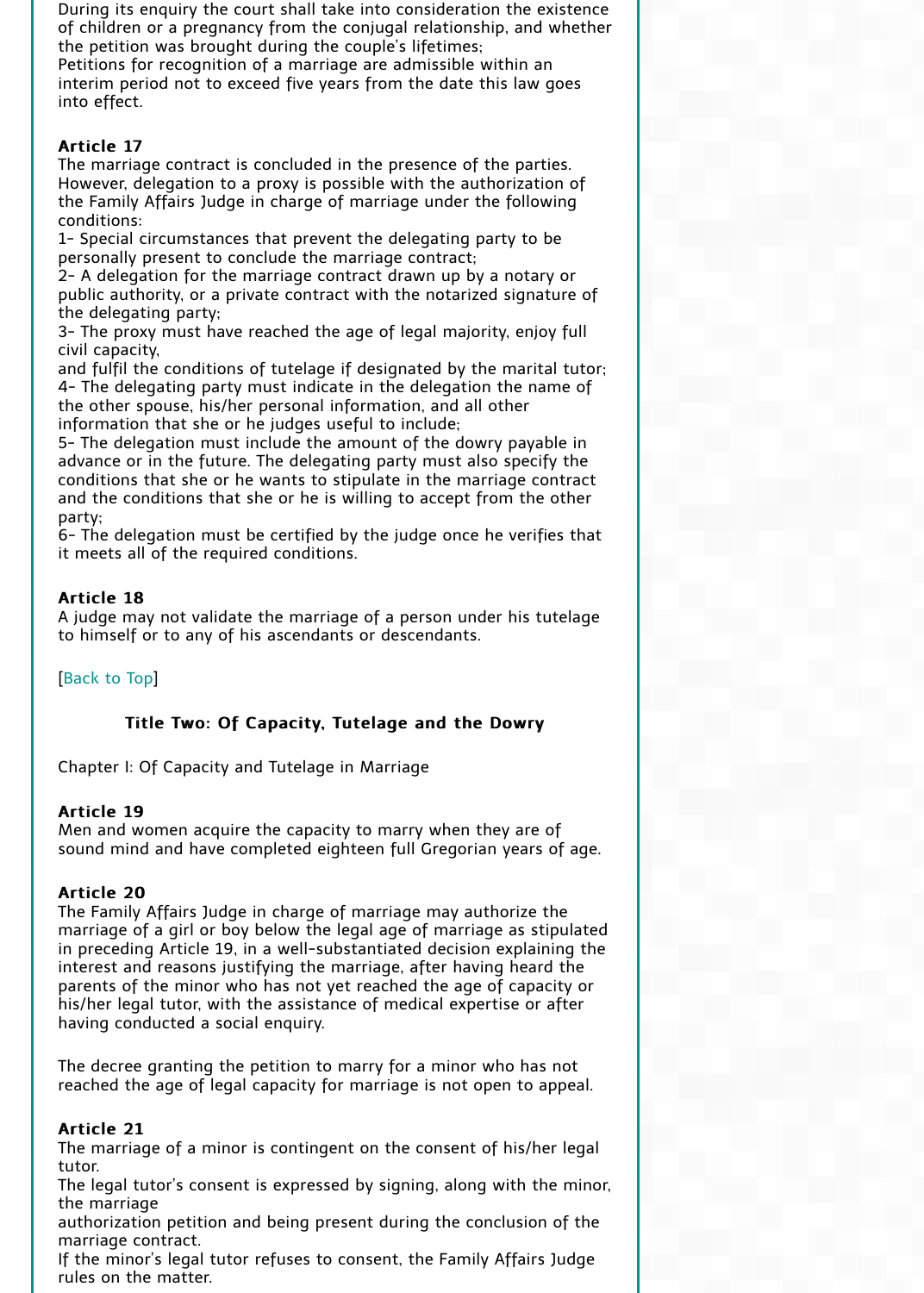The two spouses acquire, pursuant to preceding Article 20, the civil capacity to bring suit on matters pertaining to the rights and obligations created by the marriage contract.

The court may, upon request from one of the spouses or his/her legal tutor, determine the financial obligations of the husband in question as well as payment methods.

# Article 23

The Family Affairs Judge in charge of marriage may authorize the marriage of a mentally disabled person after presentation by one or several medical experts of a report on the state of the person's disability.

The judge informs the other party of the findings and officially records the notice.

The other party must be of legal majority and explicitly consent in an official record to marrying a disabled person.

# Article 24

Marital tutelage is the woman's right, which she exercises upon reaching majority according to her choice and interests.

# Article 25

The woman of legal majority may conclude her marriage contract herself or delegate this power to her father or one of her relatives.

# Chapter II: Of the Dowry

# Article 26 Article 26

The dowry is that which the husband gives to his wife as an expression of his desire to marry her and to build a stable family based on affection and good amicable relations between husband and wife. Its legitimacy is based on its moral and symbolic value rather than its material value.

# Article 27

The dowry amount is specified upon the conclusion of the marriage contract, and in the event it is not specified, the marriage is deemed one of "entrustment."

If the husband and wife do not agree on the amount of dowry during the marriage of

"entrustment", the court shall determine its amount by taking into consideration the social background of both the husband and wife.

# Article 28

Anything that constitutes a source of legal commitment can serve as a dowry, and the dowry should be modest.

# Article 29

The dowry is the woman's property to use as she wishes, and the husband has no right to ask her for furniture or anything else in exchange for the dowry he gave her.

# Article 30

The husband and wife may agree on the immediate or deferred payment of the dowry within a fixed deadline, be it for the entire amount or for part of it.

### Article 31

The dowry is paid on the fixed deadline. The wife may ask for the payment of the dowry before starting conjugal life. When conjugal life commences before payment of the dowry, it becomes a debt on the husband.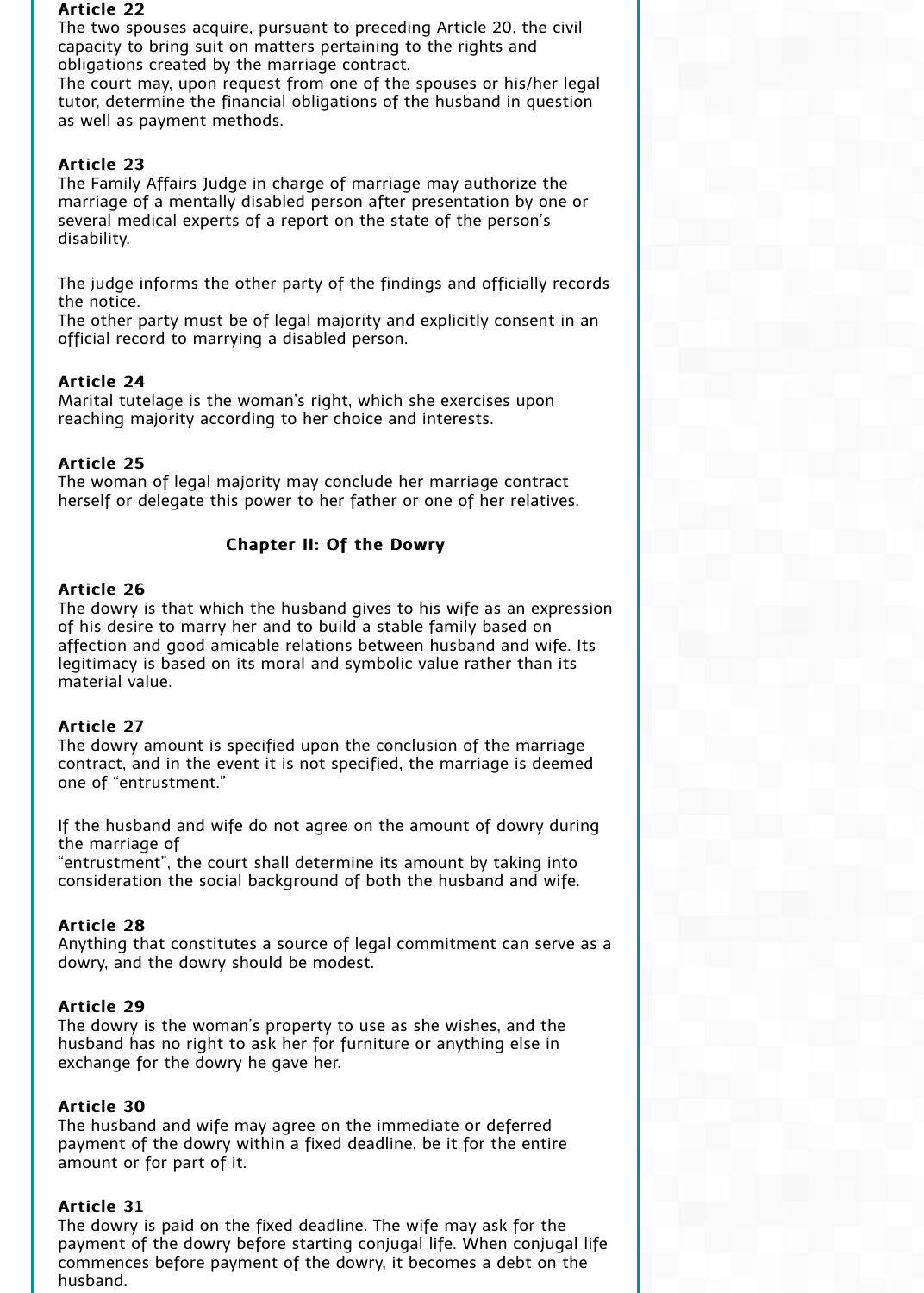must prove that he has paid it. The dowry is not subject to prescription.

# Article 34

All possessions the wife brings with her to the marriage including furniture and

accompanying items are her property. When disputes arise concerning the remaining household furnishings, the matter is decided according to general rules of evidence.

However, if neither the husband nor the wife presents any evidence, the husband under oath claims those effects that men habitually use and the wife under oath claims those effects that women habitually use. Objects commonly used by men and women will be, upon the sworn word of both of the spouses, shared between them when neither of them renounces his or her oath.

# [Back to Top]

# Title Three: Of Marriage Impediments

### Article 35

There are two categories of marriage impediments: permanent and temporary.

# Chapter I: Of Permanent Impediments

### Article 36

Prohibited degrees of blood kinship relations, including a man's ancestors, ascendants, and descendants.

# [Article 37](http://www.hrea.org/programs/gender-equality-and-womens-empowerment/moudawana/#top)

<span id="page-10-0"></span>Forbidden degrees of kinship by marriage, including the wives' ascendants at the moment the marriage contract is concluded and their descendants if the marriage has been consummated with the mother, as well as the lineal paternal wives and the direct filial wives at the time of the marriage contract's conclusion.

### Article 38

Impediments to marriage resulting from kinship by breastfeeding are the same as those prohibited through blood kinship and kinship by marriage. Only the breastfed child – not his or her brothers and sisters – is considered the child of the woman who breastfeeds him or her and of her husband.

Breastfeeding is only an impediment to marriage if it occurred during the first two years of the child's life.

# Chapter II: Of the Temporary Impediments Chapter II: Of the Temporary Impediments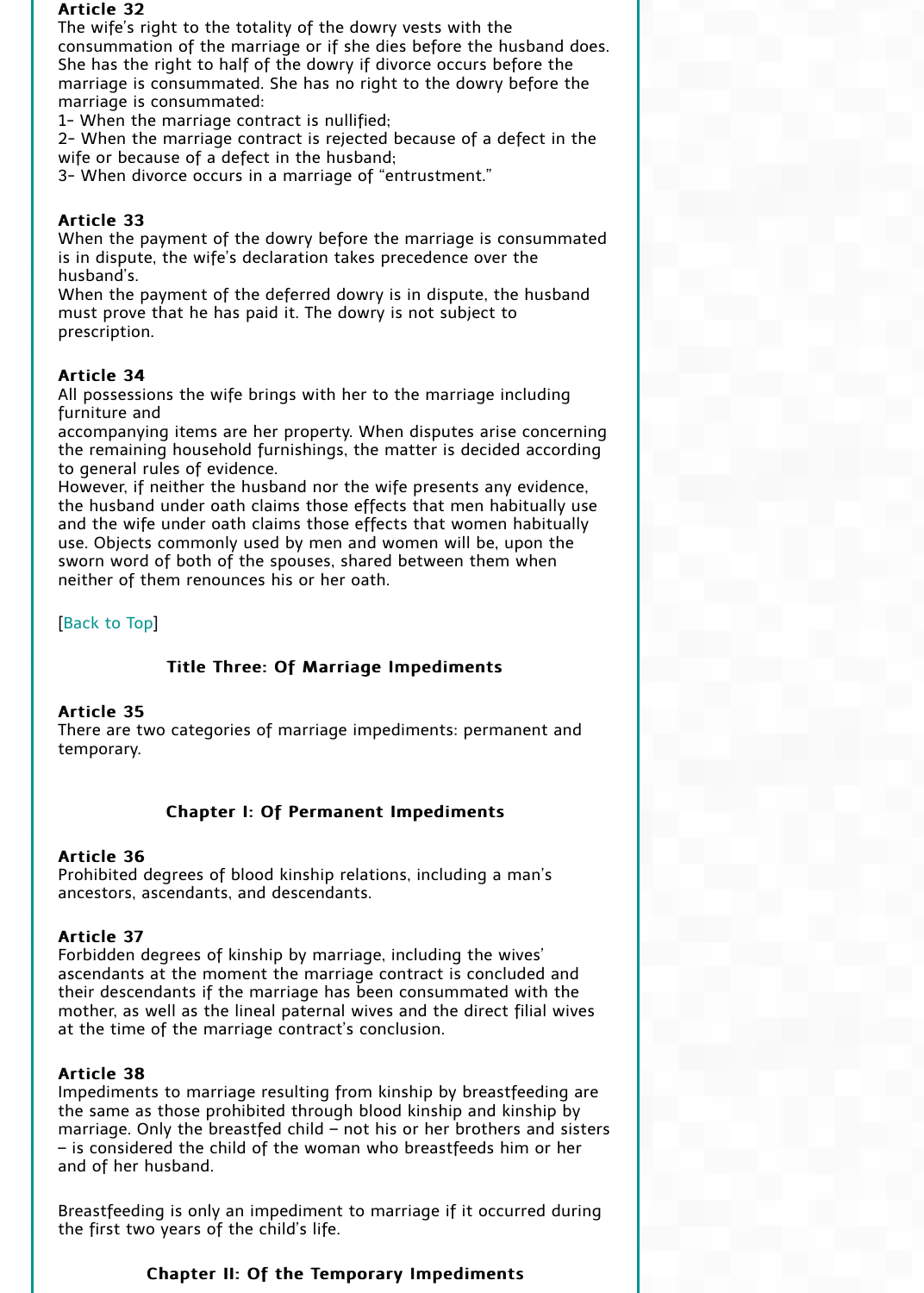The temporary impediments to marriage are:

1- Marriage simultaneously to two sisters or to a woman and her paternal or maternal aunt, be the relation one of blood kinship or breastfeeding;

2- Marriage to more than the legally authorized number of wives; 3- After three successive repudiations, unless the wife's iddat (or legal waiting period) has expired following the lawful conclusion and consummation of a marriage to another man. The remarriage of the thrice repudiated woman to another man annuls the three previous repudiations pronounced by the first repudiating husband. The resumption of marriage with this husband renews his right to repudiate her anew three times.

4- The marriage of a Muslim woman to a non-Muslim man, and the marriage of a Muslim man to a non-Muslim woman unless she is of the Christian or Jewish faith;

5- A married woman or a woman who is observing the iddat (legal waiting period).

# Article 40

Polygamy is forbidden when there is the risk of inequity between the wives. It is also

forbidden when the wife stipulates in the marriage contract that her husband will not take another wife.

# Article 41

The court will not authorize polygamy:

– If an exceptional and objective justification is not proven.

– If the man does not have sufficient resources to support the two families and guarantee all maintenance rights, accommodation and equality in all aspects of life.

# Article 42

In the absence of a stipulation by the wife in the marriage contract precluding polygamy, the husband wishing to resort to it must petition the court for authorization.

The authorization petition should include the exceptional and objective motives that justify the request, and attach a statement on the applicant's financial situation.

# Article 43

The court summons the wife whose husband wishes to take another wife. When she

personally receives the summons and does not appear in court, or refuses to accept the summons, the court sends her a formal notice by a process server instructing her that if she does not appear at the hearing scheduled in the notice, the husband's petition will be decided in her absence.

The petition is also decided in the wife's absence when it is impossible for the Public

Prosecutor Office to ascertain her permanent address or place of residence where the

summons may be delivered.

When the wife does not receive the summons due to the mala fide transmission of a false address by the husband or the falsification of the wife's name, the husband incurs, upon request by the prejudiced wife, the penalties provided for in Article 361 of the Penal Code.

### Article 44

The hearing takes place in the consultation room in the presence of both parties, and both are heard in order to reach agreement and reconcile them after an examination of the facts and the presentation of the requested justifications.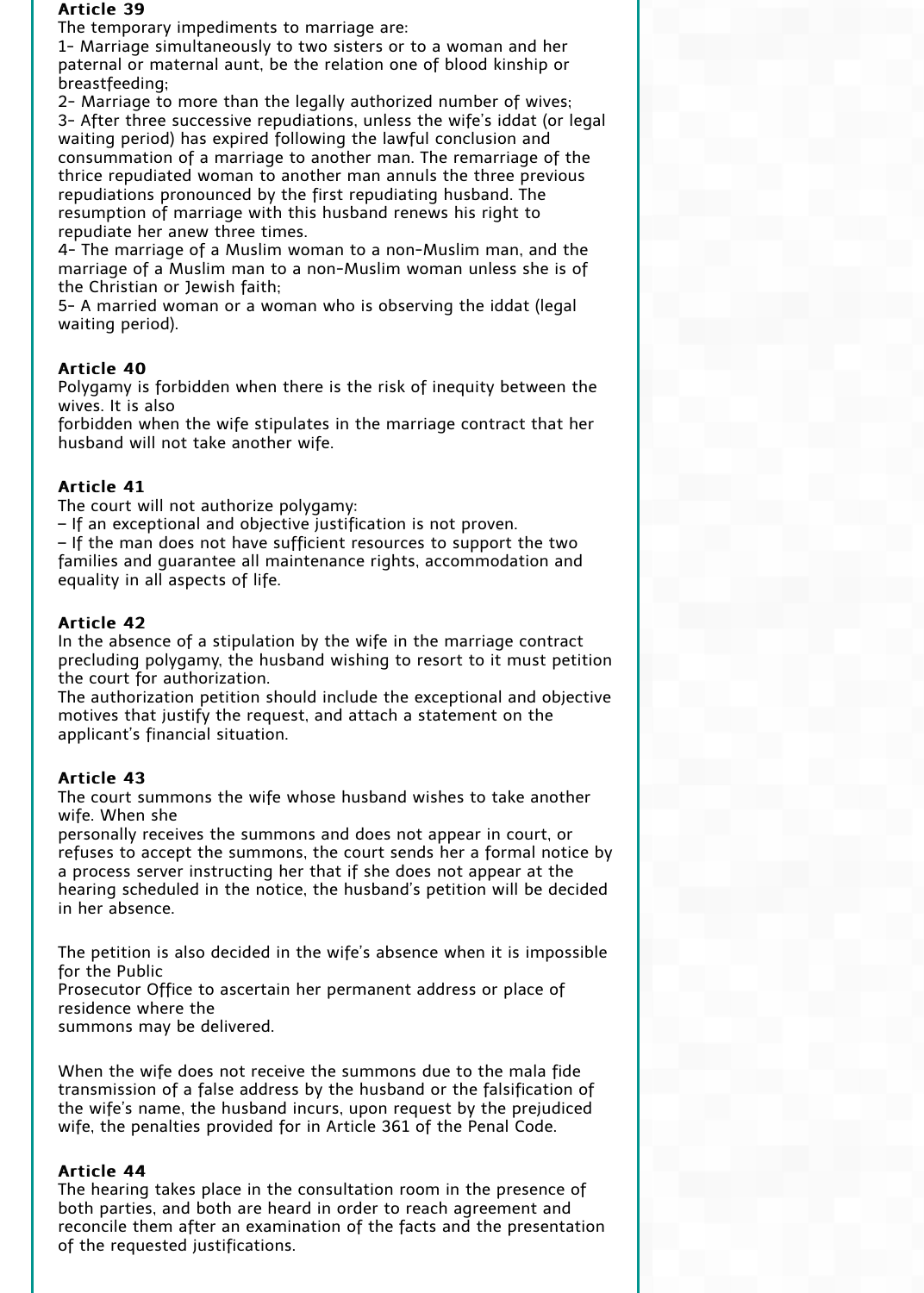The non submission of the requisite sum of money within the fixed deadline is considered as a withdrawal of the polygamy authorization petition.If the husband persists in his polygamy authorization petition, and the wife to whom he wishes to join a co-wife refuses to consent and does not ask for divorce, the court automatically applies the irreconcilable differences procedure in Articles 94 and 97 below.

### Article 46

If the polygamy authorisation petition is granted, the marriage with the future wife cannot be concluded until the judge has informed her that the applicant husband is already married and she has consented to this.

This notice and consent are recorded in an official report.

# [Back to Top]

#### Title Four: Of Volitional Conditions in the Marriage Contract and their Effects and their Effects

### Article 47

All conditions are binding except for those contrary to the terms and objectives of marriage and to compulsory legal rules; such conditions are void while the contract remains valid.

#### **Article 48**

Conditions that confer a legitimate benefit on the person who drew them up are valid and binding on the spouse who agreed to them. If facts or circumstances render the material performance of a condition difficult, the person bound by it may ask the court for a waiver or a modification of the condition, for as long as these facts or [circumstance](http://www.hrea.org/programs/gender-equality-and-womens-empowerment/moudawana/#top)s exist, taking into consideration the provisions of preceding Article 40.

### <span id="page-12-0"></span>Article 49

Each of the two spouses has an estate separate from the other. However, the two spouses may, under the framework of the management of assets to be acquired during the marriage, agree on their investment and distribution.

This agreement is indicated in a written document separate from the marriage contract.

The Adouls (public notaries) inform the two parties of these provisions at the time of the marriage.

In the absence of such an agreement, recourse is made to general standards of evidence, while taking into consideration the work of each spouse, the efforts made as well as the responsibilities assumed in the development of the family assets.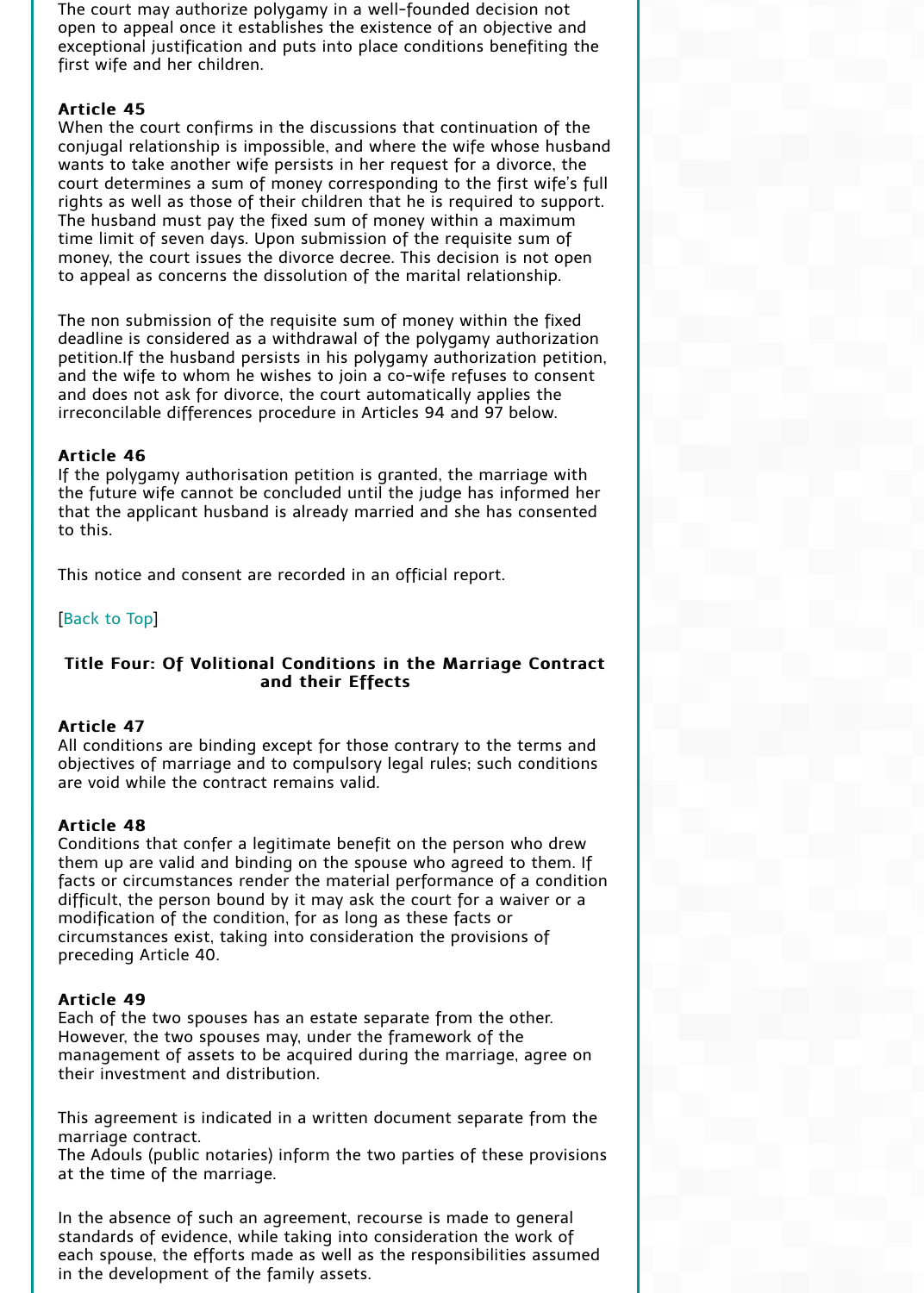The mutual rights and duties between spouses are:

<span id="page-13-0"></span>1- lawful cohabitation on the basis of good conjugal relations, justice, equality in case of polygamy, mutual fidelity, virtue, and the

preservation of family honour and their children;

2- cohabitation, mutual respect, affection, and the preservation of the family interests;

3- the wife's assuming with the husband the responsibility of managing and protecting

household affairs and the children's education;

4- consultation on decisions concerning the management of family affairs, children, and family planning;

5- good relations with each other's parents and close relatives,

respecting, visiting and hosting them within accepted standards;

6- the right to inherit from each other.

# Article 52

When either spouse continually fails to fulfil his or her obligations in marriage, as specified in the preceding article, the other party may compel the spouse to execute the obligation or resort to the irreconcilable differences procedure provided for in Articles 94, 95, 96 and 97 below.

# Article 53

When either spouse evicts the other from the marital home without justification, the Public Prosecutor shall intervene to return the evicted person to the house immediately and shall take all necessary measures to guarantee his or her safety and protection.

# Section 2: Of Children

# Article 54

Children have the right to the following care from their parents:

1- Protection of their lives and health from conception until they come of legal age;

2- Ensuring respect of their identity and its preservation, particularly their name,

nationality and registration in the civil status record;

3- Paternity, custodial care and financial maintenance in conformity with the provisions of the third book of this Moudawana;

4- Breastfeeding by the mother whenever possible;

5- All possible measures that guarantee the children's natural development, with the

protection of their physical and psychological integrity, and care for their health

through both prevention and treatment;

6- Religious guidance, proper education on sound noble principles of honesty in

statements and actions, prevention of violence against children that leads to physical

and psychological harm, and protection from any exploitation that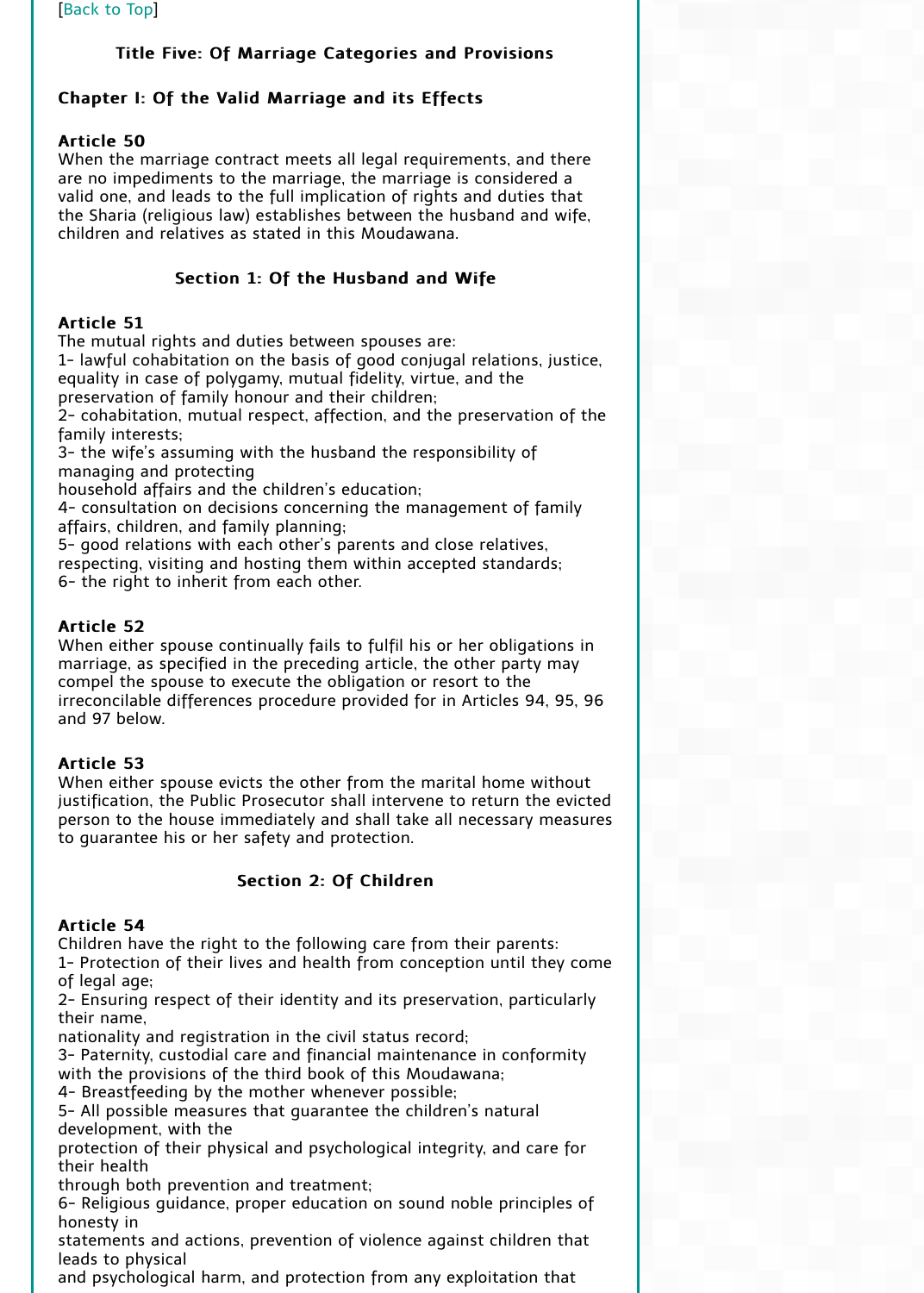might harm their interests;

7- Providing them with education and training that will enable them to integrate

professional life and become useful citizens in society. To the extent possible, parents

must provide adequate circumstances for their children to pursue their studies

according to their physical and intellectual capacities.

In the event of divorce between the spouses, these duties are distributed between the spouses according to the custody provisions.

In the event of the death of one or both spouses, these duties are incumbent upon the custodian and the legal tutor, according to their respective responsibilities.

The disabled child enjoys, in addition to the abovementioned rights, the right to special care for his condition, particularly adequate education and rehabilitation appropriate for his disability in order to facilitate his integration into society.

The State is responsible for taking the necessary adequate measures to protect children, and for guaranteeing and protecting their rights according to the law.

The Public Prosecutor's Office shall monitor the application of the preceding provisions.

# Section 3: Of Relatives

### Article 55 Article 55

The marriage contract has effects that extend to each spouse's relatives, including marriage impediments due to kinship by marriage, breastfeeding, and affiliation.

### Chapter II: Of the Invalid Marriage and its Effects

### Article 56

The invalid marriage is either null and void or defective.

### Section 1: Of the Null and Void Marriage

#### Article 57

The marriage is null and void when:

1- One of the fundamental conditions cited in Article 10 is not fulfilled;

2- If one of the marriage impediments cited in preceding Articles 35 to 39 exists between the spouses;

3- Absence of congruence between the offer and the acceptance.

### Article 58

The court shall declare such a marriage invalid in accordance with the provisions of preceding Article 57 the moment it gains knowledge of it, or upon the request of the concerned party.

After consummation, this marriage results in payment of the dowry, and when good intentions are present it also results in the acknowledgement of paternity as well as the impediments that result from the marriage.

# Section 2: Of the Defective Marriage

### Article 59

The marriage is defective if one of the conditions for its validity is not fulfilled, in accordance with Articles 60 and 61 below. Some of these marriages are annulled before they are consummated and validated after consummation, while other marriages are annulled before and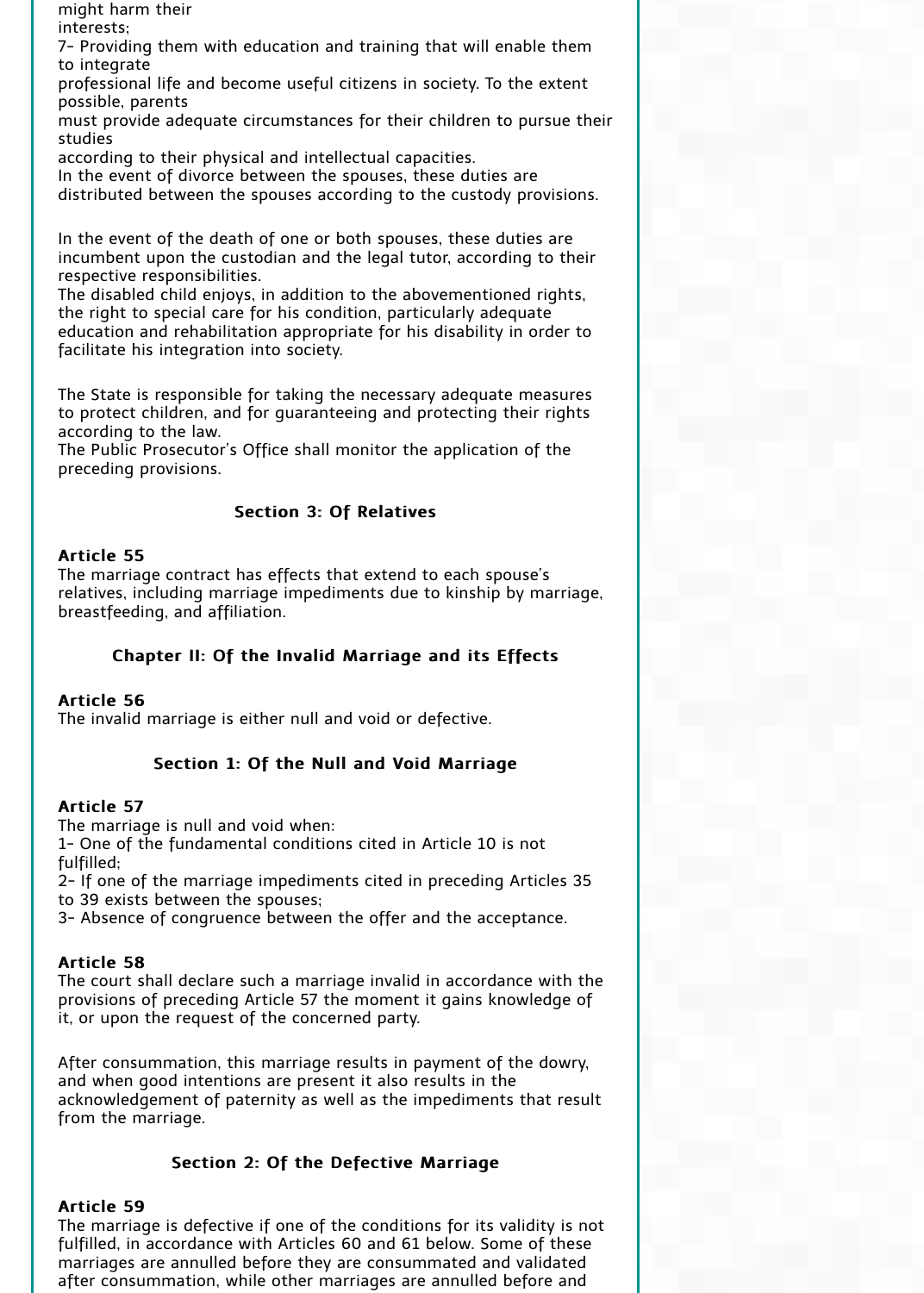– When the husband contracts the marriage in order to permit a woman who has been

repudiated three times to remarry her former husband;

– When the marriage took place without the presence of the marital tutor when his presence is required;

– Repudiation and divorce in the preceding cases are valid if pronounced before the

annulment decree.

# Article 62

If the offer and acceptance are constrained by a deadline or a suspensive or nullifying condition, the provisions of preceding Article 47 apply.

# Article 63

Either spouse who was placed under duress or deceived by fraud with the intent to induce him or her to agree to the marriage, or by facts expressly stipulated as a condition in the contract, can petition for the annulment of the marriage before or after consummation within a period not to exceed two months from the date when the duress was lifted, or she or he discovered the fraud. She or he has the right to demand compensation.

# Article 64

The marriage which is annulled by virtue of preceding Articles 60 and 61 has no effects before consummation, but after it consummation it has the same effects as a valid marriage contract until the annulment decree is rendered.

# [Back to Top]

### Title Six: Of the Formalities and Administrative Measures to Legalize a Marriage Contract

# Article 65

I. A marriage contract record is created and maintained at the Court Clerk's office at the Family Court where the marriage is to be concluded, and it shall include the following documents:

1- An application form requesting registration of the marriage contract. Its form and

content shall be specified in a decree by the Minister of Justice;

2- A copy of the birth certificate. The civil status officer shall mention in the margins of this copy its date of issuance, specifying that it was issued for the purpose of marriage;

3- An administrative certificate for both of the engaged parties, whose [content shal](http://www.hrea.org/programs/gender-equality-and-womens-empowerment/moudawana/#top)l be defined in a joint decree by the Ministers of Justice and Interior;

<span id="page-15-0"></span>4- A medical certificate for each of the two engaged parties, whose content and

procedures for issuing shall be defined in a joint decree by the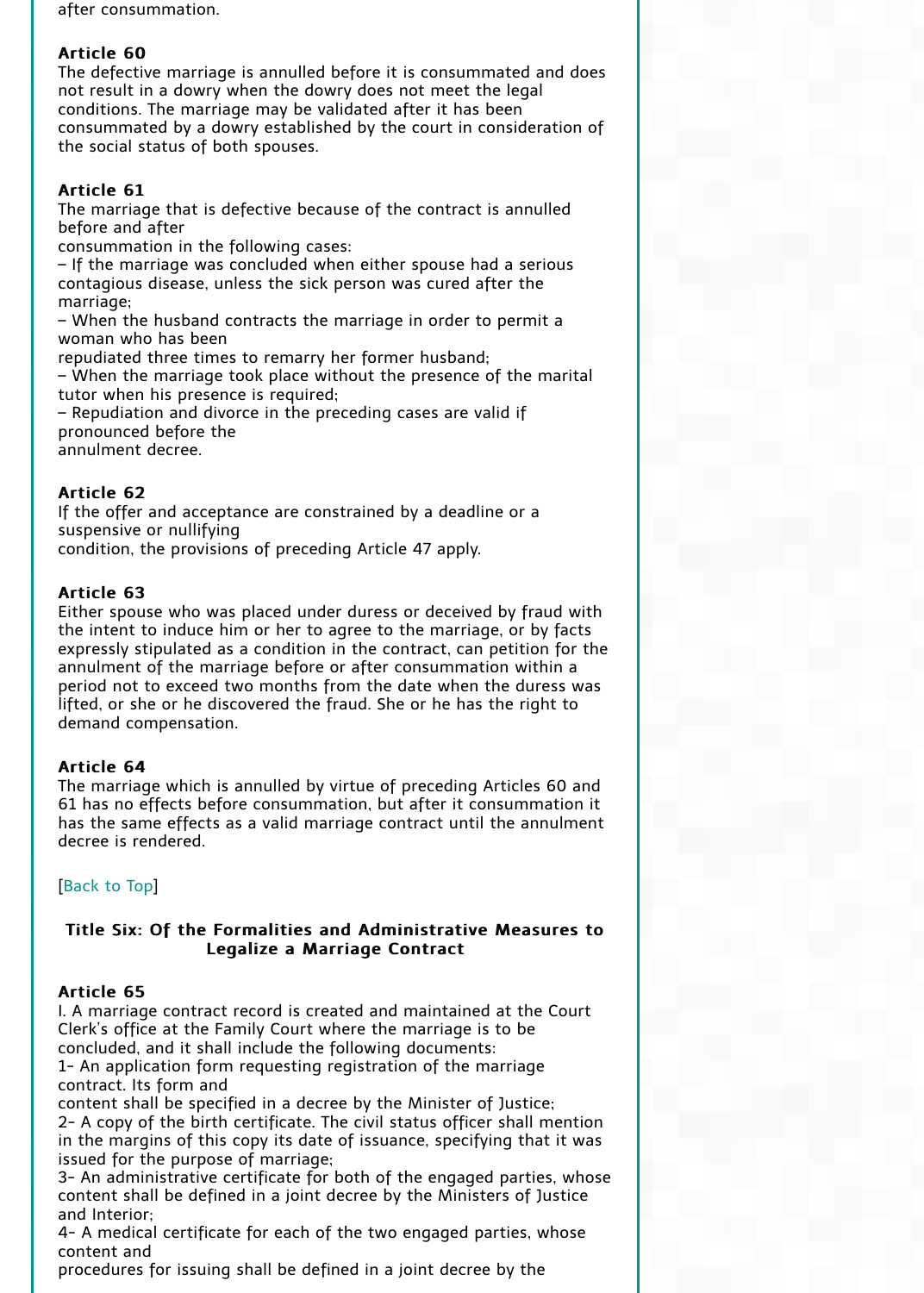Ministers of Justice and Health;

5- A marriage authorization is also required in the following cases: – Marriage of persons not yet of legal age;

– Polygamy when the conditions required by this Moudawana are fulfilled;

– The marriage of a mentally disabled person;

– The marriage of persons who have converted to Islam and foreigners.

6- A certificate of capacity to marry or its equivalent for foreigners.

II. The Family Affairs Judge in charge of marriage records officially certifies the record containing the abovementioned documents, and files it at the Court Clerk's office under its assigned number.

III: The Family Affairs Judge authorizes the two adouls (public notaries) to draw up the marriage contract.

IV: The two adouls note in the marriage contract the declaration by both spouses specifying whether or not they have been married previously. In case of a previous marriage, the declaration must be accompanied by proof of the legality of the marriage to be concluded.

### Article 66

If a person employs fraud to obtain the authorization or the certificate of capacity mentioned in Clauses 5 and 6 of the preceding Article or to evade them, the dispositions of Article 366 of the Penal Code will be applied to the author and his accomplices upon request by the injured party. The injured party has the right to ask for the annulment of the marriage with compensation.

# Article 67

The marriage contract shall contain the following:

1- Mention of the judge's authorization, its number, its date of issuance, and the number of the marriage document record as well as the court where it was filed;

2- The family names, first names, country or place of residence, place of birth and age, national identity card number or its equivalent, and nationality of both spouses;

3- The name of the marital tutor if required;

4- The offer and acceptance by the two contracting parties who exercise full capacity and the ability to choose and discern;

5- In the case of marriage by proxy, the name and national identity card number of the

representative, and the date and place of issuance of the marriage delegation;

6- Mention of the legal status of the spouse who has been married previously;

7- The amount of the dowry in cases where it has been specified, denoting any amount paid in advance or to be paid in future instalment(s), and whether it has been paid in front of witnesses or if there is mere acknowledgement;

8- Conditions agreed upon by both parties;

9- The signatures of both spouses and the tutor when required; 10- The names of the two adouls (public notaries) and each one's signature with the date of the marriage contract;

11-The authentication of the marriage contract by the judge affixed with his seal.

The list of documents required to constitute the marriage record as well as their content may be modified or completed by ministerial decree.

### Article 68

The contract is registered at the Family Court records. A summary of it is transmitted to the Civil Status office at the birthplaces of both spouses, accompanied by a return receipt within fifteen days after the judge has authenticated it.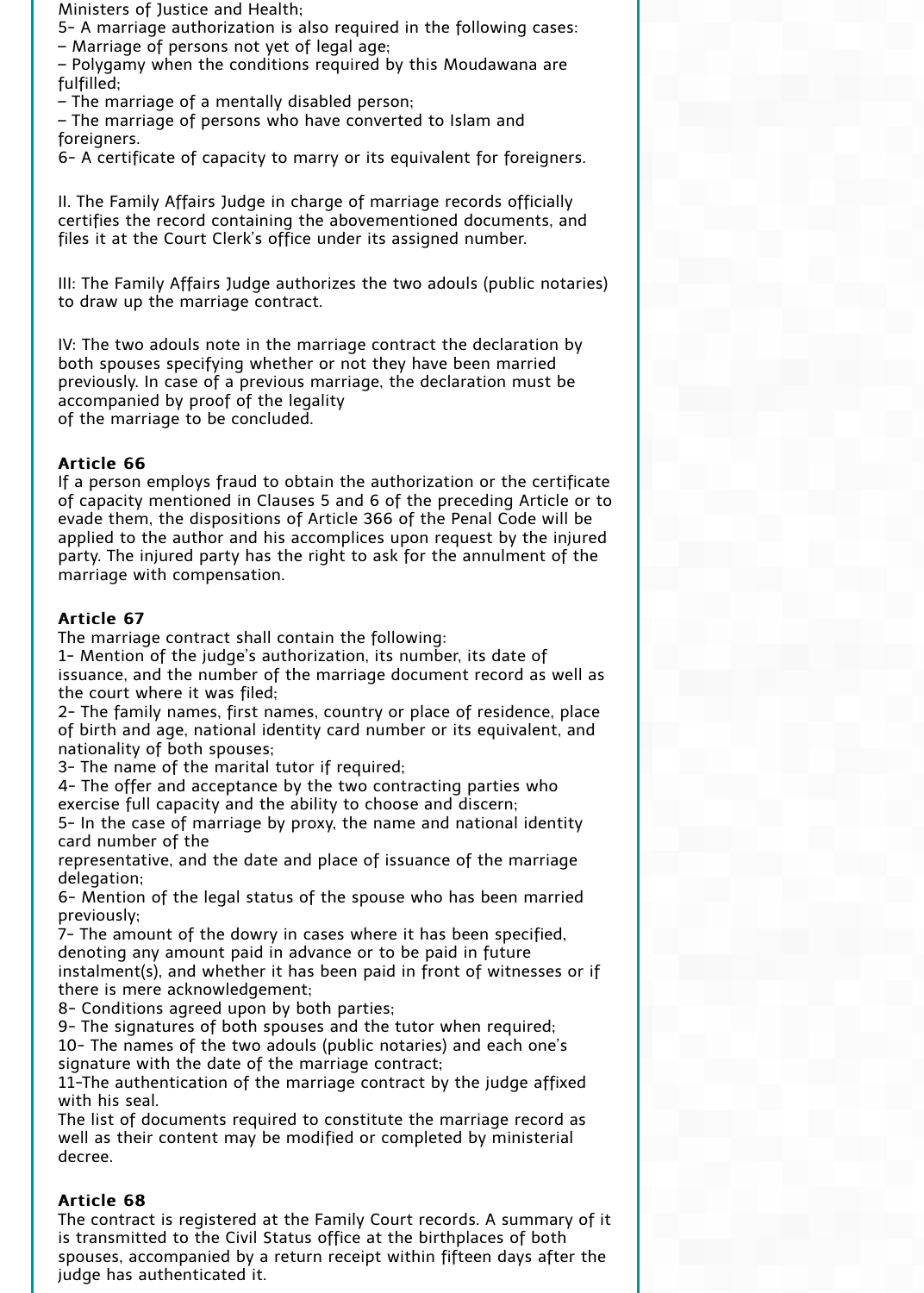

#### BOOK TWO: OF THE DISSOLUTION OF THE BONDS OF **MATRIMONY AND ITS EFFECTS**

### Title One: General Provisions

#### Article 70

No one should resort to the dissolution of the bonds of matrimony through repudiation or divorce except in exceptional circumstances, considering the rule of the least harm, given the family dislocation and harmful effects on children.

### Article 71

Marriage is dissolved by death, annulment, divorce, repudiation or [khol' \(divorce](http://www.hrea.org/programs/gender-equality-and-womens-empowerment/moudawana/#top) in exchange for compensation by the wife).

#### <span id="page-17-0"></span>Article 72

Dissolution of a marriage produces the effects cited in this Moudawana from the date of the:

<span id="page-17-1"></span>1- Death of either spouse, or the issuance of a judgement declaring him or her deceased;

2- Annulment, repudiation, divorce, or khol' (divorce in exchange for compensation by the wife).

#### Article 73

Divorce must be expressed by explicitly spoken words and in writing, and for those incapable of both, an unequivocal sign from which divorce is inferred.

#### [Back to Top]

### Title Two: Of Death and Anullment

### Chapter I: Of Death

#### Article 74

Death and its date are established before the court by all accepted means.

The court shall declare a disappeared person deceased according to Articles 327 and

following.

#### Article 75

If a disappeared person who has been pronounced deceased by the [court turns o](http://www.hrea.org/programs/gender-equality-and-womens-empowerment/moudawana/#top)ut to be alive, the Public Prosecutor's Office or the concerned person shall petition the court to issue a decision declaring that he or she is still alive.

<span id="page-17-2"></span>The court's decision declaring the person still alive nullifies the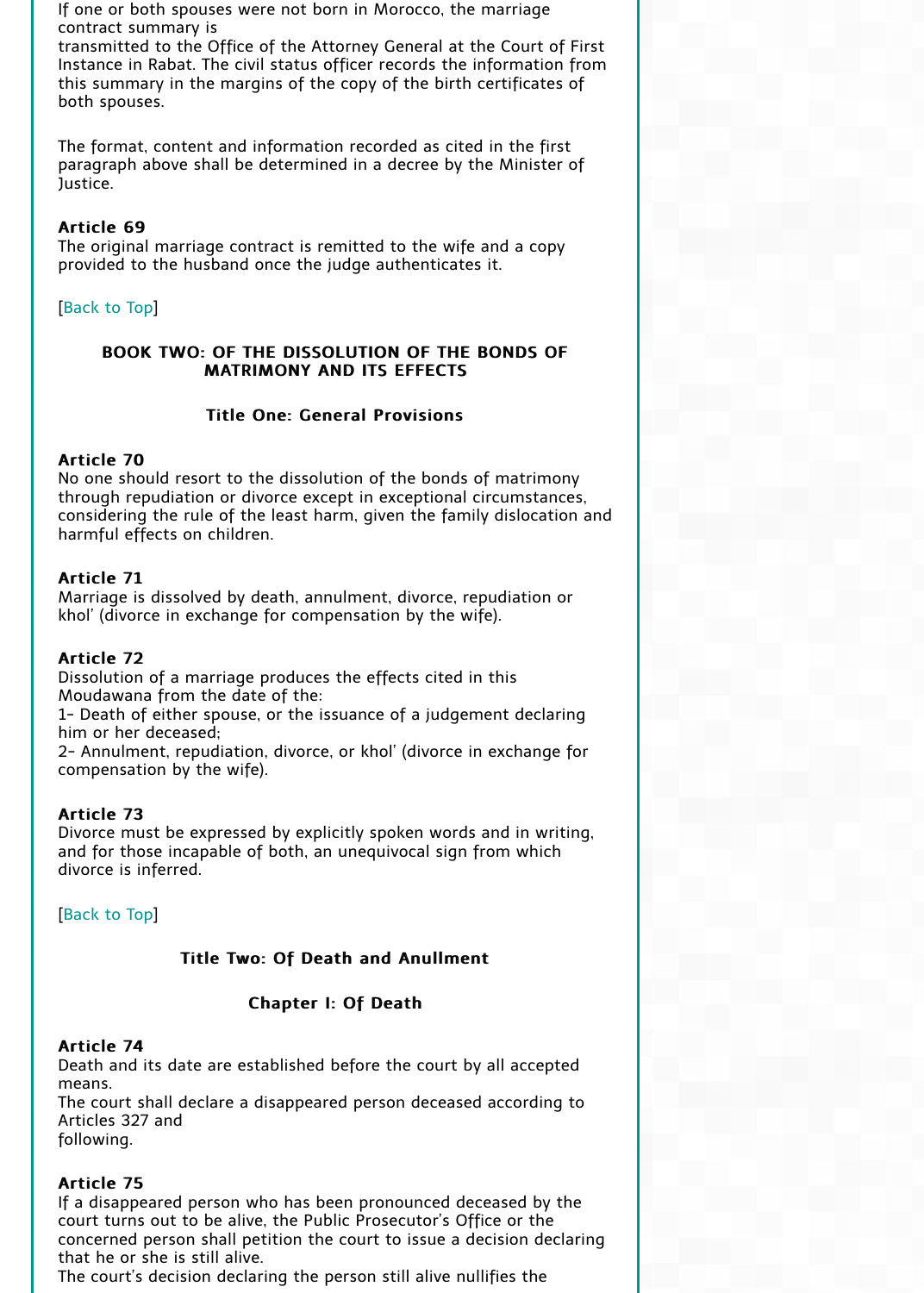The annulment of the marriage contract before or after the marriage is consummated is

decreed in certain cases and according to the conditions set out in this Moudawana.

[Back to Top]

# Title Three: Of Repudiation

### Article 78

Repudiation is the dissolution of the bonds of matrimony exercised by the husband and wife, each according to his or her respective conditions, under judicial supervision and according to the provisions of this Moudawana.

# Article 79

Whoever wishes to repudiate must petition the court for authorization to certify the

repudiation by two adouls (public notaries) accredited for this purpose in the judicial district of the conjugal domicile, the wife's domicile or place of residence, or the place where the marriage contract was i[ssued, in tha](http://www.hrea.org/programs/gender-equality-and-womens-empowerment/moudawana/#top)t order

### <span id="page-18-0"></span>Article 80

The petition for authorization to certify a repudiation contains the identity of both spouses, their professions, their address(es), and the number of children if any, their ages, and their state of health and educational status.

The petition must be accompanied by the marriage record and evidence of the husband's material situation and financial obligations.

### Article 81

The court shall subpoena the two spouses for a reconciliation attempt. If the husband personally receives the summons and does not appear, this is considered a withdrawal of his petition.

If the wife personally receives the summons, and neither appears nor submits a written response, the court notifies her through the Public Prosecutor that if she does not appear, the case will be decided in her absence.

When the wife's address is unknown, the court, with the assistance of the Public Prosecutor, determines the facts, and if it is established that the husband provided false statements, upon the wife's request he shall incur the penalties provided for by Article 361 of the Penal Code.

### Article 82

When the two spouses appear, the discussions take place in the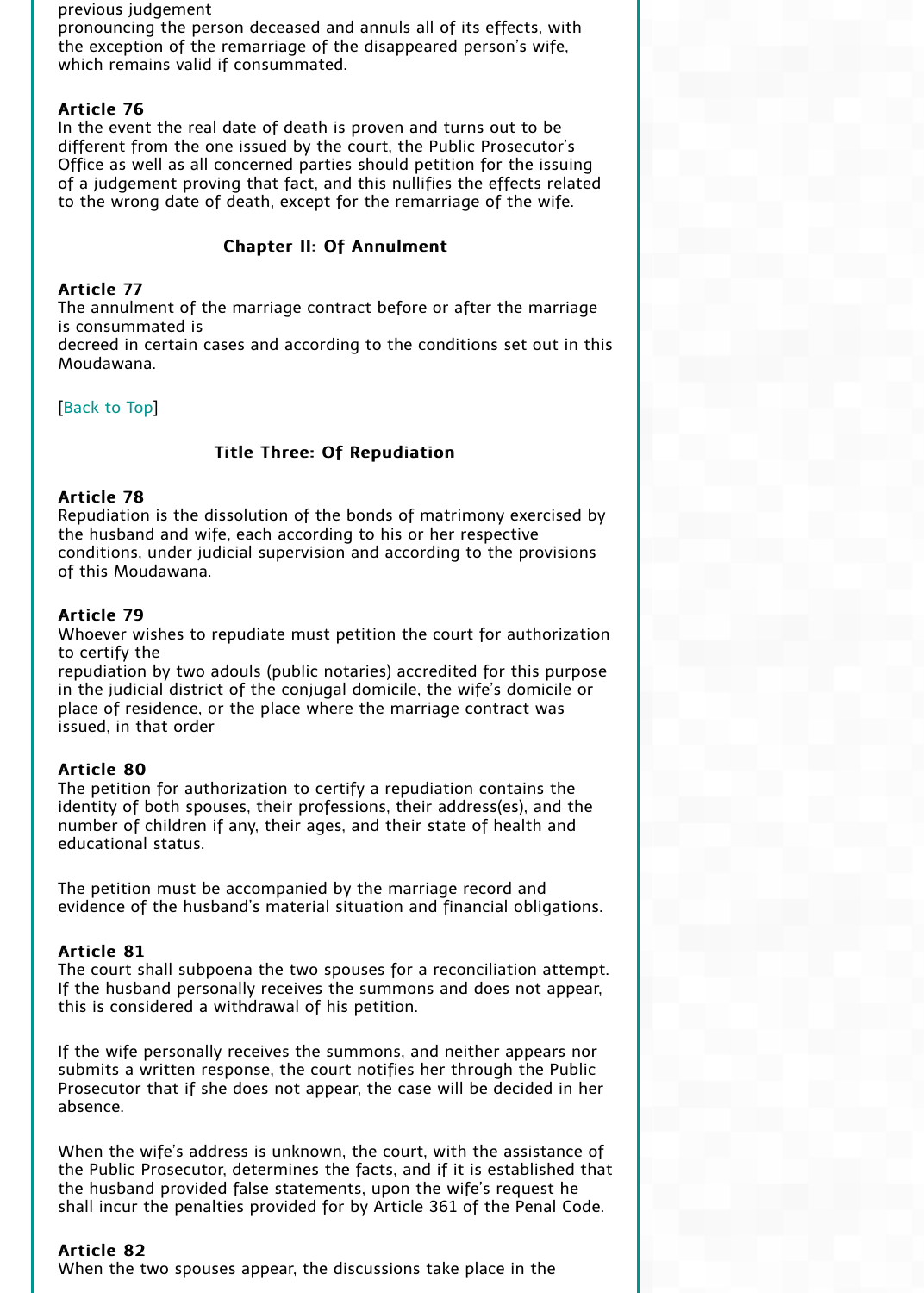consultation room, including the hearing of witnesses and any other person the court deems useful to hear.

The court may take all necessary measures, including the appointment of two arbitrators, a family council or whomever it deems qualified to reconcile the couple. In the existence of children, the court undertakes two reconciliation attempts separated by a minimum of 30 days.

If the attempts to reconcile the spouses succeed, an official report is written and filed at the court.

# Article 83

If the attempts to reconcile the spouses fail, the court shall fix a sum of money that the husband must deposit at the court within a maximum delay of thirty days to discharge all vested rights due to the wife and dependent children as provided for by the two following articles.

# Article 84

The amount due to the wife includes: the delayed dowry if appropriate, maintenance for the iddat (legal waiting period) and the Consolation Gift, which is assessed based on the length of the marriage, the financial means of the husband, the reasons for the repudiation, and the degree to which the husband has abused this right.

During the iddat period the wife remains in the conjugal home, or, if need be, in a suitable home based on her and the husband's financial situation. Failing this, the court shall fix an amount of money to cover housing expenses to be deposited with the court as part of the vested rights due to the wife.

# Article 85

The amount of vested rights due to dependent children is determined according to Articles 168 and 190 below, taking into consideration their standard of living and educational situation prior to the divorce.

### Article 86

If the husband does not deposit the amount of money provided for in preceding Article 83 within the fixed deadline, this is considered as a renunciation of his intention to repudiate, and the court certifies this.

### Article 87

As soon as the husband deposits the required sum of money, the court authorizes him to register the repudiation with the two adouls (public notaries) in the same district as the court.

As soon as the judge has affixed his seal to the repudiation decree, a copy is transmitted to the court that issued the repudiation authorization.

# Article 88

After the court receives the copy indicated in the preceding article, it shall issue a wellsubstantiated decision that includes:

1- The names, dates and places of birth and of the marriage, and domicile(s) or place(s) of residence of the two spouses;

2- A summary of the two parties' claims and their requests, the evidence and arguments they presented, the procedures already undertaken, and the Public Prosecutor's conclusions;

3- The date of the authentication of the repudiation;

- 4- Whether the wife is pregnant or not;
- 5- The names of their children, their ages, the name(s) of their custodian(s), and the

organization of visitation rights;

6- Specification of the amount due as cited in preceding Articles 84 and 86, and the salary due to the child custodian after the iddat (legal waiting period).

The court's decision is open to appeal according to the usual procedures.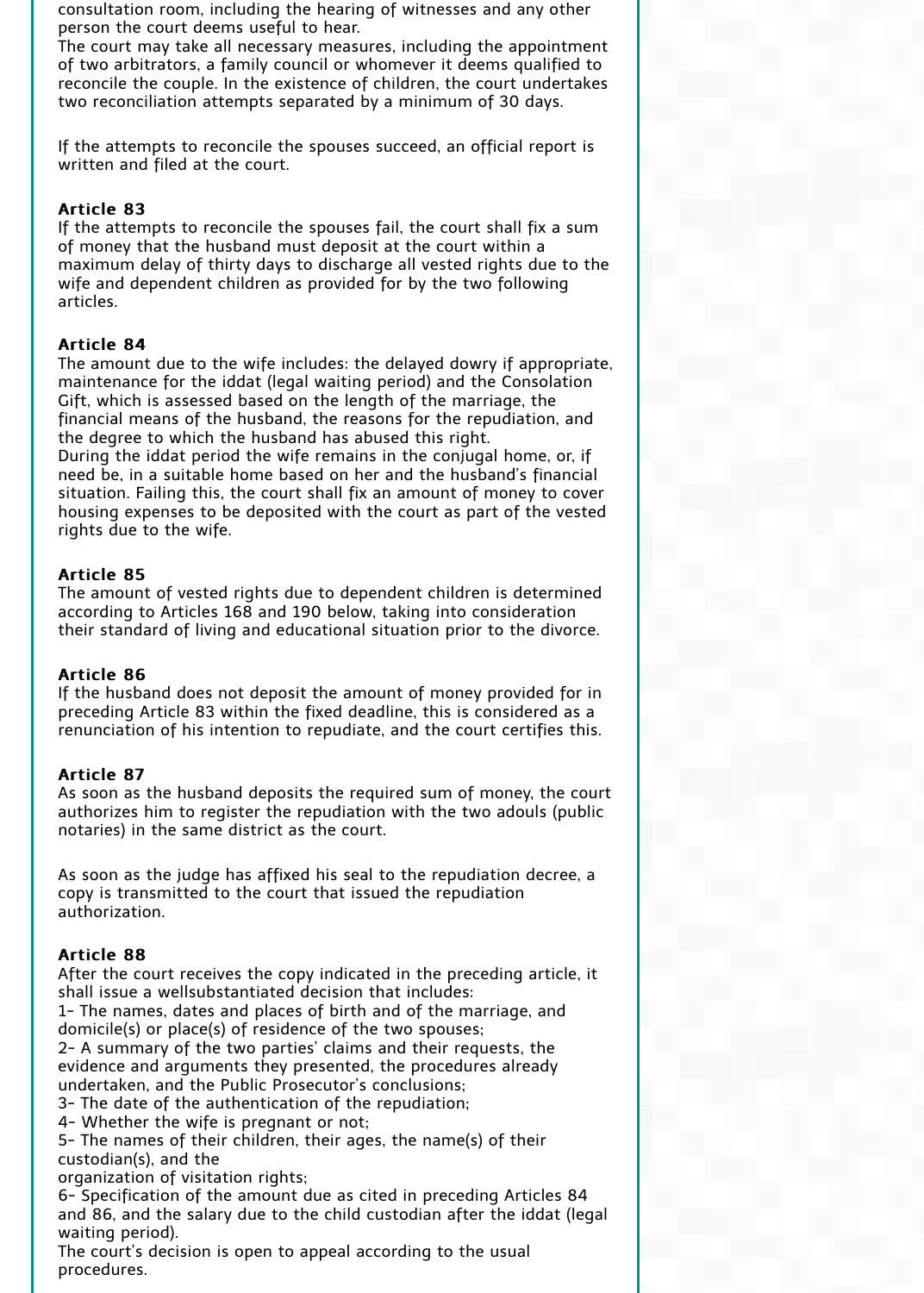The repudiation authorization petition is not accepted from an inebriated person, a person who has been forced to do so, or an irate person.

#### Article 91

Vows and pledges do not result in repudiation.

### Article 92

Multiple expressions of repudiation pronounced verbally, with a symbolic gesture or in writing result in only one repudiation.

#### Article 93

Repudiation made conditional on doing something or abstaining from something has no effect.

[Back to Top]

# Title Four: Of Divorce

#### Chapter I: Of Divorce Sought by Either Spouse for Chapter I: Of Divorce Sought by Either Spouse for **Irreconcilable Differences**

#### Article 94

If either or both spouses ask the court to settle a dispute that risks to breakdown their marriage, the court must make all efforts to reconcile them according to the provisions of preceding Article 82.

### Article 95

The two arbitrators or two persons that can assume this role shall investigate the causes of the dispute between the spouses and do [their best to](http://www.hrea.org/programs/gender-equality-and-womens-empowerment/moudawana/#top) resolve the conflict.

If the two arbitrators reconcile the two spouses, they shall write a report, make three copies of it, signed by them as well as the spouses, and submit the three copies to the court, which remits a copy to each spouse and files one in the record, and certifies it.

#### Article 96

When the two arbitrators disagree on the content of the report or in the attribution of

responsibility, or do not submit the report within the requisite deadline, the court may conduct an additional investigation by all means it judges appropriate.

#### Article 97

In the event reconciliation is impossible to reach, and the conflict between the spouses persists, the court shall make written mention of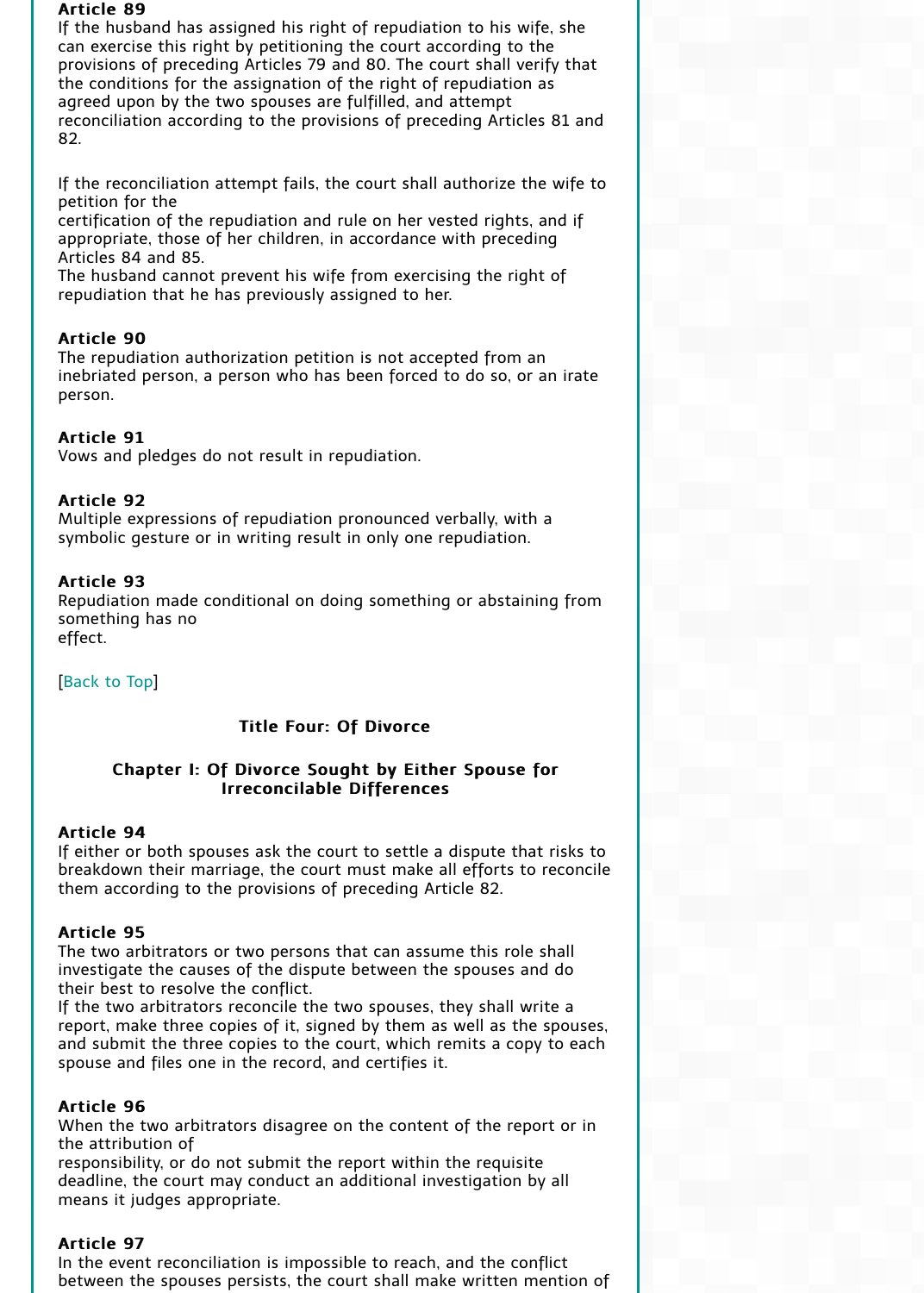this in an official report of the proceedings, and grant the divorce as well as fix the vested rights to be paid according to preceding Articles 83, 84 and 85, taking into account each spouse's responsibility for the cause of the separation when considering measures it will order the responsible party to take in favour of the other spouse.

The irreconcilable differences suit shall be settled within a deadline not to exceed six months from the date the petition was filed.

### Chapter Two: Of Divorce for Other Causes

#### Article 98 Article 98

The wife may petition for divorce on one of the following grounds: 1- Non respect by the husband of one of the conditions in the marriage contract;

- 2- Harm;
- 3- Non maintenance;
- 4- Absence;
- 5- Latent defect;
- 6- Abstinence and abandonment.

#### Section 1: Of Non Respect of One of the Conditions in the **Marriage Contract or Harm**

#### Article 99

Failure to respect any condition in the marriage contract constitutes a harm justifying a divorce request. Any ignominious behaviour by the husband or act against good character that causes the wife material or moral harm such that the continuance of the conjugal relationship is rendered unendurable shall be considered a harm justifying a divorce request.

### Article 100 Article 100

The harm suffered is established by all means of proof, including the testimony of witnesses, who are heard by the court in the consultation room.

If the wife does not prove the harm and maintains her request for divorce, she may resort to the irreconcilable differences procedure.

### Article 101

In the event the court grants divorce on the grounds of harm, the court may fix in the same judgement the amount of compensation due for the harm.

### Section 2: Of Non Maintenance

#### Article 102

The wife may petition for divorce on the grounds of non respect by the husband of his current maintenance obligations towards her, in accordance with the following situations and provisions:

1- If the husband has assets from which to award maintenance, the court may fix the means for paying the wife maintenance, and does not grant her petition for divorce.

2- In the event the husband proves his incapacity, the court shall fix, according to the circumstances, a deadline for the husband not to exceed thirty days to provide maintenance to his wife, under penalty of divorce, except in cases of force majeure or exceptional circumstances.

3- The court shall grant the wife's petition for divorce immediately if the husband refuses to provide maintenance and does not prove his financial incapacity.

#### Article 103 Article 103

The same provisions shall be applied to the absent husband whose address of residence is known and who receives notice of the petition.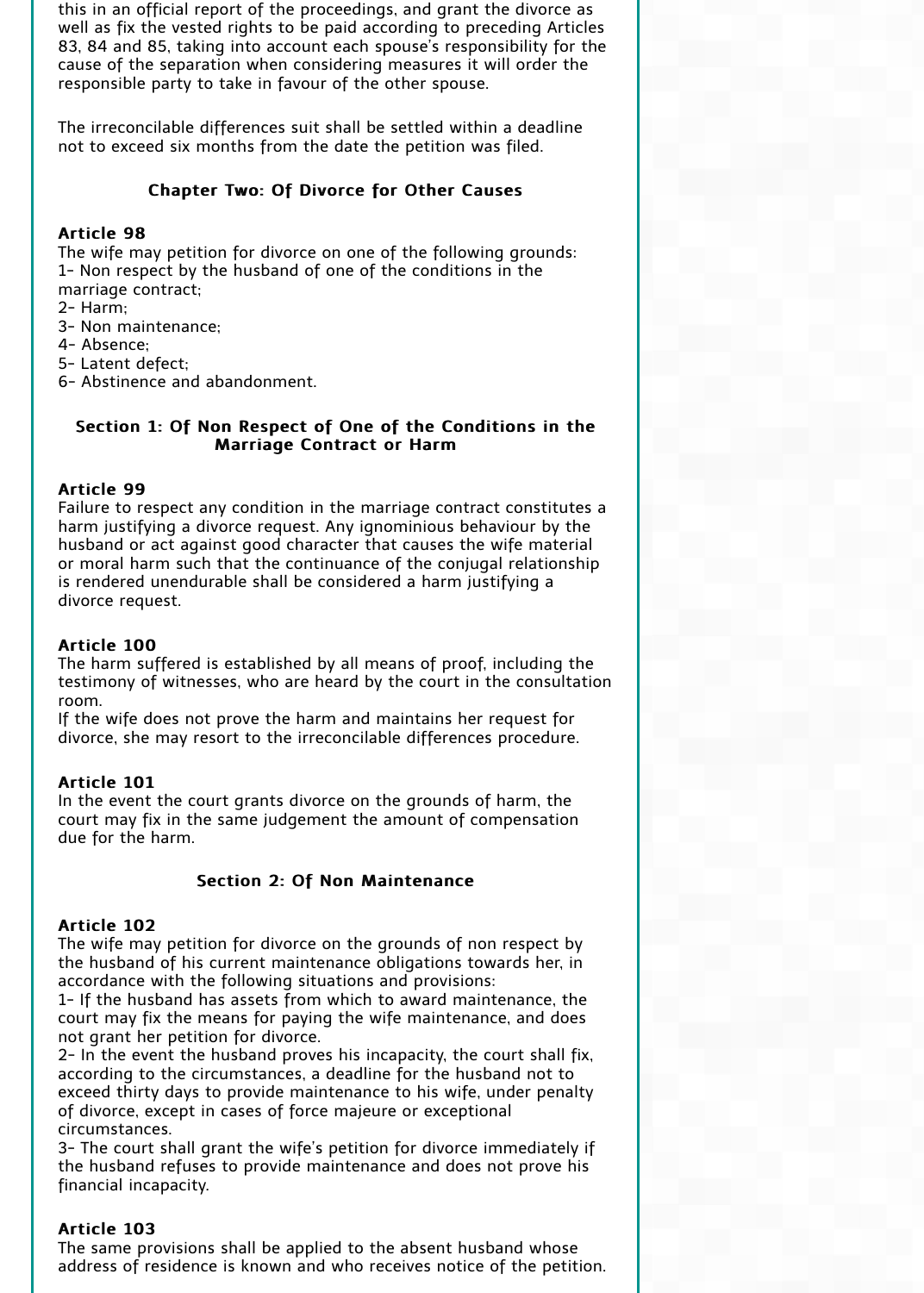If the absent husband's address of residence is unknown, the court shall confirm this with assistance of the Public Prosecutor's Office, verify the validity of the request, and proceed to settle the case in light of the results of the investigation and the supporting documents.

#### Section 3: Of Absence

#### Article 104

If the husband is absent from the conjugal home for more than one year, the wife may petition for divorce. The court shall verify the absence, its length, and his location by all means. If the husband's absence is established and his address of residence is known, the court shall inform him about the petition by formal notice to allow him to respond, and grant the divorce if he does not appear to cohabitate with his wife or if he does not bring her to live with him.

#### Article 105 Article 105

If the absent husband's address is unknown, the court, with the help of the Public Prosecutor's Office, shall take all appropriate measures to notify him of the wife's petition, including the appointment of a proxy. If he does not appear, the court shall grant the divorce.

#### Article 106

If the husband has been sentenced to imprisonment or detention for more than three years, the wife may petition for divorce after a year of his detention, and in all cases she may petition for divorce two years after his detention.

#### Section 4: Of The Latent Defect

#### Article 107

Defects that are considered as impacting the stability of conjugal life and that justify its dissolution are:

1- Any defect that prevents intimate conjugal relations;

2- Diseases that will endanger the life or the health of the other spouse and cannot be cured within one year.

#### Article 108

The petition filed by one of the spouses for divorce on the basis of a latent defect is subject to the following conditions:

1- The petitioner must not have known about the defect at the time the marriage contract was concluded;

2- The petitioner must not have behaved in a way that would imply his or her consent to the latent defect once she or he had knowledge of its incurable nature.

#### Article 109

No dowry is paid in the case of divorce on the grounds of a latent defect granted by the court before the marriage is consummated, and if the marriage has been consummated, the husband has the right to seek reimbursement of the dowry from a spouse who misled him or knowingly hid a latent defect.

#### Article 110

When the husband is aware of the defect before the marriage contract is concluded, and divorces before the marriage is consummated, half of the dowry must be paid.

#### Article 111

Recourse is made to specialized experts to help identify the defect or disease.

#### Section 5: Of Abstinence or Abandonment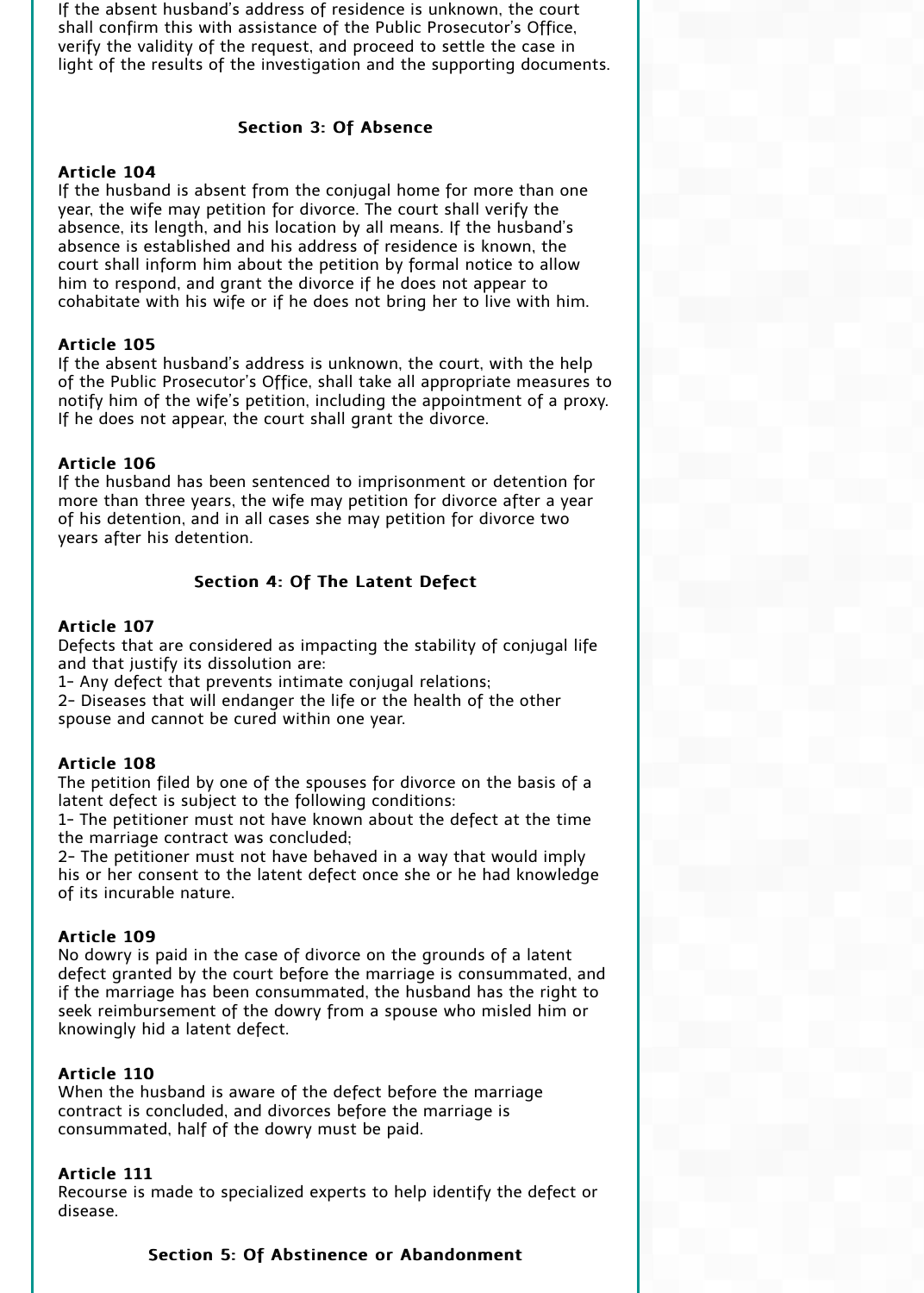#### Title Five: Of Divorce by Mutual Consent or Divorce in **Exchange for Compensation**

# Chapter I: Of Divorce by Mutual Consent

### Article 114

The spouses may mutually agree on the principle of ending their conjugal relationship with or without conditions, provided that the conditions do not contradict the provisions of this Moudawana, and do not harm the children's interests.

When the spouses agree, one or both of them shall petition the court for divorce, accompanied by the authorization to validate it.

[The court sh](http://www.hrea.org/programs/gender-equality-and-womens-empowerment/moudawana/#top)all attempt to reconcile the husband and wife. When this proves impossible, the court shall authorize the certification and validation of the divorce.

### Chapter II: Of Divorce in Exchange for Compensation (khol)

#### Article 115

The spouses may agree on divorce in exchange for compensation according to the provisions of preceding Article 114.

### Article 116

A woman of legal majority may obtain divorce in exchange for compensation, whereas divorce by a woman who has not yet reached the age of legal majority occurs when a third party pays in her place, and she cannot be forced to undertake this procedure unless her legal tutor consents.

#### Article 117

The wife may recover the sum she paid to obtain the divorce if she proves that she acted under duress or as the result of harm caused by her husband, and in all cases the divorce shall be granted.

#### Article 118

Anything that constitutes a source of legal commitment may be used to pay to obtain divorce, without, however, any abuse or exaggeration.

#### Article 119

If the woman is in a precarious financial situation, the compensation for divorce shall not be exchanged from funds reserved for the children or their maintenance.

If the woman who divorced in exchange for compensation cannot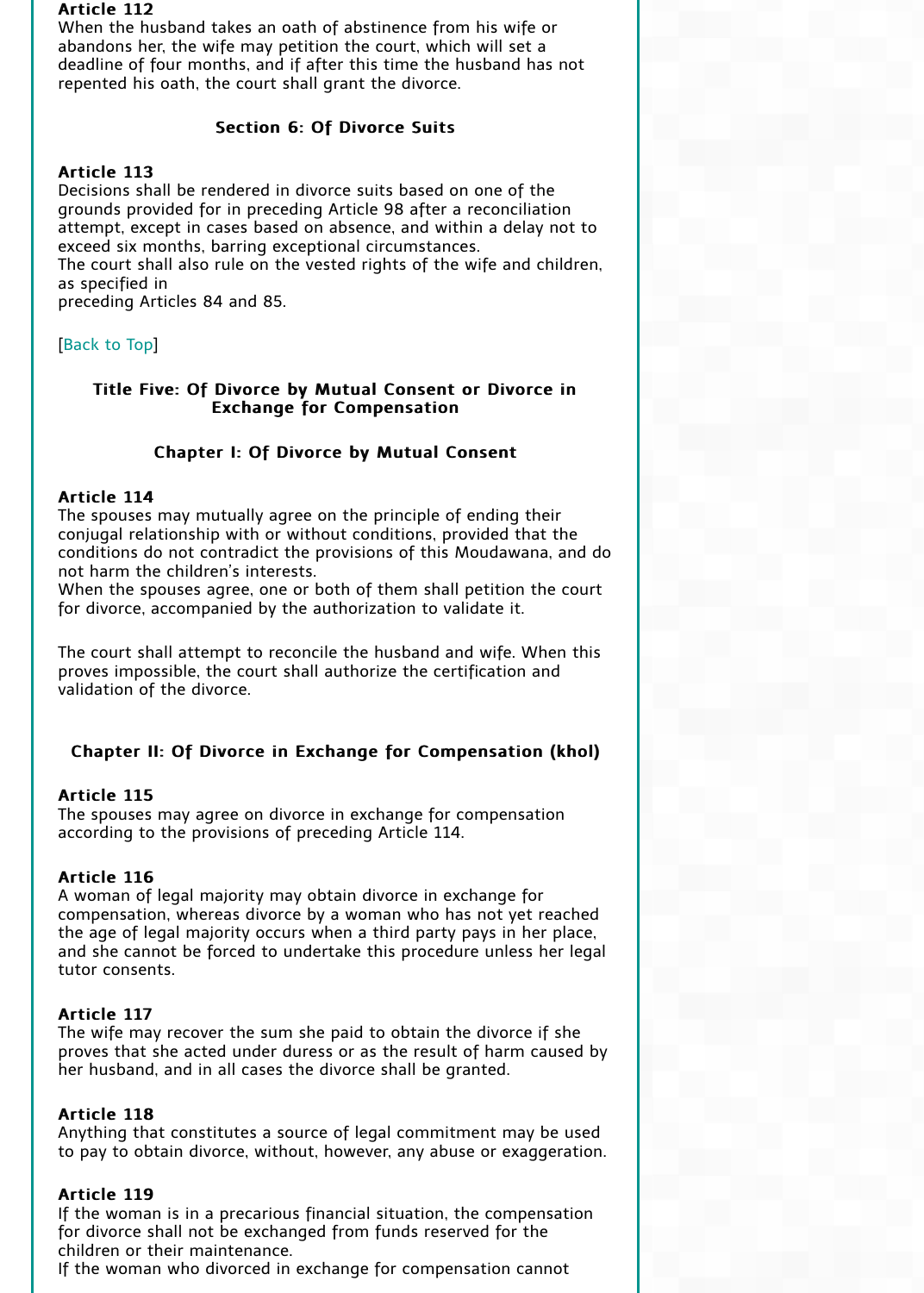the irreconcilable differences procedure.

### [Back to Top]

# Title Six: Of Divorce and Repudiation Categories

# Chapter I: Of Interim Orders

# Article 121

When a suit between the spouses is brought before the court, and cohabitation between them is impossible, the court may, on its own motion or upon request, prescribe interim measures it deems appropriate for the wife and children pending judgment on the case, including the choice of living with one of her or her husband's relatives. Such measures shall be immediately enforced by the Public Prosecutor.

# [Chap](http://www.hrea.org/programs/gender-equality-and-womens-empowerment/moudawana/#top)ter II: Of Revocable and Irrevocable Divorces Chapter II: Of Revocable and Irrevocable Divorces

### Article 122

Any divorce granted by the court is irrevocable, with the exception of cases of divorce on the grounds of abandonment and non maintenance.

### Article 123

Any divorce pronounced by the husband is revocable, with the exception of a third

repudiation, divorce before the marriage is consummated, divorce by mutual consent, divorce in exchange for compensation, and repudiation when the husband has assigned his right to exercise it to his wife.

# Article 124

The husband may take his wife back during the legal waiting period (iddat).

If the husband wants to take back his wife after a revocable divorce, two adouls (public notaries) shall certify this and immediately inform the judge.

Before validating the "resumption document," the judge must summon the wife to inform her of this. If she doesn't comply with this request and refuses to return, she may resort to the irreconcilable differences procedure in preceding Article 94.

# Article 125

At the conclusion of the legal waiting period (iddat) following a revocable divorce, the woman is deemed irrevocably divorced.

# Article 126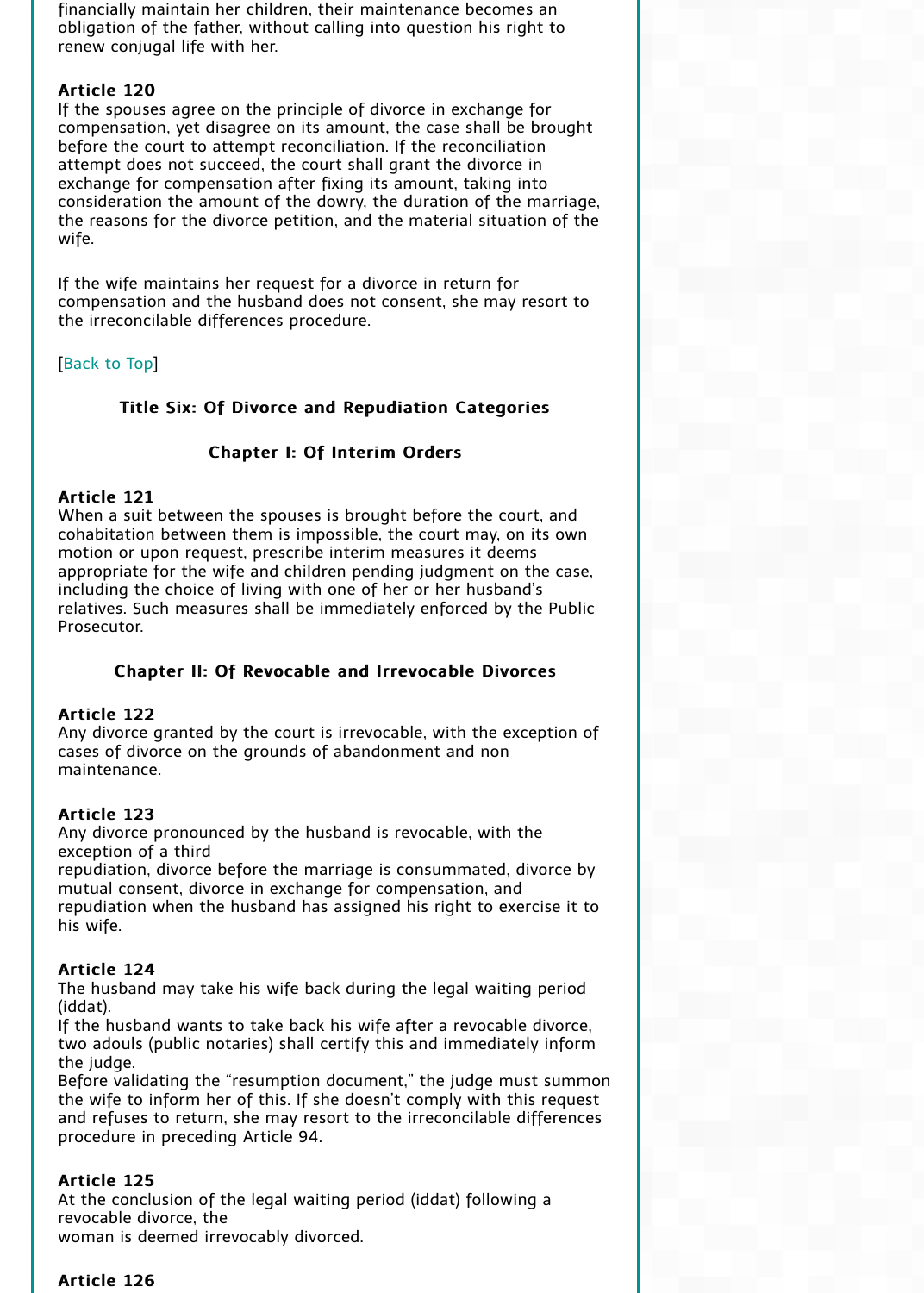Decisions rendered by foreign courts concerning repudiation, divorce, divorce in exchange for compensation, or annulment shall be admissible when they are issued by a court with jurisdiction over the matter and are based on grounds for terminating the marriage relationship that do not contradict those contained in this Moudawana.

The same standard applies for decrees issued abroad before officials and civil servants with jurisdiction in the matter after meeting all required legal measures, noting on these decrees the mention that they are enforceable in conformity to Articles 430, 431 and 432 of the Civil Procedure Code.

### [Back to Top]

#### Title Seven: Of the Effects of the Dissolution of the Marriage **Contract**

### Chapter I: Of the Legal Waiting Period (iddat)

#### Article 129

The legal waiting period starts to run from the date of the repudiation, divorce, annulment or death.

#### Article 130

The legal waiting period is mandatory only when the marriage has been consummated and real intimacy has occurred, or upon the death of the husband.

#### Article 131

During the legal waiting period the divorced woman or the woman whose husband has died shall reside in the marital home or in another home prepared for her.

#### Section 1: Of the Legal Waiting Period Following the Death of the Husband

#### Article 132

The legal waiting period of the woman whose husband has died and who is not pregnant is four full months and ten days.

### Section 2: Of the Legal Waiting Period of the Pregnant **Woman**

#### Article 133

The pregnant woman's legal waiting period ends with the delivery of the baby or the end of the pregnancy.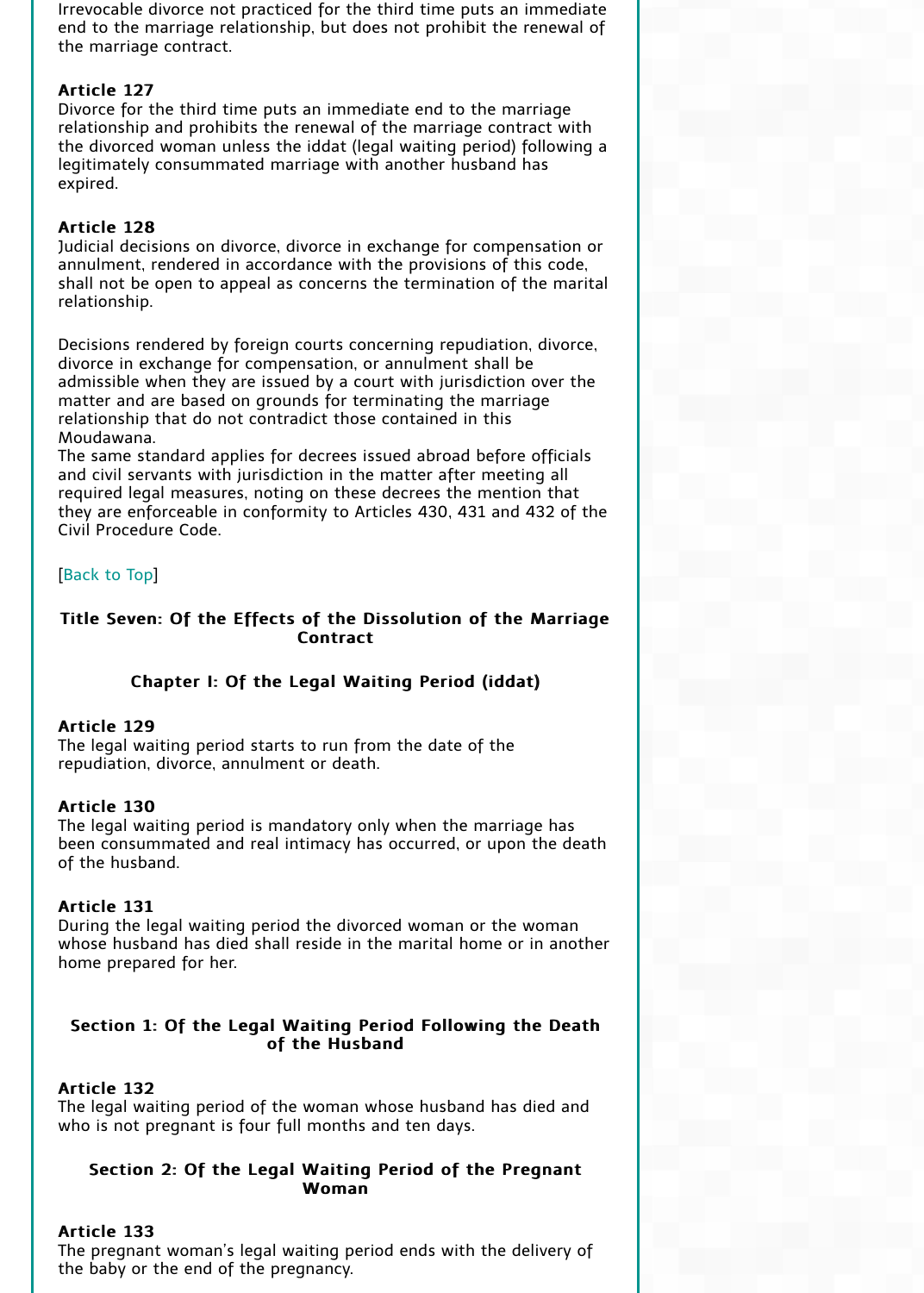before the end of the three months, she continues her legal waiting period for three additional cycles;

3- for women whose menstrual cycles are late or irregular or who cannot distinguish

menstrual flow from other secretions, they observe the legal waiting period for three

cycles after a waiting period of nine months.

# Chapter II: Of the Overlapping of Legal Waiting Periods

# Article 137

When the husband of the woman who was divorced though a revocable divorce dies while she is still under the legal waiting period, she observes the waiting period for death rather than the legal waiting period for divorce.

# [Back to Top]

# Title Eight: Of Divorce Certification Procedures and Content

# Article 138

Divorce must be certified by two 'adouls' (public notaries) specialized in the matter, once the court authorizes it and after submission of the marriage record.

# Article 139

The divorce decree should include the following:

1-The date of the divorce authorization and its number;

2-The identities, addresses, identity card numbers or their substitute of the former spouses;

3-The marriage contract date of issuance, its number in the record cited in preceding Article 68;

[4-The type o](http://www.hrea.org/programs/gender-equality-and-womens-empowerment/moudawana/#top)f divorce and its number.

# Article 140

The wife has the right to obtain the divorce decree fifteen days after the divorce has been certified, and the husband may also obtain a copy.

# Article 141

The court shall submit a summary of the repudiation decree, the "resumption document," the divorce decree, the marriage contract annulment, or its invalidation to the Civil Status Officer at the birthplace of both spouses, along with the certificate of submission of a copy of it fifteen days after it has been certified or after the issuing of divorce decree by the court, or the annulment or invalidation.

The Civil Status Officer must make mention of the content of the summary in the margins of the birth certificate of both spouses. If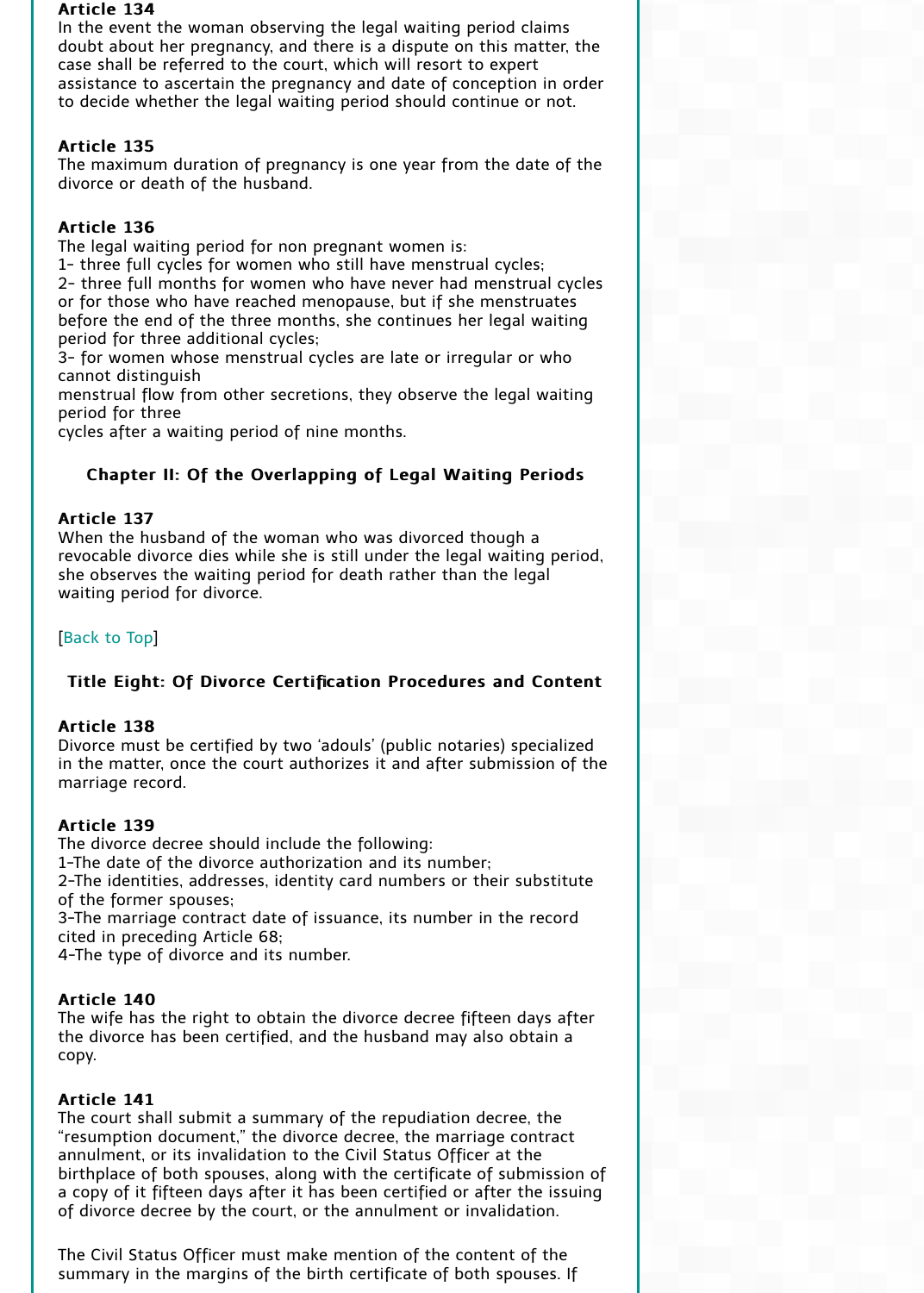Filiation is established through the attribution of a child to his or her parents, and it may be legitimate or illegitimate.

### Article 143

Filiation to the father and mother is considered legitimate until proven to the contrary.

### Article 144

Legitimate filiation is established to the father in cases where one of the paternity conditions is fulfilled, and it creates all of the legal effects of paternity.

# Article 145

When the filiation of a child of unknown paternity is established by acknowledgement of paternity or by judicial decision, the child shall become legitimate, acquire his father's name and religion, they mutually inherit from each other, and such filiation creates the marriage impediments and results in the paternity and filiation rights and duties.

### Article 146

Filiation to the mother produces the same effects regardless of whether the children are the result of a legitimate or illegitimate relationship.

# Article 147

Filiation to the mother is established by:

– the delivery of the child;

– acknowledgement by the mother, in accordance with the conditions cited in Article 160 below;

– judicial decision.

Maternal filiation is deemed legitimate in cases of marriage, sexual relations by error and rape.

### Article 148

Illegitimate filiation to the father does not produce any of the effects of legitimate filiation.

### Article 149

Adoption has no legal value and does not result in any of the effects of legitimate filiation. "Gratitude adoption" (jaza) or "testamentary adoption" (tanzil) cannot prove paternity, and are subject to the terms of the testament.

#### Chapter II: Of Paternity and Modes of its Proof Chapter II: Of Paternity and Modes of its Proof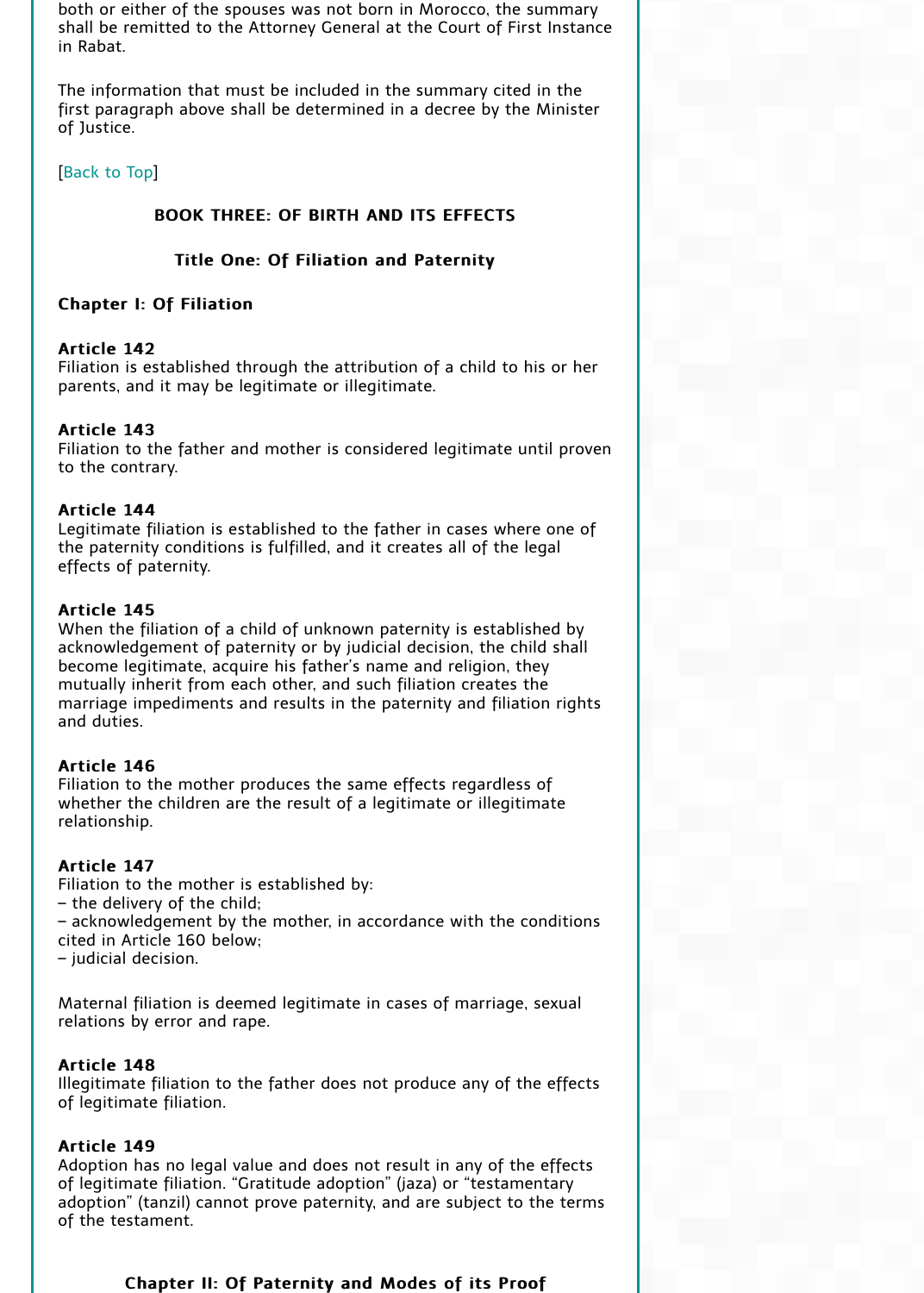Paternity is a legitimate bond between the father and the child that is transmitted through generations.

# Article 151

Paternity is established by presumption and may only be refuted by judicial decision.

# Article 152

Paternity is established by:

- 1- the conjugal bed;
- 2- acknowledgement;
- 3- sexual relations by error.

# Article 153

The conjugal bed is proven by the same means used to prove the marital relationship. The conjugal bed that meets the required conditions is irrefutable proof of paternity, only subject to disavowal by the husband through a sworn allegation of adultery committed by his spouse, or by means of an irrefutable expertise, upon two conditions:

– The husband must present solid proof of his allegations;

– Issuance of a judicial decision ordering the expertise.

# Article 154

The paternity of a child is proven by the conjugal bed:

1- If the child is born six months after the marriage contract was concluded and the

opportunity for sexual intercourse has existed, whether the marriage contract is valid or defective;

2- When the child is born during the year that follows the date of separation.

# Article 155

If a pregnancy results from sexual relations by error and the woman delivers within the minimum and maximum statutory pregnancy period, the child's paternity shall be attributed to the author of the sexual intercourse.

Paternity due to sexual relations by error is established by all legal means.

# Article 156

If an engagement takes place by an offer and acceptance but for reasons of force majeure the marriage contract was not officially concluded, and during the engagement period the engaged woman shows signs of pregnancy, the child is affiliated to the engaged man on the grounds of sexual relations by error when the following conditions are met:

a- If the two engaged person's families are aware of the engagement, and if the woman's legal tutor, if required, has approved the engagement;

b- If it appears that the engaged woman became pregnant during the engagement period;

c- If the two engaged persons mutually acknowledge that they are responsible for the pregnancy.

These conditions are established by a judicial decision not open to appeal.

If the engaged man denies responsibility for the pregnancy, all legal means may be used to prove paternity.

### Article 157

When paternity is proven, even if the marriage is defective, if it results from sexual relations by error, or by acknowledgement, it produces all of the effects of kinship, including the prohibition of marriage within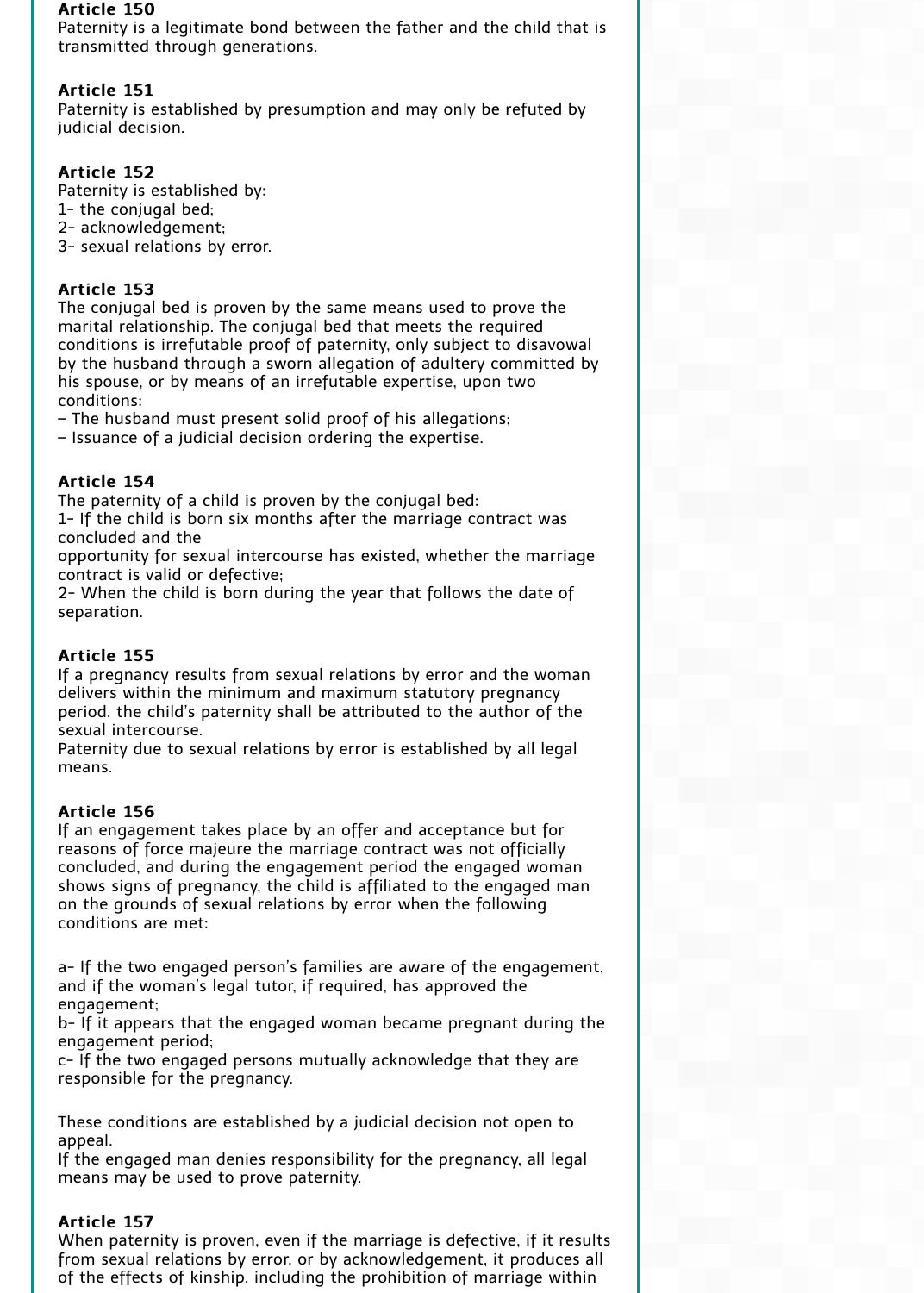of the child in question, even in a "deathbed declaration", according to the following conditions:

1- That the acknowledging father be of sound mind;

2- That the child's paternity be unknown;

3- That the declarations of the author of the acknowledgement not be contradicted by the truth or plausibility;

4- That the child accepts the acknowledgement if she or he has reached the age of legal majority, and if not, she or he has the right to petition to contest the paternity upon coming of age.

The designated mother may deny her affiliation to the child or present evidence that rebuts it. Any interested party may contest the validity of the existence of the preceding conditions for acknowledgement provided that the acknowledged person is still alive.

#### Article 161

Only the father may acknowledge paternity.

#### Article 162

The acknowledgement shall be proven by official certification or by an indisputable

handwritten statement irrefutably made by the person making the acknowledgement.

### [Back to Top]

### Title Two: Of Custody

### Chapter I: General Provisions Chapter I: General Provisions

#### Article 163

Custody preserves the child from harm and ensures his or her education and the protection of his or her interests. The custodian must take all necessary measures to guarantee the physical and psychological security of the child in his or her custody, manage his or her interests in the absence of the legal tutor, and as necessary when then interests of the child in his or her custody are jeopardized.

#### Article 164

[Custody is th](http://www.hrea.org/programs/gender-equality-and-womens-empowerment/moudawana/#top)e parents' duty as long as the marriage relationship exists.

### Article 165

If among the people entitled to be entrusted with custody no one accepts it or fulfils the required conditions, either the party concerned or the Public Prosecutor's Office may request the court to appoint whomever it deems fit among the child's relatives or other persons, or else selects an institution designated for this purpose.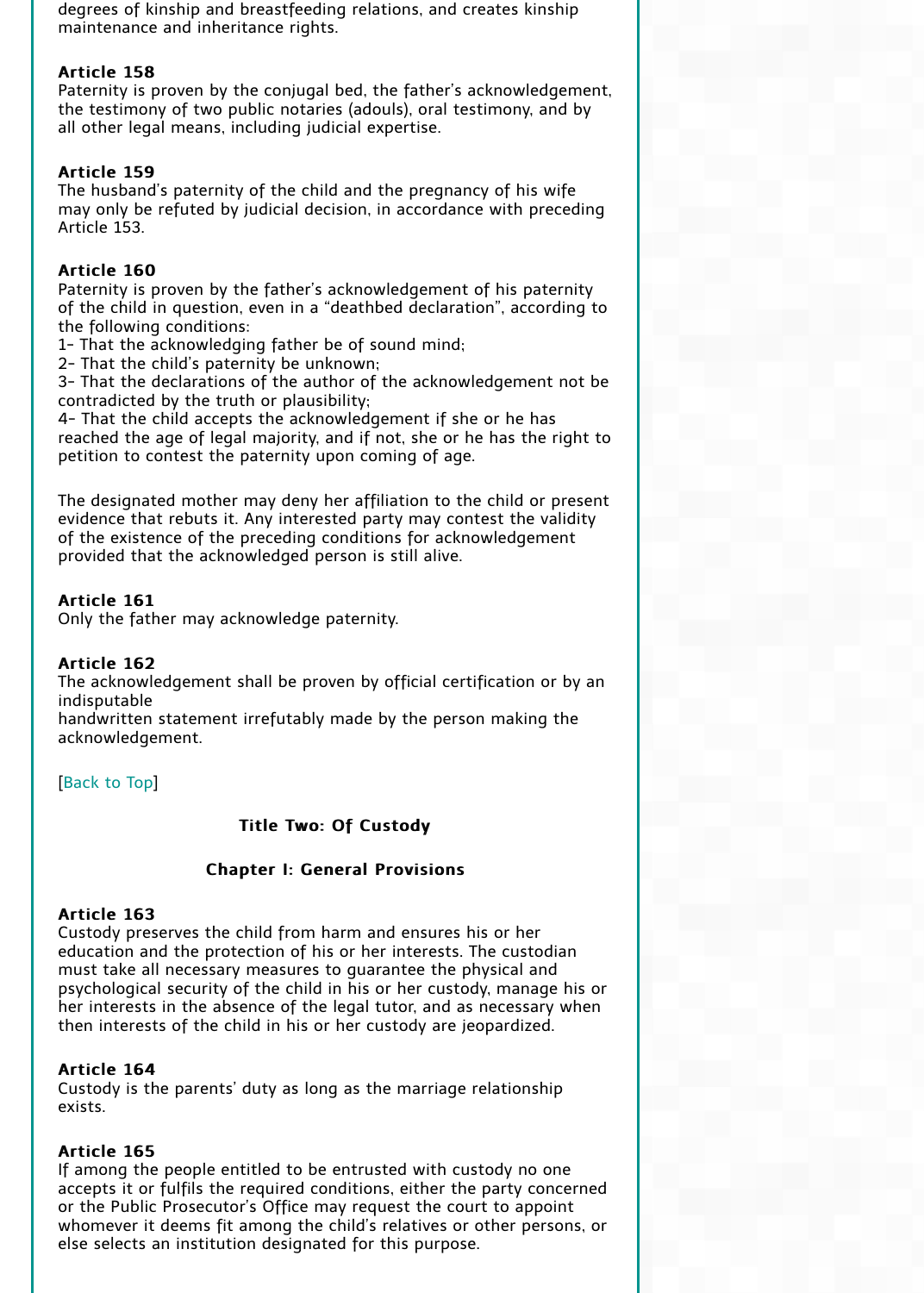Custody is exercised until both the boy and the girl reach the age of legal majority.

Following the termination of his or her parents' marriage, a child who completes fifteen years of age has the right to choose either the father or mother as custodian.

A child without parents may choose one of the relatives cited in following Article 171,

provided that his or her interests are not jeopardized and that the legal tutor consents.

In the absence of agreement, the case shall be presented to the judge to settle the matter according to the interests of the minor.

# Article 167

The custodial salary and expenses shall be covered by the person responsible for the child's maintenance, and are separate from the breastfeeding salary and child support.

No custodial salary is due the mother when the marriage relationship still exists, or during the legal waiting period following a revocable repudiation.

### Article 168

Accommodation expenses for the child shall be fixed separately from child support, the custodial salary and other custodial expenses.

The father must provide accommodation for his children or pay a sum of money estimated by the court for the payment of their rent, in accordance with the provisions of Article 191 below.

Children may not be evicted from their parents' conjugal home until the father executes the judgment for their accommodation. The court shall define the measures and procedures that will guarantee the execution of the judgment by the father concerned.

#### Article 169

The father or the legal tutor and the mother custodian must safeguard the child's interests, including his or her education and upbringing; however, the ward always spends the night at the custodian's house unless the judge decides otherwise.

If the custodian is other than the mother, that custodian must supervise and follow up daily on the child's homework.

In the event of disagreement between the legal tutor and the custodian, the case shall be presented to the court to settle according to the child's interests.

#### Article 170 Article 170

The right of custody shall be restored to the person entitled to it when the grounds for its withdrawal no longer exist. The court may reconsider custody when it is in the interests of the child.

#### Chapter II: Of People Entitled to Custody and their Order of **Priority**

#### Article 171

Child custody shall be awarded first to the mother, then to the father, then to the maternal grandmother of the child. If this proves difficult, the court shall decide, in light of the evidence before it and in view of what would serve the interests of the child, to award custody to the most qualified of the child's relatives, while guaranteeing the child suitable lodging as one of the custody obligations.

#### Article 172

The court may resort to the assistance of a social worker to prepare a report on the custodian's home and the extent to which it meets the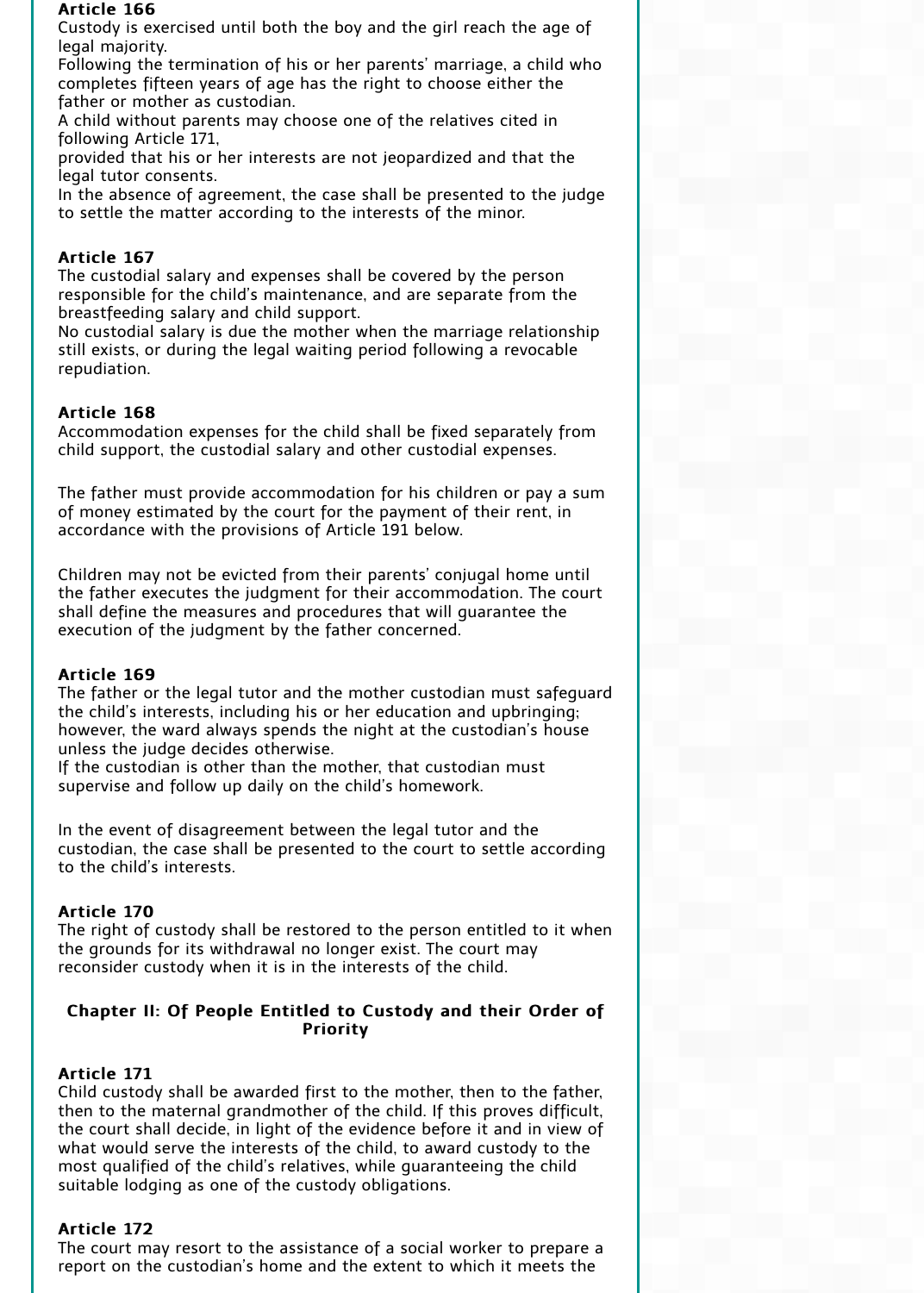material and moral needs of the child.

### Chapter III: Conditions for Awarding Custody and Causes for its Withdrawal

# Article 173

Custodian Criteria:

1. Persons other than the parents must have reached the age of legal majority;

2. Moral rectitude and trustworthiness;

3. The ability to raise the child, protect his or her health and ensure his or her moral and religious upbringing and schooling;

4. Women petitioners for custody may not marry except in the cases provided for in Articles 174 and 175 below.

Should changes occur in the status of the custodian that are likely to cause harm to the child, child custody shall be withdrawn and awarded to the next eligible person.

# Article 174 Article 174

The marriage of a woman custodian other than the mother shall result in her loss of custody, except in the two following instances: 1. If her husband is in a degree of kinship relations that precludes

marriage, or is the child's legal representative;

2. If she is the child's legal representative.

# Article 175 Article 175

The marriage of the custodial mother shall not result in the loss of her custody of the child in the following cases:

1. If the child has not attained the age of seven years; or if such a separation may inflict harm on him or her;

2. If the child suffers from an illness or a handicap which renders his or her custody difficult for any person other than the mother; 3. If her husband is in a degree of kinship relations precluding

marriage, or is the child's legal representative; 4. If she is the child's legal representative.

The marriage of the custodial mother shall exonerate the father from payment of the child's accommodation expenses and the custodial salary, and the father shall remain responsible for payment of child support.

### Article 176

Silence on the part of the person entitled to custody of the child for a period of one year after she or he has knowledge of the marriage shall result in the forfeiture of his or her right to custody, except in cases of force majeure.

### Article 177

The father and the mother of the child, as well as his or her relatives and any third party, shall notify the Public Prosecutor's Office of any harm endured by the child so that it may take all necessary measures to safeguard the child's rights, including withdrawal of custody.

### Article 178 Article 178

Child custody is not lost if the custodian or legal tutor moves to another locality within Morocco, unless it is established for the court that there is cause for its withdrawal, taking into account the best interests of the child, the particular conditions of the father or legal representative, as well as the distance separating the child from his or her legal tutor.

### Article 179

The court may, at the request of the Public Prosecutor's Office or the child's legal

representative, include in the custody decree or any subsequent decision an injunction prohibiting travel by the child outside of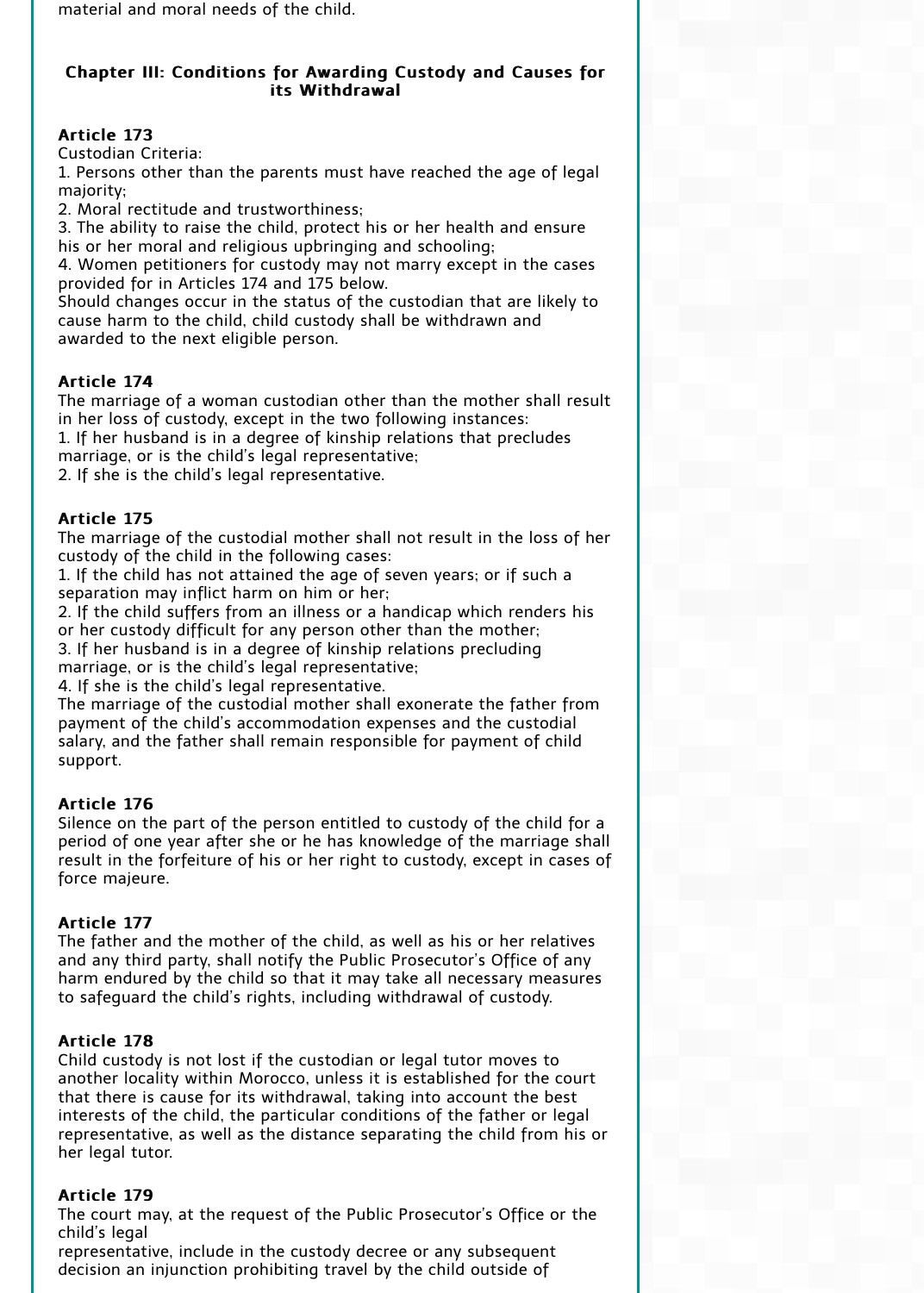The non-custodial parent is entitled to visit and be visited by the child.

### Article 181

The parents may organize such visits by mutual agreement, which is then conveyed to the court and its terms recorded in the custody decree.

### Article 182

In the event the parents fail to agree, in its custody decree the court shall establish the visitation times and places with such exactitude as to prevent any attempt intended to thwart such visits. In its determination, the court shall take into account the conditions of each party and the specific circumstances pertaining to each case, and its decision may be open to appeal.

### Article 183

Should any circumstances arise that render the organization of visits, as previously agreed upon by both parents or as determined by court decree, detrimental to either person or to the child, the terms of the visits may be revised and amended to take into account the new circumstances.

#### Article 184

The court may take any measures it deems necessary, including the modification of the visitation terms and withdrawal of custody, in the event of breach of or deception in the execution of the agreement or the visitation decree.

#### Article 185

If either of the child's parents should die, the parents of the deceased shall be entitled to visit the child in accordance with the previous child visitation arrangements.

#### Article 186

The court shall take into account the interests of the child when applying the provisions of the present Section.

### [Back to Top]

# Title Three: Of Financial Maintenance

### Chapter I: General Provisions Chapter I: General Provisions

### Article 187

Each person shall support himself or herself with his or own resources, with the exception of those persons who have been statutorily exempted.

Financial maintenance for others is due for reasons of marriage, kinship, and commitment.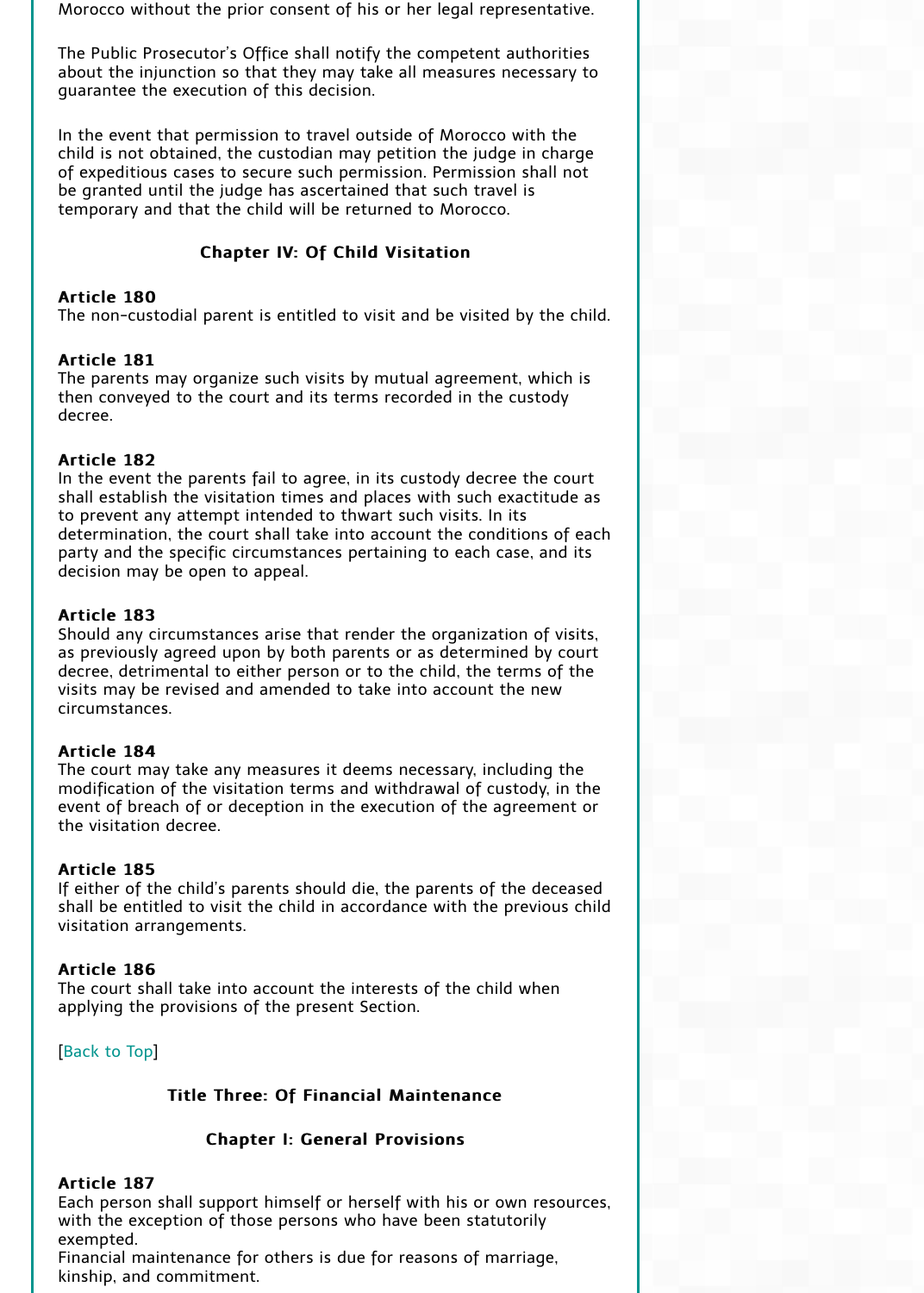No person is required to pay maintenance to any other person unless he first has sufficient means to support himself, and self-sufficiency is presumed until proven to the contrary.

### Article 189

Maintenance shall include food, clothing, medical care, and all that is deemed indispensable, as well as children's education, taking into consideration the provisions of preceding Article 168.

A number of elements shall be taken into account to fix maintenance: a pondered average, the income of the maintenance provider, the status of the maintenance recipient, the cost of living, as well as the customs and traditions prevailing in the locality where maintenance is awarded.

# Article 190 Article 190

In assessing maintenance, the court shall rely on the declarations made by the two parties and the evidence they present, taking into account the provisions of preceding Articles 85 and 189, and may resort to expert assistance.

All cases pertaining to maintenance shall be decided within a maximum of one month.

# Article 191 Article 191

The court shall determine the means by which the maintenance decree and accommodation costs will be executed from the resources of the person ordered to pay them, or withheld from his source of income or salary earned, and if necessary any guarantees to ensure the continuity of maintenance payments.

The decision rendered on the assessment of maintenance shall remain in effect until the issuance of another decision that replaces it or until the right of the person benefiting from the maintenance lapses.

### Article 192

No petition for an increase, or alternatively, a decrease in the agreedupon or legally fixed maintenance shall be admissible before one year has elapsed, except in exceptional circumstances.

### Article 193 Article 193

If the person obligated to pay maintenance is unable to pay it to all persons he is legally required to support, precedence shall be given to the wife, to younger children, be they boys or girls, then to daughters, sons, mother, and then to the father.

### Chapter II: Of Maintenance Paid to the Wife

#### Article 194

The husband shall be obligated to pay maintenance to his wife the moment their marriage is consummated, as well as if she has bidden her husband to consummate their marriage once it has been duly concluded.

### Article 195

Maintenance for the wife shall be awarded by judicial decision starting from the date the husband has ceased to pay the maintenance expenses incumbent upon him, and the wife does not lose her right to maintenance unless she has been ordered to return to the conjugal home and has refused.

#### Article 196

A wife who has been revocably repudiated shall lose her right to accommodation but not to maintenance if she leaves the home where she is required to observe the legal waiting period without the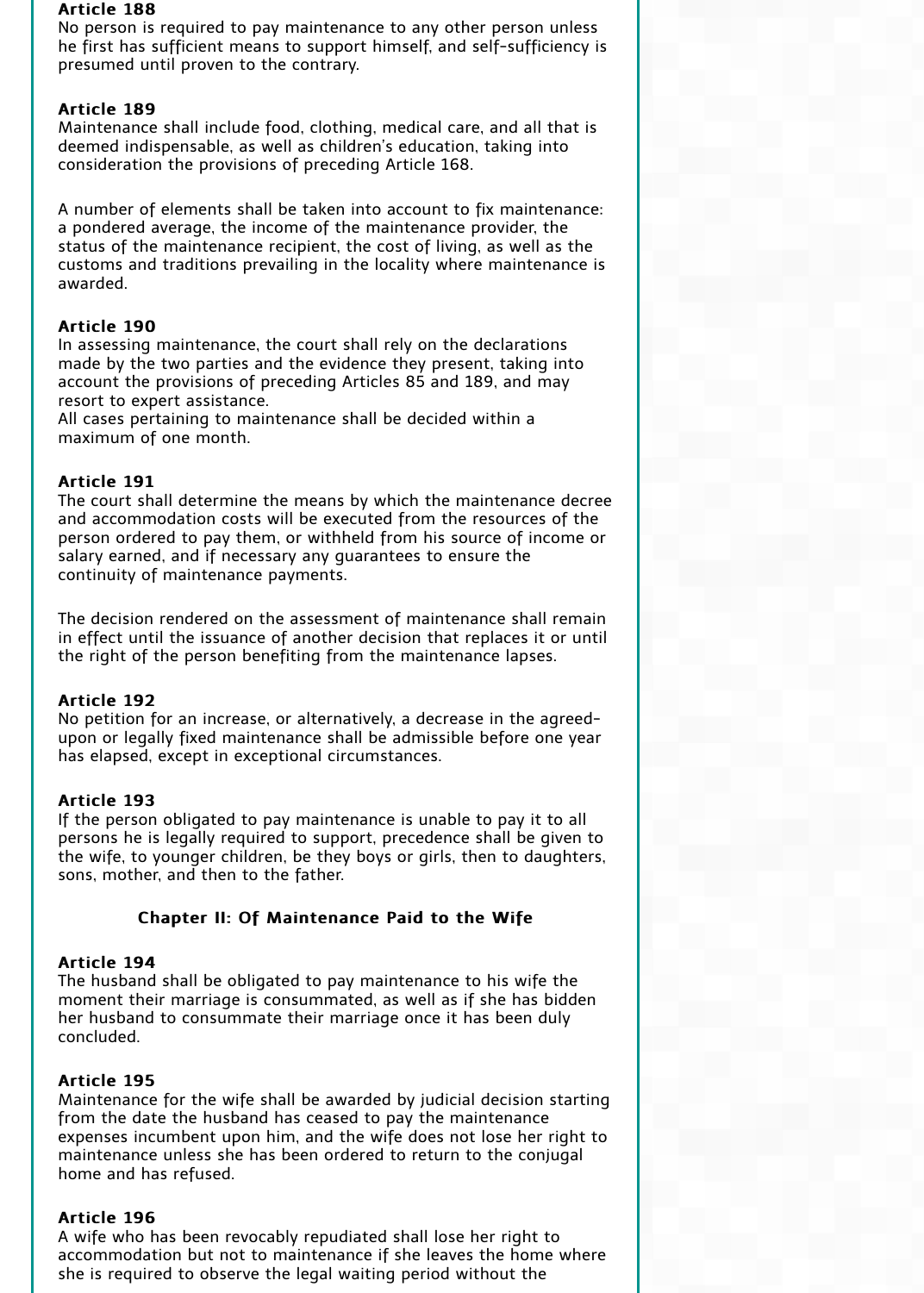consent of her husband or without a good reason.

A wife who is pregnant and has been irrevocably repudiated shall be entitled to maintenance until the delivery and if she is not pregnant she is entitled to accommodation only until her legal waiting period has ended.

# Chapter III: Of Maintenance Paid to Close Relatives

### Article 197 Article 197

Among close relatives, maintenance is an obligation of children towards their two parents, and of the two parents towards their children, according to the dispositions of this Moudawana.

# Section 1: Of Maintenance Paid to Children

### Article 198 Article 198

Maintenance paid by the father to his children shall continue until they come of legal age, or until those who have pursued their education reach the age of twenty-five.

In any case, maintenance paid to the daughter shall not cease until she can earn a living on her own or until her maintenance becomes incumbent upon her husband.

The father shall continue to pay maintenance to children suffering from a handicap and unable to earn a living.

#### Article 199

In the event the father becomes wholly or partly unable to pay maintenance to his children, and the mother is affluent, the latter shall become responsible for their maintenance in proportion to the amount the father is unable to pay.

#### Article 200 Article 200

An injunction to pay maintenance to children shall be issued starting from the day such payment has ceased.

### Article 201 Article 201

The salary due for the breastfeeding of the child shall be incumbent upon the person to whom the maintenance of the child devolves.

### Article 202

Whoever is responsible for child maintenance but fails to pay it without good reason for a period exceeding one month shall become liable under the provisions governing family neglect.

### Section 2: Of Maintenance Paid to Parents

#### Article 203

Maintenance due to parents is shared by their children according to their affluence and not according to their inheritance shares.

#### Article 204

The injunction ordering maintenance for parents shall start from the date the request was filed.

### Chapter IV: Of the Commitment to Pay Maintenance

#### Article 205 Article 205

Whoever commits to paying maintenance to another person, be he young or old, for a limited period of time shall become liable for his commitment, and if the maintenance is for an undetermined period the court shall, in determining the period in question, refer to customary practice.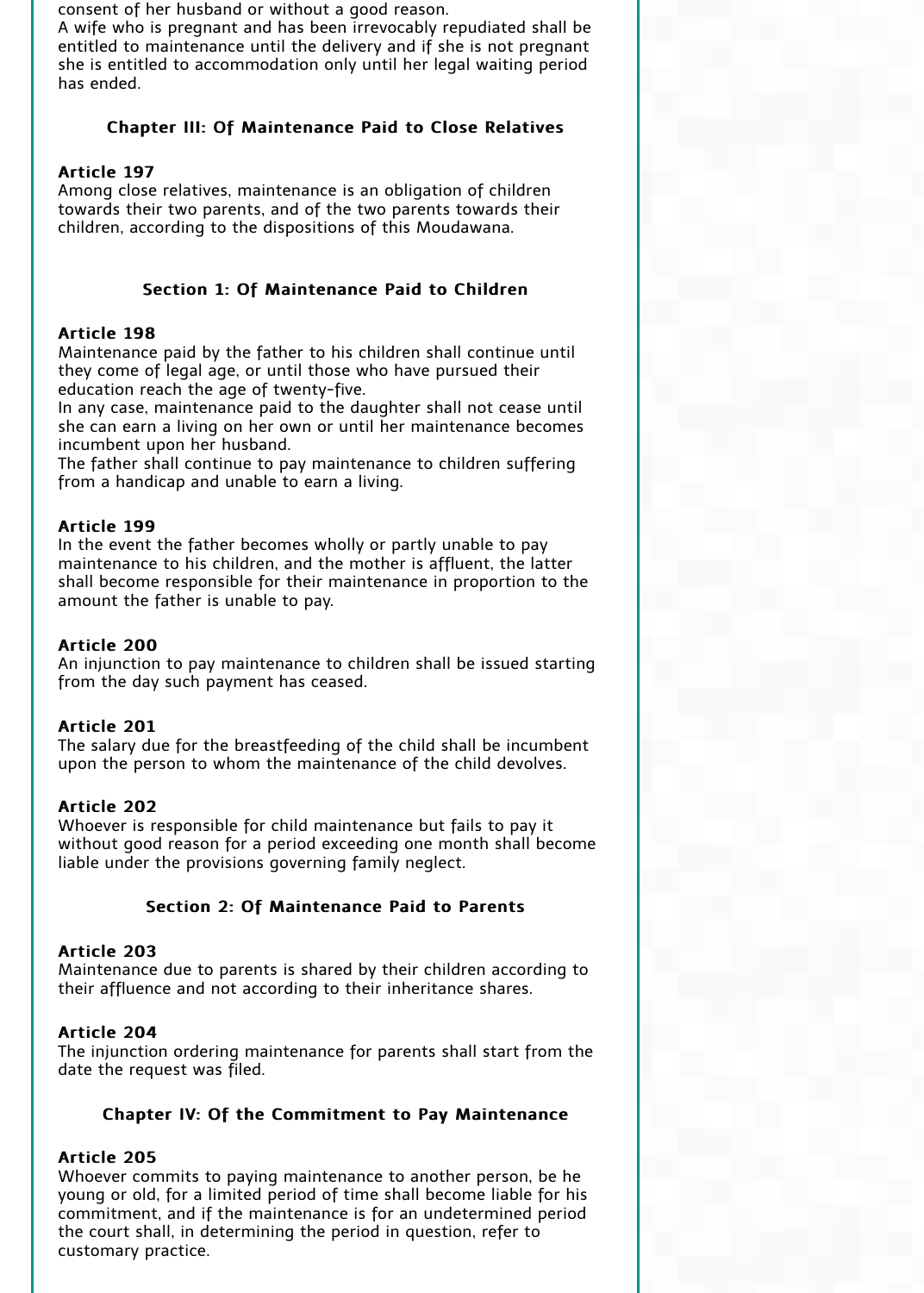[during his lif](http://www.hrea.org/programs/gender-equality-and-womens-empowerment/moudawana/#top)etime and of which he cannot be deprived.

# Article 208

Functional capacity entails the exercise of personal and financial rights and the power of disposal, with the law defining the conditions governing their acquisition and causes of their limitation or deprivation.

# Article 209

The age of legal majority is eighteen complete Gregorian years.

# Article 210

Any person that comes of legal age and presents none of the causes which limit or deprive him of his capacity shall be considered fully able to exercise his rights and to assume his obligations.

# Article 211

Any person devoid of or lacking in capacity shall be subjected, according to the circumstances, to the provisions governing legal tutelage, testamentary guardianship or courtappointed guardianship, in accordance with the rules set forth in this Moudawana.

#### Chapter II: Of Grounds for Al-Hajr (Placing Under Guardianship due to Incapacity) and Procedures to Establish it.

# Section 1: Of the Grounds for Al-Hajr

### Article 212

The grounds for placing a person under guardianship fall into one of two categories: the first impairs a person's capacity while the other deprives the person of capacity.

# Article 213

Those considered as not fully capable of legally exercising their rights: 1. a young person who has attained the age of discernment but not yet reached the age of legal majority;

2. a prodigal person;

3. a demented person.

# Article 214

A discerning young person is one who has completed twelve full Gregorian years.

# Article 215

A prodigal person is one who squanders his money on trifles or on things reasonable people consider futile, in a way which inflicts harm on himself or on his family.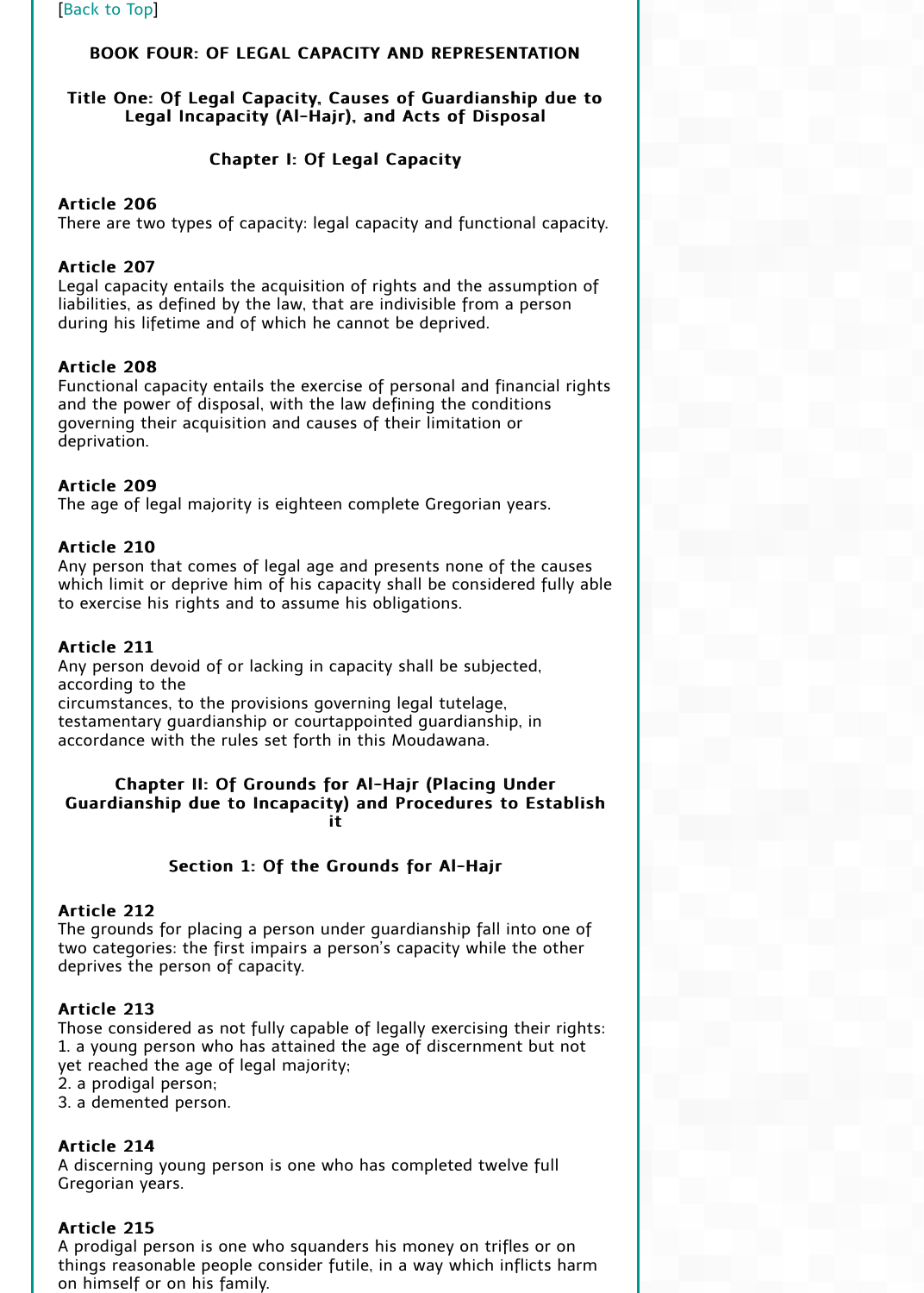A demented person is a person suffering from a mental handicap that prevents him from controlling his thoughts and actions.

# Article 217

Those considered as incapable of exercising their rights: First, a young person that has not attained the age of discernment; Second, an insane person and a person who has lost his mind. A person who loses his mind in an intermittent way shall be considered as being fully capable during his intervals of lucidity. Voluntary loss of mind shall not dispense one from responsibility.

# Article 218

Guardianship over a minor shall terminate once the minor comes of legal age, unless she or he is placed under guardianship anew due to the existence of a cause warranting it.

A person placed under guardianship due to a mental handicap or prodigality may request the court to remove it if she or he demonstrates signs of majority, and his or her legal representative may do likewise.

A minor who has attained the age of sixteen may request the court to declare him or her as having reached legal majority. His or her legal representative may also request the court to declare the majority of the minor who has attained the aforementioned age, if the minor demonstrates signs of majority.

Declaring the majority of a minor results in the acquisition by the latter of his property, as well as full capacity to manage and dispose of it, and the exercise of non-monetary rights shall remain subject to the legal texts governing them.

In all cases, legal majority may not be conferred on any of the above persons unless it has been proven to the court following all necessary legal procedures.

### Article 219 Article 219

If the legal representative considers that the ward, before coming of legal age, has been afflicted with a mental handicap or has become prodigal, the representative shall refer the matter to the court, which will examine whether guardianship should continue, and the court may resort to all legal means of proof.

#### Section 2: Of the Procedures to Establish al-Hajr and to Remove it

### Article 220

Demented, prodigal, and insane persons shall be placed under guardianship by a ruling from the time their state is established, and guardianship shall be removed as of the date of the extinction of its causes, in accordance with the provisions of this present Moudawana.

### Article 221

A ruling placing a person under guardianship or removing it shall be issued by the court at the request of the person concerned, the Public Prosecutor's Office, or any person with a stake in the matter.

### Article 222

In upholding the guardianship or removing it, the court shall rely on medical expertise as well as all other legal means of proof.

### Article 223

A ruling placing a person under guardianship or removing it shall be publicized by all means deemed appropriate by the court.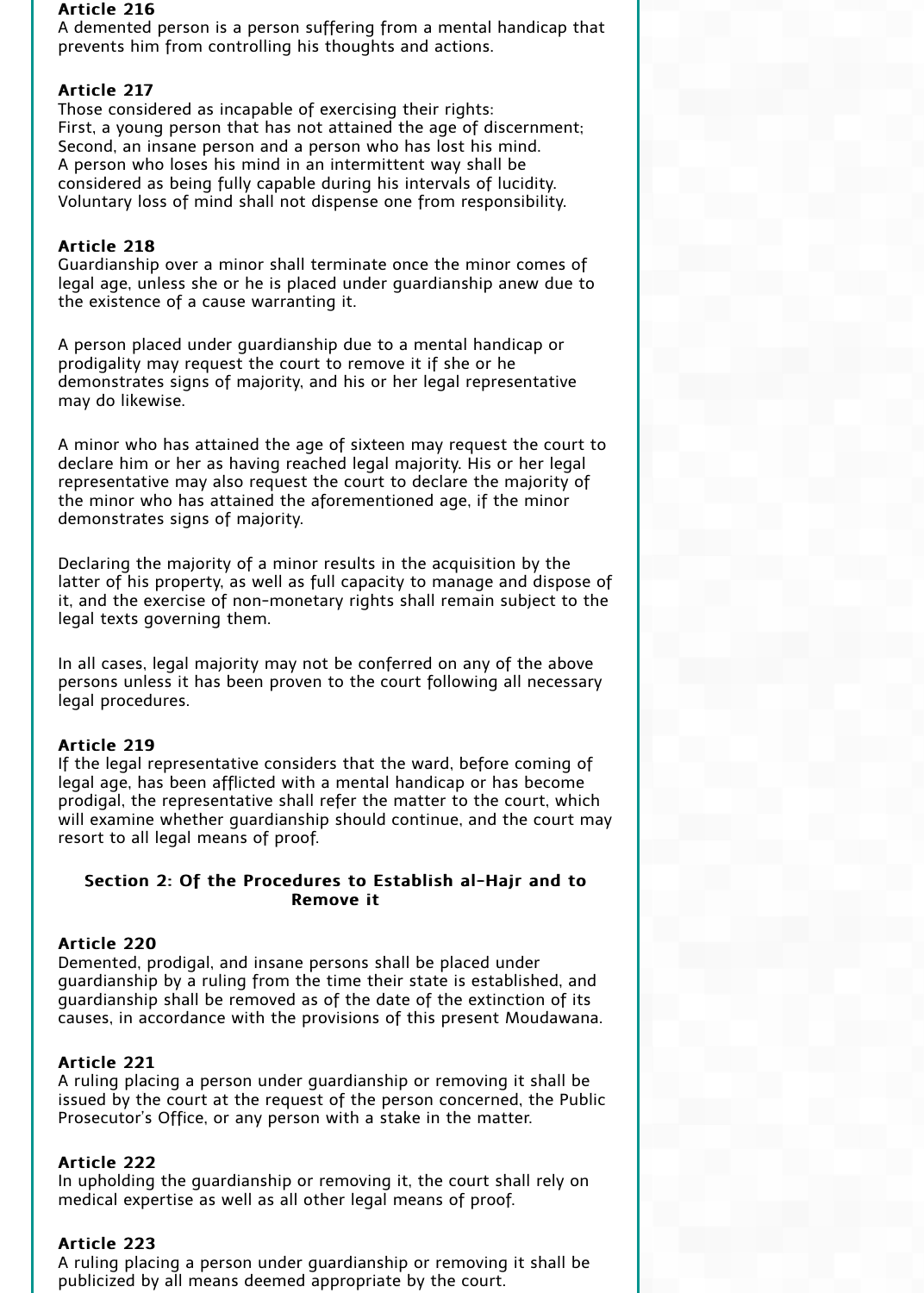3. Their effects shall be subject to the permission of his or her legal representative, if the acts are neither clearly beneficial nor harmful, and the legal representative shall, within the limits of the authority vested in him, safeguard the interests of the ward.

### Article 226

A discerning young person may receive a portion of his property to manage on a probationary basis. Permission shall be granted by the legal tutor, or by decision of the Guardianship Judge on the basis of a request initiated by the testamentary guardian, the court-appointed guardian or the young person concerned.

The Guardianship Judge may revoke the decision granting this permission at the request of the testamentary guardian, the courtappointed guardian, the Public Prosecutor's Office, or on its own motion, if it is established that there is mismanagement by the person concerned.

A person under guardianship is deemed fully capable of acts he or she has been authorized to perform, as well as to engage in legal proceedings concerning them.

### Article 227

The legal tutor may withdraw the permission granted the young discerning person if there are grounds for it.

### Article 228

The acts of prodigal and demented persons shall be subject to the provisions of preceding Article 225.

[Back to Top]

# Title Two: Of Legal Representation

# Chapter I: General Provisions Chapter I: General Provisions

### Article 229

Legal representation of a minor shall be exercised by the legal tutor, the testamentary

guardian or a court-appointed guardian.

# Article 230

Legal representative in this code means:

- 1. The legal tutor: the father, the mother, and the judge;
- 2. The testamentary guardian: designated in a testament by the father [or mother;](http://www.hrea.org/programs/gender-equality-and-womens-empowerment/moudawana/#top)

3. The court-appointed guardian.

### Article 231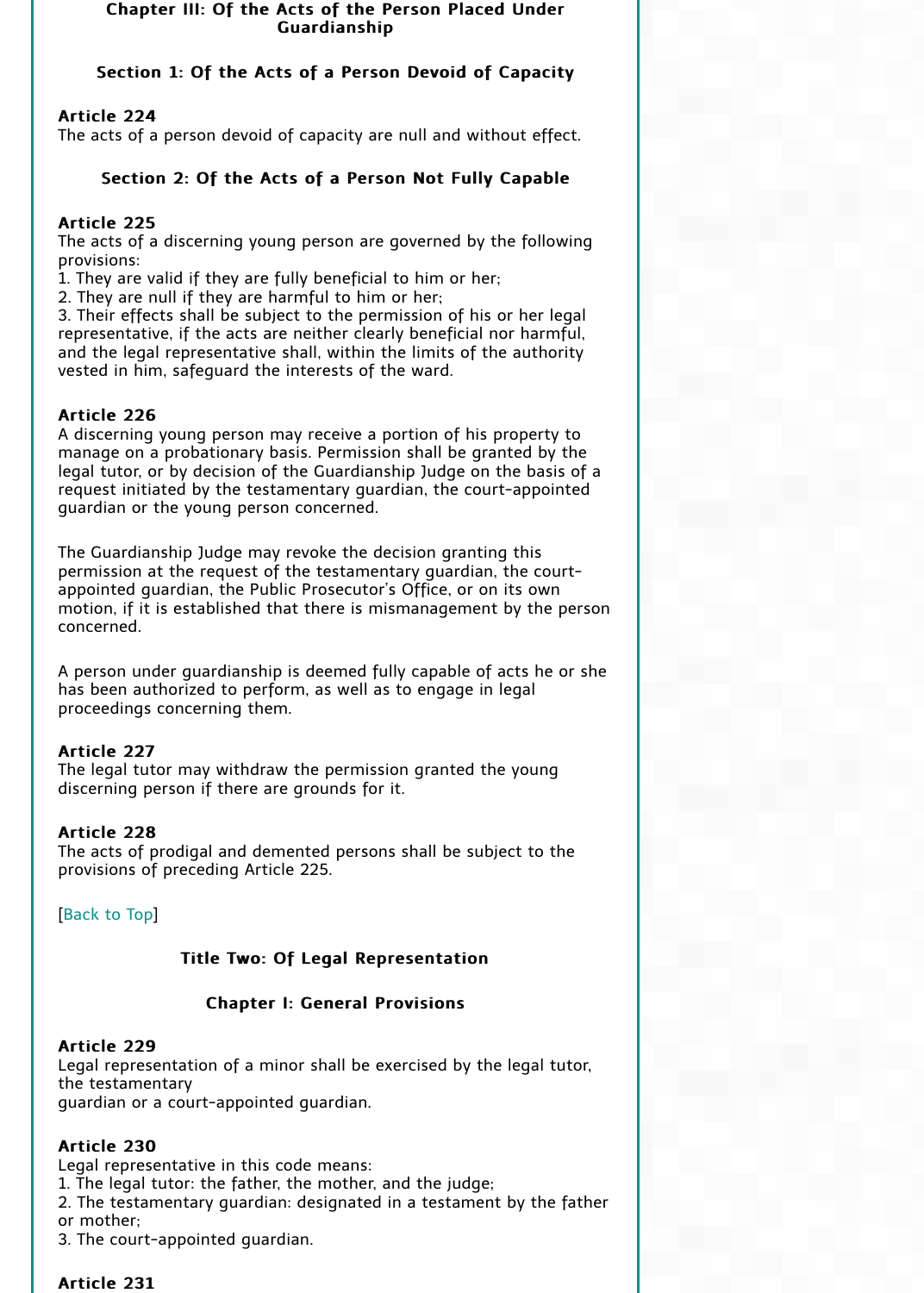Legal representation is exercised by:

- 1. A father of legal majority;
- 2. A mother of legal majority, in the absence of the father or when the father is deprived of his capacity;
- 3. A testamentary guardian designated by the father;
- 4. A testamentary guardian designated by the mother;
- 5. The judge;
- 6. The court-appointed guardian.

#### Article 232

In the event the minor is under the effective protection of a person or an institution, that person or institution shall be considered as the legal representative of the minor in his or personal affairs until the judge appoints an official guardian for the minor.

#### Article 233

A legal representative shall act as the legal tutor of a minor and his or her property until the minor has attained legal majority. He or she shall act in the same way regarding an insane person until the guardianship is removed by court decision. Legal representation of prodigal and demented persons shall be limited to their property until guardianship is removed by court decision.

#### Article 234

The court may appoint a court-appointed guardian, in addition to the testamentary guardian, in order to assist him or her or to manage some of the minor's financial interests.

#### Chapter II: Of the Functions and Responsibilities of the Legal **Representative**

#### Article 235

The legal representative shall manage the personal affairs of the ward, including religious orientation, training, and preparation for life, and shall also assume the daily management of the ward's property.

The legal representative is required to notify the Guardianship Judge of the existence of money, documents, jewellery, and any valuable movable property and is for failure to do so, and on the basis of a judicial order the money and movable property shall be deposited in an account for the minor at a public institution for it to be preserved. In the exercise of these responsibilities, the legal representative shall be subjected to judicial supervision, in accordance with the provisions of the following articles.

#### Section 1: Of the Legal Tutor

#### § 1. The Father

#### Article 236

By law, the father is the tutor of his children unless he is disqualified by judicial order. The mother may manage urgent affairs of her children in the event the father is prevented from doing so.

#### Article 237

The father may designate a testamentary guardian for his child or an unborn child and is entitled to revoke any such designation. The testament shall be submitted to a judge for verification and approval upon the death of the father.

### § 2. The Mother

#### Article 238

The conditions under which the mother may assume tutelage over her children are: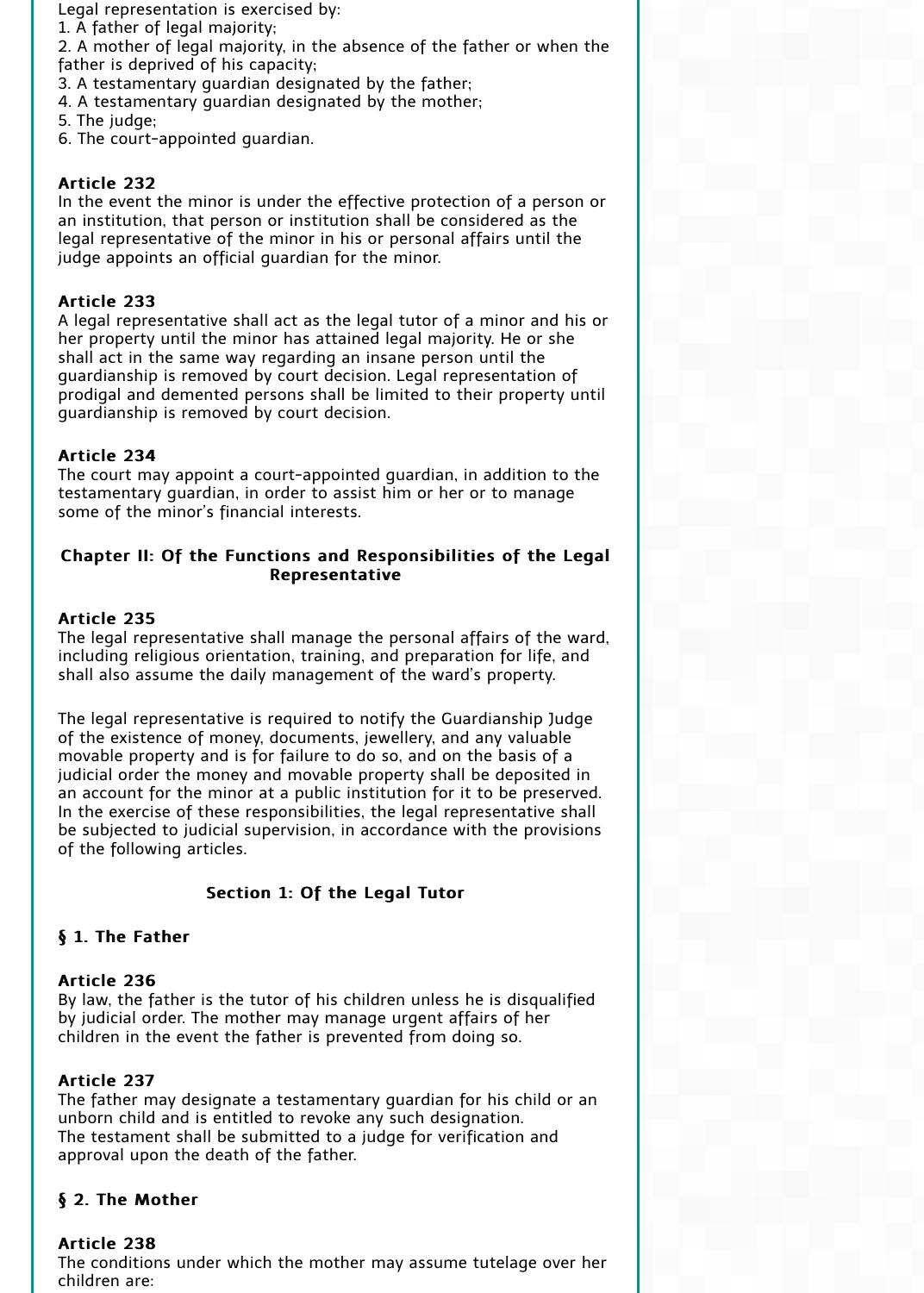1. She must have reached the age of legal majority;

2. Non-presence of the father due to his death, absence, or incapacity. The mother may designate a testamentary guardian for her child, and is entitled to revoke any such designation.

The testament shall be submitted to a judge for verification and approval upon the death of the mother. In the event of co-existence of a testamentary guardian appointed by the father and the mother, the testamentary guardian's responsibility shall be limited to the supervision of the mother's management of the child's affairs and, if necessary, notification of the court.

### Article 239

The mother and any benefactor who donates money to the ward may stipulate that he or she assume legal representation in the management and investment of the money donated, and this condition shall be enforceable.

# § 3. Provisions Common to Tutelage by both Parents § 3. Provisions Common to Tutelage by both Parents

### Article 240

The tutor shall not be subjected to a priori court supervision in the management of the ward's money, and no legal representation shall be opened unless the value of the ward's property exceeds two hundred thousand (200,000) dirhams. However, the Guardianship Judge may order legal representation for amounts lower than the aforementioned figure if he deems it to be in the interests of the ward. This amount may be increased by administrative regulation.

### Article 241

If the value of the ward's property exceeds two hundred thousand (200,000) dirhams during its management, the tutor shall notify the judge so that legal representation may be opened. The ward or his or her mother may also petition the judge to this effect.

#### Article 242

At the conclusion of the tutelage, and in the existence of legal representation, the tutor shall notify the Guardianship Judge of the status of the ward's property in a detailed recapitulatory report submitted for approval.

#### Article 243

In all cases where legal representation is opened, the tutor shall submit an annual report detailing the management and investment of the ward's property, and describing the care, education and guidance given to the ward.

Following the submission of this report, the court may take all measures it deems necessary to protect the ward's property and his financial and moral interests.

#### Section 2: Of the Testamentary Guardian and the Court-Appointed Guardian Appointed Guardian

#### Article 244

In the absence of the mother and a testamentary guardian, the court shall appoint a legal guardian for the ward, selecting the most qualified person from among the agnates, failing that, among other relatives, and if not, from among other persons.

The court may designate two or more persons to exercise guardianship if it deems that it is in the best interests of the ward, and it attributes their respective functions.

The members of the ward's family, the petitioners for guardianship, and any other person with a vested interest may propose a candidate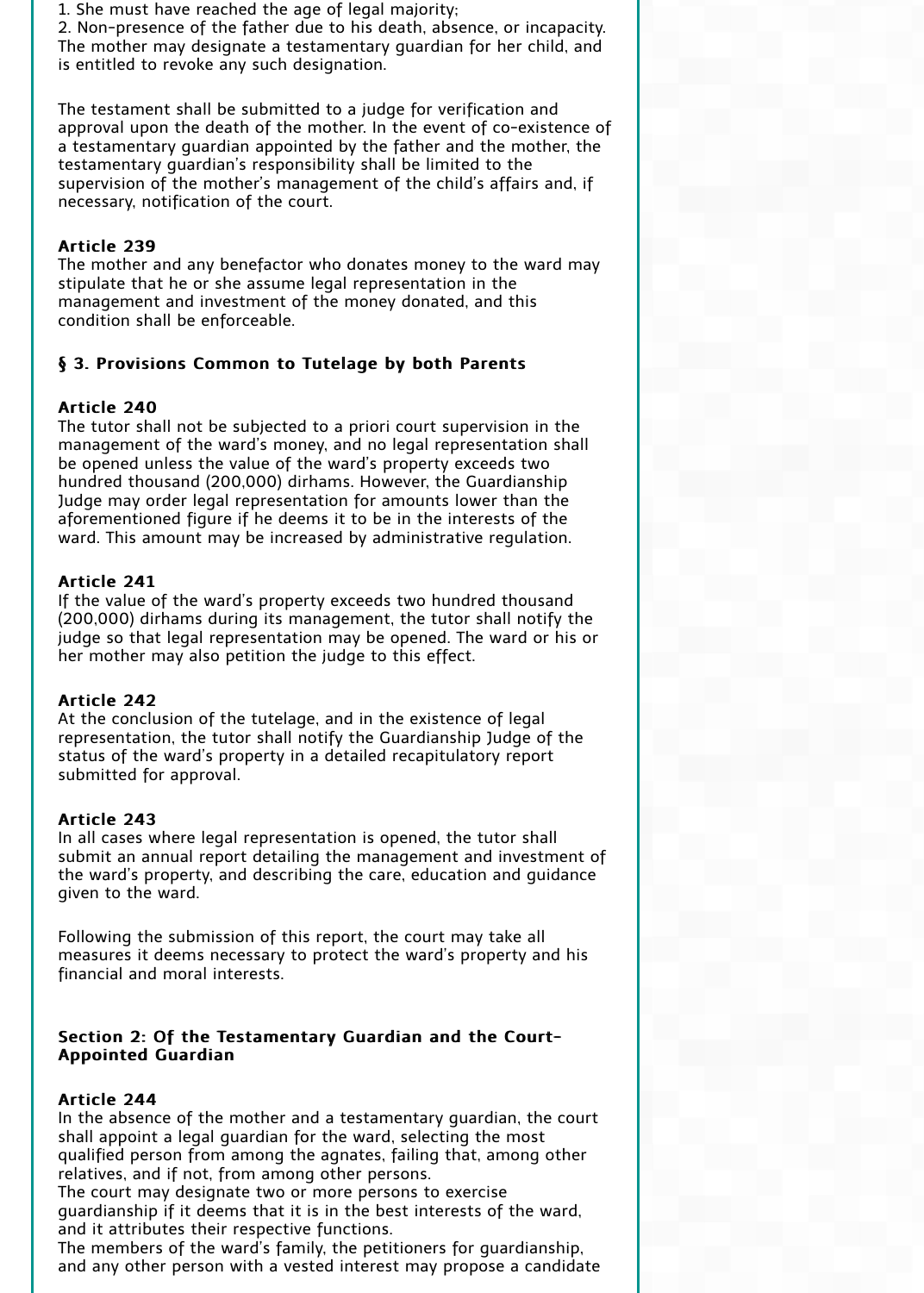for the court-appointed guardianship. The court may appoint an interim guardian if need be.

# Article 245

The court shall immediately refer the case to the Public Prosecutor's Office for an opinion which must be given within a deadline not to exceed fifteen days, and the court shall consider the case within a time limit not exceeding fifteen days from the date of the reception of the Public Prosecutor's Office's opinion.

# Article 246

Testamentary and court-appointed guardians must be fully capable, diligent, and honest.

The solvability requirement is left to the appreciation of the court.

### Article 247

Testamentary and court-appointed guardianship may not be conferred upon:

1. A person who has been convicted for theft, breach of trust, forgery, or any other crime against morality;

2. Anyone who has been adjudicated bankrupt or placed in liquidation; 3. A person in litigation or familial conflict with the ward, where the conflict could impact adversely on the ward's interests.

# Article 248

The court may appoint a surrogate guardian tasked with supervising the acts of the

testamentary or court-appointed guardian and orienting him or her based on the ward's interests, and the surrogate guardian shall likewise notify the court when he or she considers the management of the testamentary or court-appointed guardian deficient or fears that the ward's estate may be depleted.

### Article 249

If the ward's estate has not been inventoried, it becomes incumbent upon the testamentary or court-appointed guardian to carry out an inventory, and in all cases shall include the following:

1. Observations that the testamentary or court-appointed guardian may have concerning the inventory;

2. A proposed amount of annual maintenance for the ward and any person for whom the ward is responsible;

3. Specific propositions of urgent measures to be taken to safeguard the ward's estate;

4. A plan for the management of the ward's estate;

5. The known monthly or annual revenues generated by the ward's estate.

### Article 250 Article 250

The inventory, along with its supporting documents, shall be kept in the legal representation record and transcribed on the monthly or daily management register if necessary. The form and the content of the register shall be defined in a decree by the Minister of Justice.

### Article 251

At the conclusion of the inventory, the Public Prosecutor's Office, the legal representative, the family council, or one or several of the ward's relatives may submit observations to the Guardianship Judge regarding the estimation of maintenance necessary for the ward, and to organize his or her upbringing, education, and the management of the ward's estate.

A family council shall be established and entrusted with aiding the court in matters pertaining to the family's affairs; the composition and the tasks of the council shall be defined by administrative regulations.

### Article 252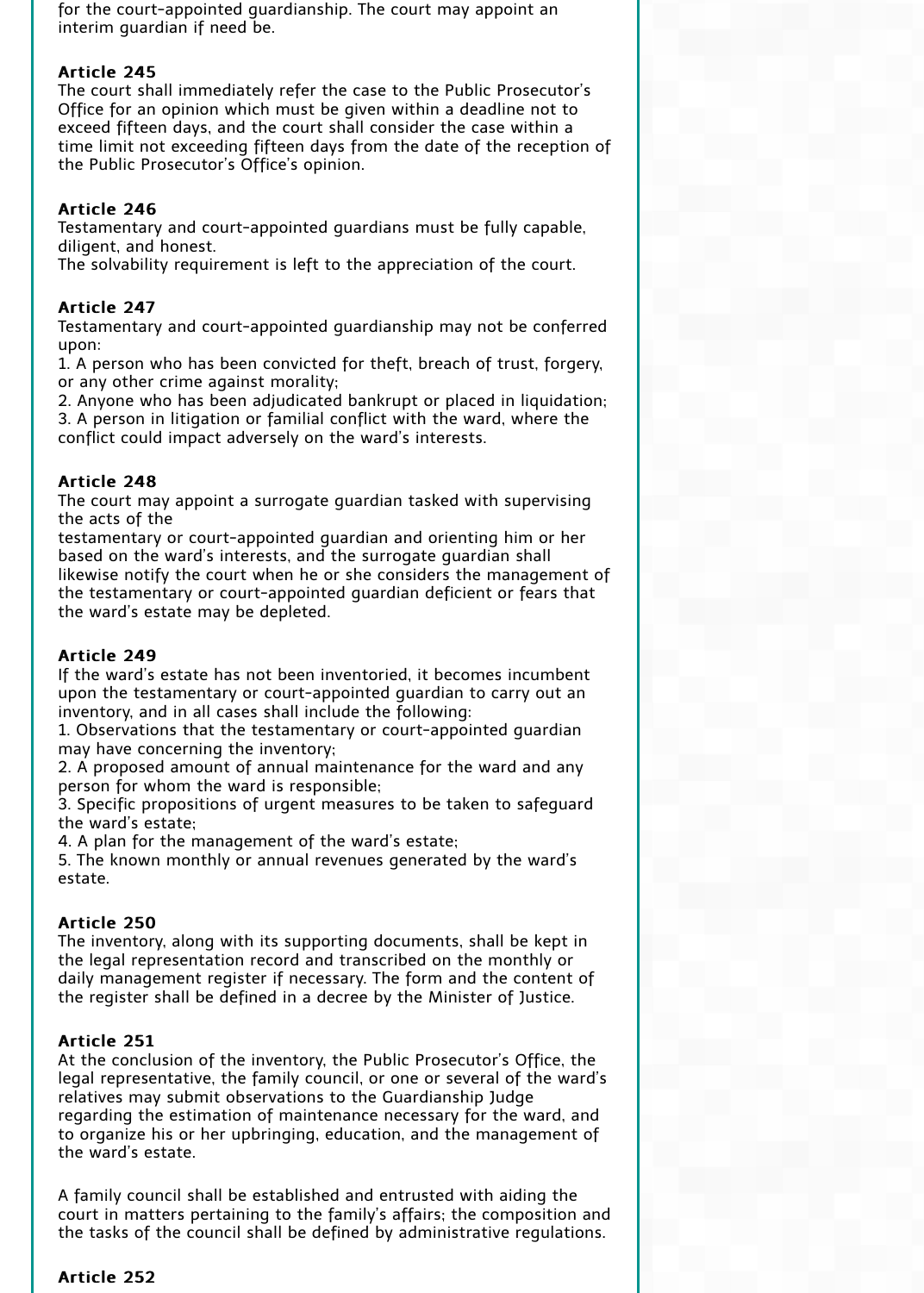By order and under the supervision of the Guardianship Judge, two Adouls (public notaries) shall undertake a final and comprehensive inventory of the ward's assets, vested rights and liabilities, after notification of the Public Prosecutor's Office and in the presence of the heirs, the legal representative, and the ward if he or she has attained the age of fifteen.

Expert assistance may be sought in the inventory process, the evaluation of assets, and the assessment of liabilities.

# Article 253

The testamentary or court-appointed guardian must record all acts that he or she undertakes on behalf of the ward and their dates in the register provided for in preceding Article 250.

### Article 254

If assets of the ward materialize that had not been entered in the previous inventory, the testamentary or court-appointed guardian shall attach an appendix to the first inventory.

### Article 255 Article 255

The testamentary or court-appointed guardian shall submit through two certified accountants appointed by the judge an annual financial statement with all supporting documents to the Guardianship Judge.

The judge shall not approve the financial statements until he has scrutinized and controlled them and verified their accuracy. If he detects any errors, he shall take all measures necessary in order to safeguard the ward's rights.

# Article 256 Article 256

The testamentary or court-appointed guardian shall respond to requests by the Guardianship Judge at any time in order to provide clarifications about the management of the ward's estate and furnish a financial statement.

### Article 257 Article 257

The testamentary or court-appointed guardian shall be held liable for mismanagement of the ward's estate. The provisions applicable to a salaried trustee shall apply to him or her even if he or she performs his mission for free. The testamentary or court-appointed guardian may be liable for criminal proceedings, if necessary.

### Article 258

The mission of the testamentary or court-appointed guardian comes to an end in the following cases:

1. The death of the ward, or the death or absence of the testamentary or court-appointed guardian;

2. When the ward attains the age of legal majority, unless the court decides to maintain the guardianship for other reasons;

3. When the mission for which the testamentary or court-appointed guardian was designated has been accomplished or when the period of time for which the testamentary or courtappointed guardian has been designated expires;

4. When a justification invoked to resign from the mission has been accepted;

5. When he or she loses capacity or is discharged or removed from his or her functions.

### Article 259

If the mission of the testamentary or court-appointed guardian comes to an end for reasons other than death or loss of civil capacity, she or he shall submit a financial statement with the requisite supporting documents within a deadline fixed by the Guardianship Judge and not to exceed thirty days, except in compelling circumstances. The court shall examine the submitted financial statement.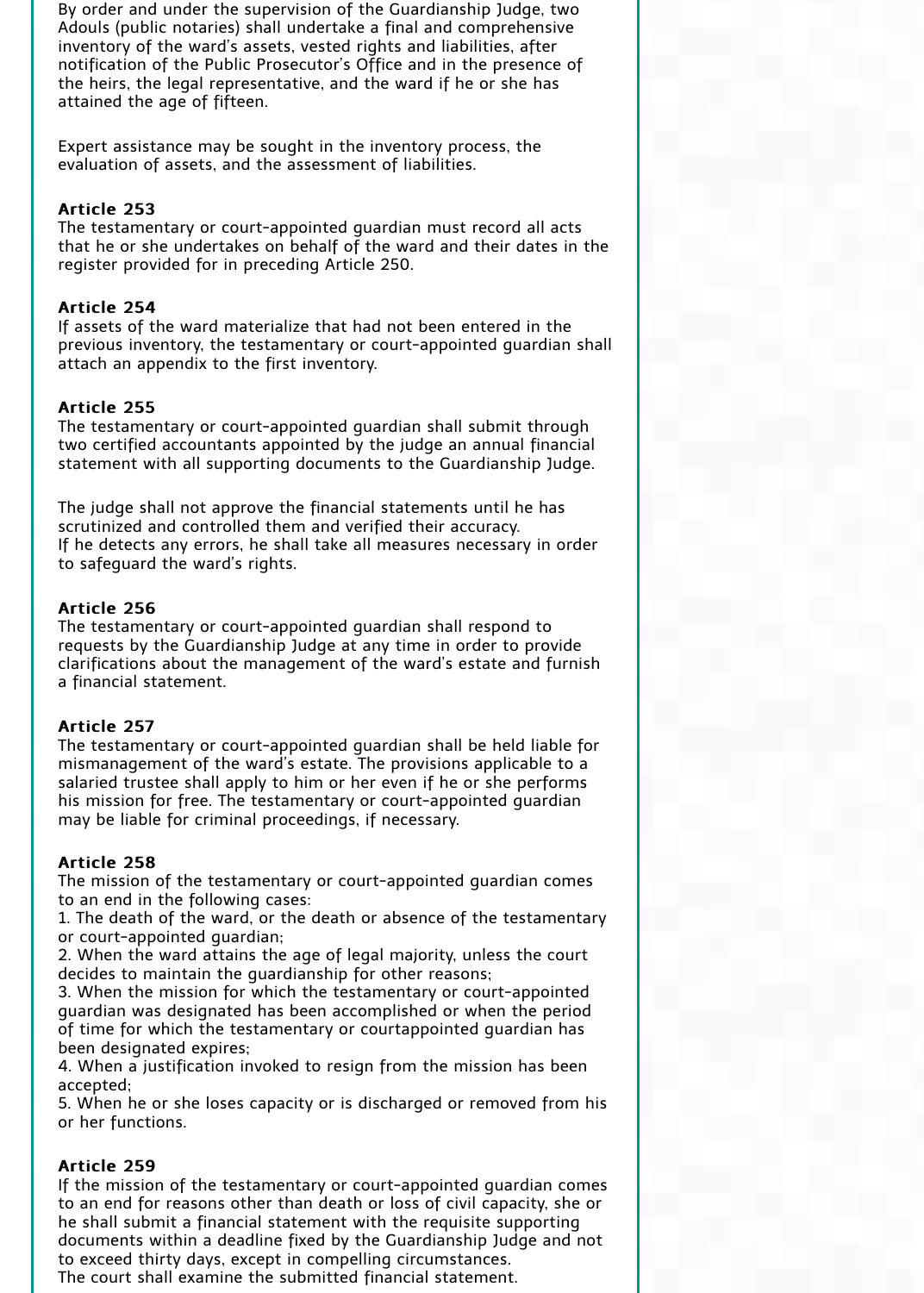The testamentary or court-appointed guardian is liable for all damages caused by any

unjustified delay in the submission of the financial statements or in the transfer of the ward's assets.

# Article 261

The estate shall be transferred to the ward when he or she attains majority, and to his or her heirs upon death, and to the person who assumes the responsibilities of the testamentary or court-appointed guardian in other cases. In the event the estate is not transferred, the provisions of Article 270 below shall apply.

### Article 262

In the event the testamentary or court-appointed guardian dies or loses his or her civil capacity, the Guardianship Judge shall take the appropriate measures to protect and safeguard the ward's estate.

Debts and compensation due to the ward from the deceased testamentary or court-appointed guardian's estate are privileged liens, in accordance with the ranks provided for in the second paragraph, bis of Article 1248 of the Sherifyan Dahir (or Royal Edict), dated August 12, 1913, which serves as the Law of Obligations and Contracts.

# Article 263

The ward who has come of age or whose guardianship has been removed reserves the right to take legal action against the testamentary or court-appointed guardian, or any other person entrusted with the same if he or she deems that any acts related to the management of his or her accounts or estate has been adverse to his or her interests.

Such legal actions must be brought within the two years following the attainment of majority or the removal of the guardianship, except in cases of falsification, fraud or concealment of documents, which shall be actionable within one year following knowledge of such acts.

### Article 264

The testamentary or court-appointed guardian may request compensation for exercising legal representation, and such compensation shall be fixed by the court as of the date of the request.

# Chapter III: Of Judicial Oversight Chapter III: Of Judicial Oversight

### Article 265

The court shall undertake the oversight of legal representation in accordance with the

provisions outlined in this Book. Oversight entails supervising the interests of the incapacitated and persons whose capacity is impaired, and ordering all measures necessary to preserve their interests and supervise their management.

### Article 266

If a deceased person leaves behind minor heirs, or if the testamentary or court-appointed guardian dies, the local administrative authorities and the relatives with whom the deceased lived shall notify the Guardianship Judge of the death within a time limit not to exceed eight days, and the Public Prosecutor's Office is required to notify the judge as soon as it learns of the death.

The deadline cited in the previous paragraph shall be extended to one month if the deceased's relative or the testamentary or courtappointed guardian has lost his or her capacity.

#### Article 267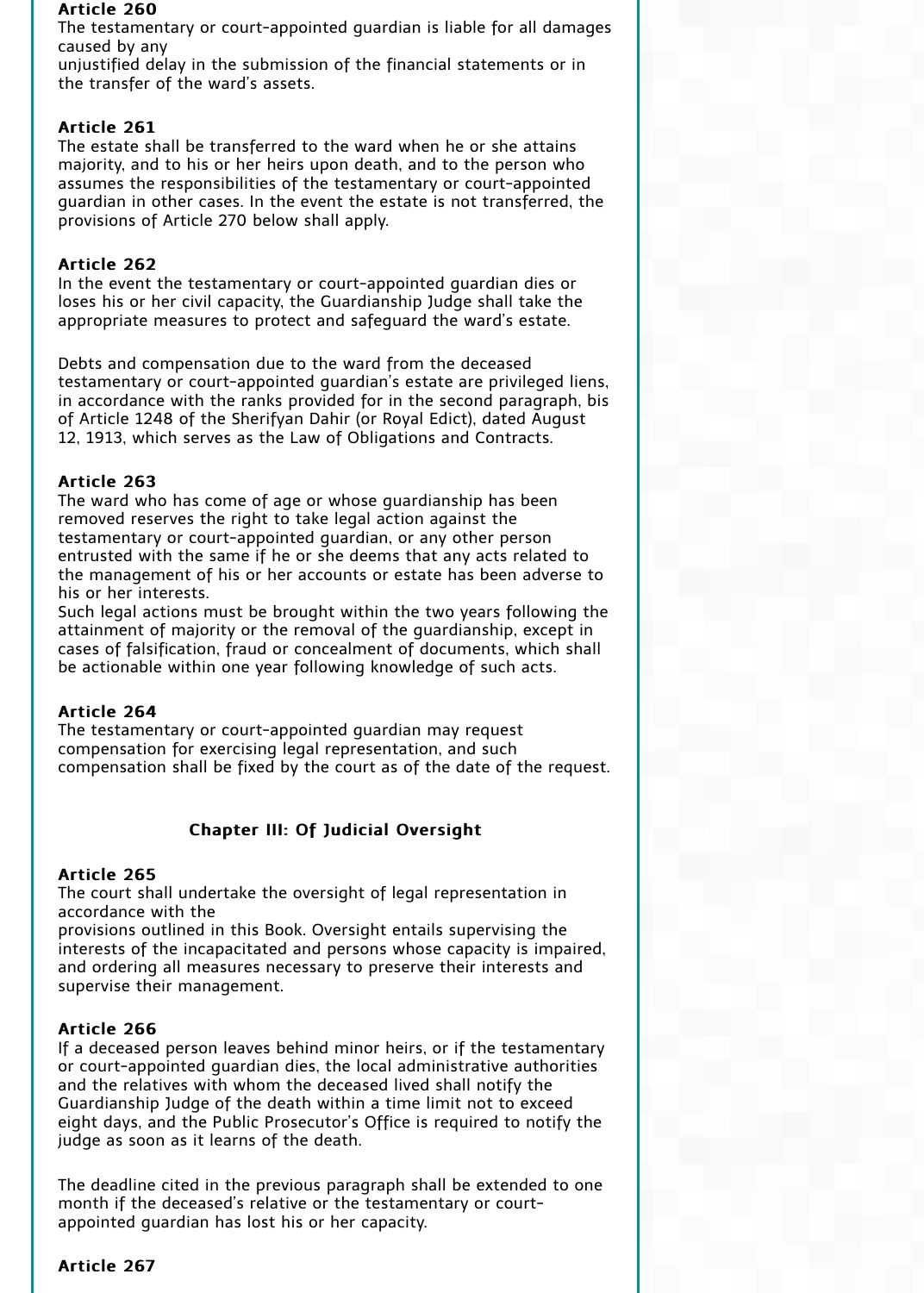The Guardianship Judge shall order the establishment of a legal document outlining the rightful heirs and take all measures necessary to preserve the minor's personal rights and financial interests.

#### Article 268

After consultation with the family council if necessary, the Guardianship Judge shall fix the expenses and compensation required for the management of the ward's estate.

#### Article 269

In the event the legal representative wishes to engage in a transaction that results in a conflict of interest between himself, his wife, or one of his ascendants or descendants on the one hand, and the wards' interests on the other, he shall petition the court, which may authorize the transaction and appoint an ad hoc representative for the ward, who will conclude the requisite agreement and strive to preserve the ward's interests.

#### Article 270 Article 270

In accordance with generally applicable rules, and after he or she has not responded to a formal notice within the prescribed time limit, the testamentary or court-appointed guardian may be liable to a fine, and his or her assets subjected to attachment or receivership if he or she does not observe the provisions of preceding Article 256 or refuses to present the financial statements or to transfer any of the ward's property still in his or her possession.

In the event the testamentary or court-appointed guardian fails in his or her mission or becomes incapable of performing it, or in the existence of one the impediments cited in preceding Article 247, the court may, after hearing his or her explanation, discharge him or her of his duties or dismiss him or her, either at its own initiative, or at the request of the Public Prosecutor's Office or the concerned person(s).

#### Article 271 Article 271

The testamentary or court-appointed guardian may not perform any of the following acts unless he has obtained authorization from the Guardianship Judge:

1. Sell any of the ward's immovable or movable property whose value exceeds 10,000 dirhams or perform any transaction that creates in rem rights on the property;

2. Contribute a portion of the ward's money to a civil or business firm or invest it in a

business venture or speculation;

3. Waive a right or a claim, opt for reconciliation, or accept an arbitrated settlement on the ward's property;

4. Enter into leases whose expiration extends beyond the end of the guardianship;

5. Accept or reject donations encumbered by a condition or a right; 6. Pay debts for which no binding judicial decision has been issued; 7. Pay from the ward's assets any maintenance incumbent on the ward unless it has been ordered by a binding judicial decision.

Any decision issued by the judge that authorizes the performance of any of the above shall be duly justified.

#### Article 272

The sale of movable property susceptible to depreciation and whose value exceeds 5,000 dirhams does not require authorization, and the same applies to immovable or movable property whose value does not exceed 5,000 dirhams, providing that the sale is not used as a means to evade judicial oversight.

#### Article 273

The preceding provisions shall not apply if the price of movable property has been established in an official decision and the sale has been closed at this predetermined price.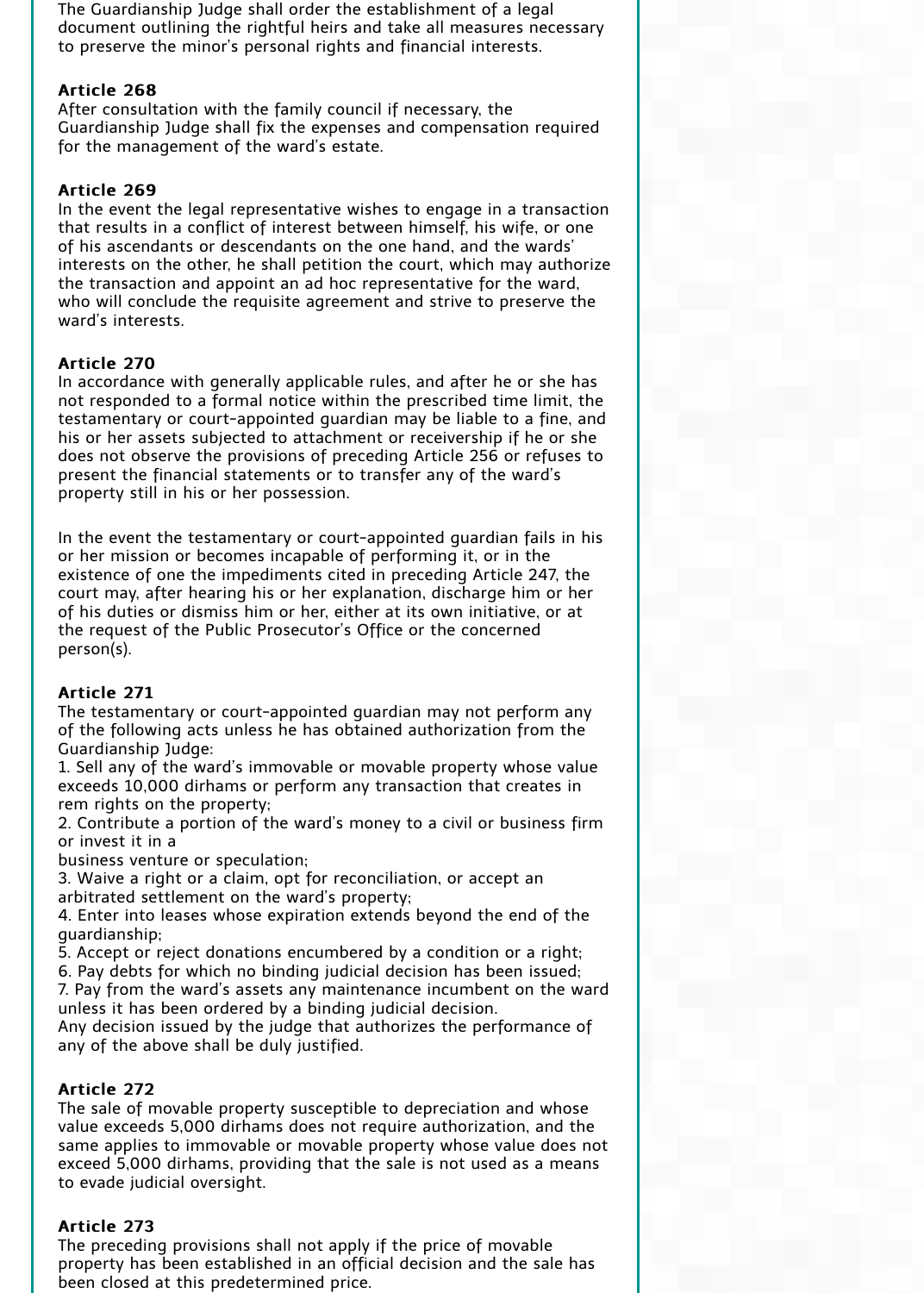

# BOOK FIVE: OF WILLS (Not translated)

# BOOK SIX: OF INHERITANCE (Not translated)

# BOOK SEVEN: OF INTERIM AND FINAL PROVISIONS

# Article 396

The deadlines cited in the present code are inclusive.

If the last day of the deadline is a holiday, the deadline is extended to the first working day.

# Article 397

Shall be abrogated any provisions that are contrary to, or repetitious [of, the provis](http://www.hrea.org/programs/gender-equality-and-womens-empowerment/moudawana/#top)ions in the present code, notably the following:

– The Sherifyan Dahir (Royal Edict) 1.57.343, issued on 28 Rabii II A.H 1377

(corresponding to November 22, 1957) by virtue of which are applied, throughout the

Kingdom of Morocco, the provisions of Books I and II addressing, respectively, marriage, and its dissolution, as they have been

<span id="page-44-0"></span>completed and modified, as well as their implementing texts;

– The Sherifyan Dahir (Royal Edict) 1.57.379, issued on 25 Jumada I A.H 1377

(corresponding to December 18, 1957) by virtue of which are applied, throughout the

Kingdom of Morocco, the provisions of Book III addressing birth and its effects;

– The Sherifyan Dahir (Royal Edict), 1.58.019 issued on 4 Rajab A.H 1377 (corresponding to January 25, 1958) by virtue of which are applied, throughout the Kingdom of Morocco, the provisions of Book IV, addressing capacity and legal representation;

– The Sherifyan Dahir (Royal Edict) 1.58.037, issued on 30 Rajab A.H 1377 (corresponding to February 20, 1958) by virtue of which are applied, throughout the Kingdom of Morocco, the provisions of Book V, addressing wills;

– The Sherifyan Dahir (Royal Edict) 1.58.112, issued on 13 Ramadan A.H 1377

(corresponding to April 3, 1958) by virtue of which are applied, throughout the Kingdom of Morocco, the provisions of Book VI, addressing inheritance.

However, the provisions cited in the aforementioned Sherifyan Dahirs (Royal Edicts) which are referred to in the legislative and regulatory texts in effect shall be replaced by the corresponding provisions in the present code.

# Article 398 Article 398

Procedural measures taken in Personal Status cases shall be valid until the date this present code comes into effect.